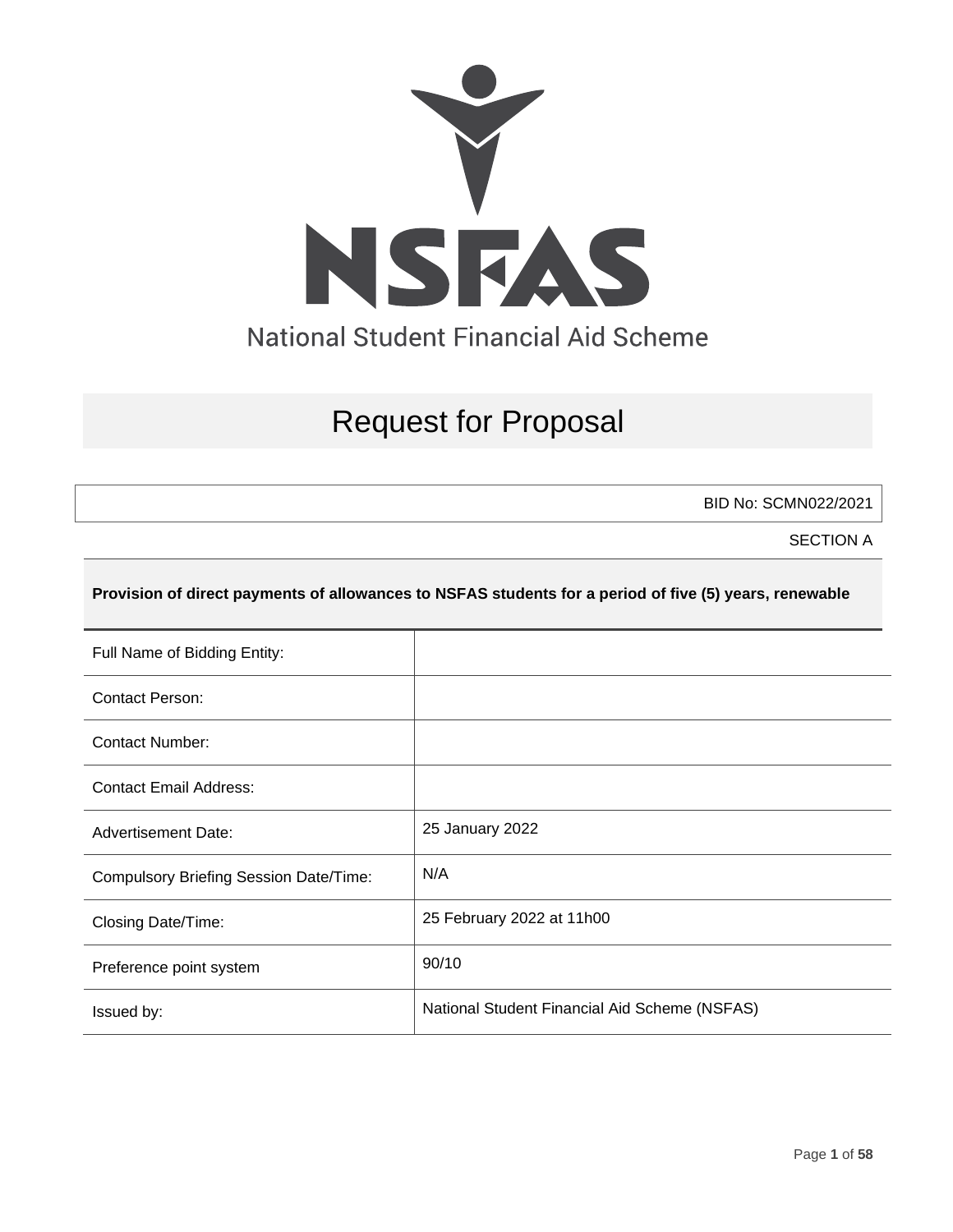

## **INVITATION TO BID (SBD1)**

|                                                                                                                                                                                    |                                                     |                                             |            | YOU ARE HEREBY INVITED TO BID FOR REQUIREMENTS OF THE NATONAL STUDENT FINANCIAL AID SCHEME (NSFAS) |                         |  |                                                |                      |              |                              |
|------------------------------------------------------------------------------------------------------------------------------------------------------------------------------------|-----------------------------------------------------|---------------------------------------------|------------|----------------------------------------------------------------------------------------------------|-------------------------|--|------------------------------------------------|----------------------|--------------|------------------------------|
| <b>BID NUMBER:</b>                                                                                                                                                                 |                                                     | <b>SCMN022/2021</b>                         |            | <b>CLOSING DATE:</b>                                                                               |                         |  | 25 February 2022                               | <b>CLOSING TIME:</b> |              | 11:00AM                      |
| <b>DESCRIPTION</b>                                                                                                                                                                 | renewable                                           |                                             |            | Provision of direct payments of allowances to NSFAS students for a period of five (5) years,       |                         |  |                                                |                      |              |                              |
|                                                                                                                                                                                    |                                                     |                                             |            | BID RESPONSE DOCUMENTS MUST BE DEPOSITED IN THE BID BOX SITUATED AT (STREET ADDRESS)               |                         |  |                                                |                      |              |                              |
| <b>NSFAS Office</b>                                                                                                                                                                |                                                     |                                             |            |                                                                                                    |                         |  |                                                |                      |              |                              |
| 18-20 Court Road                                                                                                                                                                   |                                                     |                                             |            |                                                                                                    |                         |  |                                                |                      |              |                              |
| Wynberg, Cape Town                                                                                                                                                                 |                                                     |                                             |            |                                                                                                    |                         |  |                                                |                      |              |                              |
| 7801                                                                                                                                                                               |                                                     |                                             |            |                                                                                                    |                         |  |                                                |                      |              |                              |
| BIDDING PROCEDURE ENQUIRIES MAY BE DIRECTED TO                                                                                                                                     |                                                     |                                             |            |                                                                                                    |                         |  | <b>TECHNICAL ENQUIRIES MAY BE DIRECTED TO:</b> |                      |              |                              |
| <b>CONTACT PERSON</b>                                                                                                                                                              |                                                     | <b>SCM</b>                                  |            |                                                                                                    | <b>CONTACT PERSON</b>   |  |                                                |                      | <b>SCM</b>   |                              |
| TELEPHONE NUMBER                                                                                                                                                                   |                                                     | 021 763 3200                                |            |                                                                                                    | <b>TELEPHONE NUMBER</b> |  |                                                |                      | 021 763 3200 |                              |
| <b>FACSIMILE NUMBER</b>                                                                                                                                                            |                                                     | N/A                                         |            |                                                                                                    | <b>FACSIMILE NUMBER</b> |  |                                                |                      | N/A          |                              |
| <b>E-MAIL ADDRESS</b>                                                                                                                                                              |                                                     | SCM@NSFAS.ORG.ZA                            |            |                                                                                                    | <b>E-MAIL ADDRESS</b>   |  |                                                |                      |              | SCM@NSFAS.ORG.ZA             |
| <b>SUPPLIER INFORMATION</b>                                                                                                                                                        |                                                     |                                             |            |                                                                                                    |                         |  |                                                |                      |              |                              |
| NAME OF BIDDER                                                                                                                                                                     |                                                     |                                             |            |                                                                                                    |                         |  |                                                |                      |              |                              |
| POSTAL ADDRESS                                                                                                                                                                     |                                                     |                                             |            |                                                                                                    |                         |  |                                                |                      |              |                              |
| STREET ADDRESS                                                                                                                                                                     |                                                     |                                             |            |                                                                                                    |                         |  |                                                |                      |              |                              |
| <b>TELEPHONE NUMBER</b>                                                                                                                                                            |                                                     | CODE                                        |            |                                                                                                    |                         |  | <b>NUMBER</b>                                  |                      |              |                              |
| <b>CELLPHONE NUMBER</b>                                                                                                                                                            |                                                     |                                             |            |                                                                                                    |                         |  |                                                |                      |              |                              |
| <b>FACSIMILE NUMBER</b>                                                                                                                                                            |                                                     | CODE                                        |            |                                                                                                    |                         |  | <b>NUMBER</b>                                  |                      |              |                              |
| <b>E-MAIL ADDRESS</b>                                                                                                                                                              |                                                     |                                             |            |                                                                                                    |                         |  |                                                |                      |              |                              |
| VAT REGISTRATION NUMBER                                                                                                                                                            |                                                     |                                             |            |                                                                                                    |                         |  |                                                |                      |              |                              |
| <b>SUPPLIER</b><br><b>COMPLIANCE STATUS</b>                                                                                                                                        |                                                     | <b>TAX COMPLIANCE</b><br><b>SYSTEM PIN:</b> |            |                                                                                                    | <b>OR</b>               |  | CENTRAL SUPPLIER<br><b>DATABASE No:</b>        | <b>MAAA</b>          |              |                              |
| <b>B-BBEE STATUS</b><br><b>LEVEL VERIFICATION</b>                                                                                                                                  |                                                     |                                             |            | <b>TICK APPLICABLE BOXI</b>                                                                        | <b>AFFIDAVIT</b>        |  | <b>B-BBEE STATUS LEVEL SWORN</b>               |                      |              | <b>[TICK APPLICABLE BOX]</b> |
| <b>CERTIFICATE</b>                                                                                                                                                                 |                                                     |                                             | $\Box$ Yes | $\Box$ No                                                                                          |                         |  |                                                |                      | □ Yes        | $\Box$ No                    |
| [A B-BBEE STATUS LEVEL VERIFICATION CERTIFICATE/ SWORN AFFIDAVIT (FOR EMES & QSEs) MUST BE SUBMITTED IN<br><b>ORDER TO QUALIFY FOR PREFERENCE POINTS FOR B-BBEET</b>               |                                                     |                                             |            |                                                                                                    |                         |  |                                                |                      |              |                              |
| 1<br>ARE YOU THE<br><b>ACCREDITED</b>                                                                                                                                              |                                                     |                                             |            |                                                                                                    | $\overline{2}$          |  | ARE YOU A FOREIGN                              | $\Box$ Yes           |              | $\Box$ No                    |
| $\Box$ Yes<br>$\Box$ No<br>BASED SUPPLIER FOR THE GOODS<br><b>IF YES, ANSWER THE</b><br>REPRESENTATIVE IN SOUTH<br><b>QUESTIONNAIRE BELOW 1</b><br><b>/SERVICES/WORKS OFFERED?</b> |                                                     |                                             |            |                                                                                                    |                         |  |                                                |                      |              |                              |
| AFRICA FOR THE GOODS                                                                                                                                                               | [IF YES ENCLOSE PROOF]<br>/SERVICES /WORKS OFFERED? |                                             |            |                                                                                                    |                         |  |                                                |                      |              |                              |
|                                                                                                                                                                                    | <b>QUESTIONNAIRE TO BIDDING FOREIGN SUPPLIERS</b>   |                                             |            |                                                                                                    |                         |  |                                                |                      |              |                              |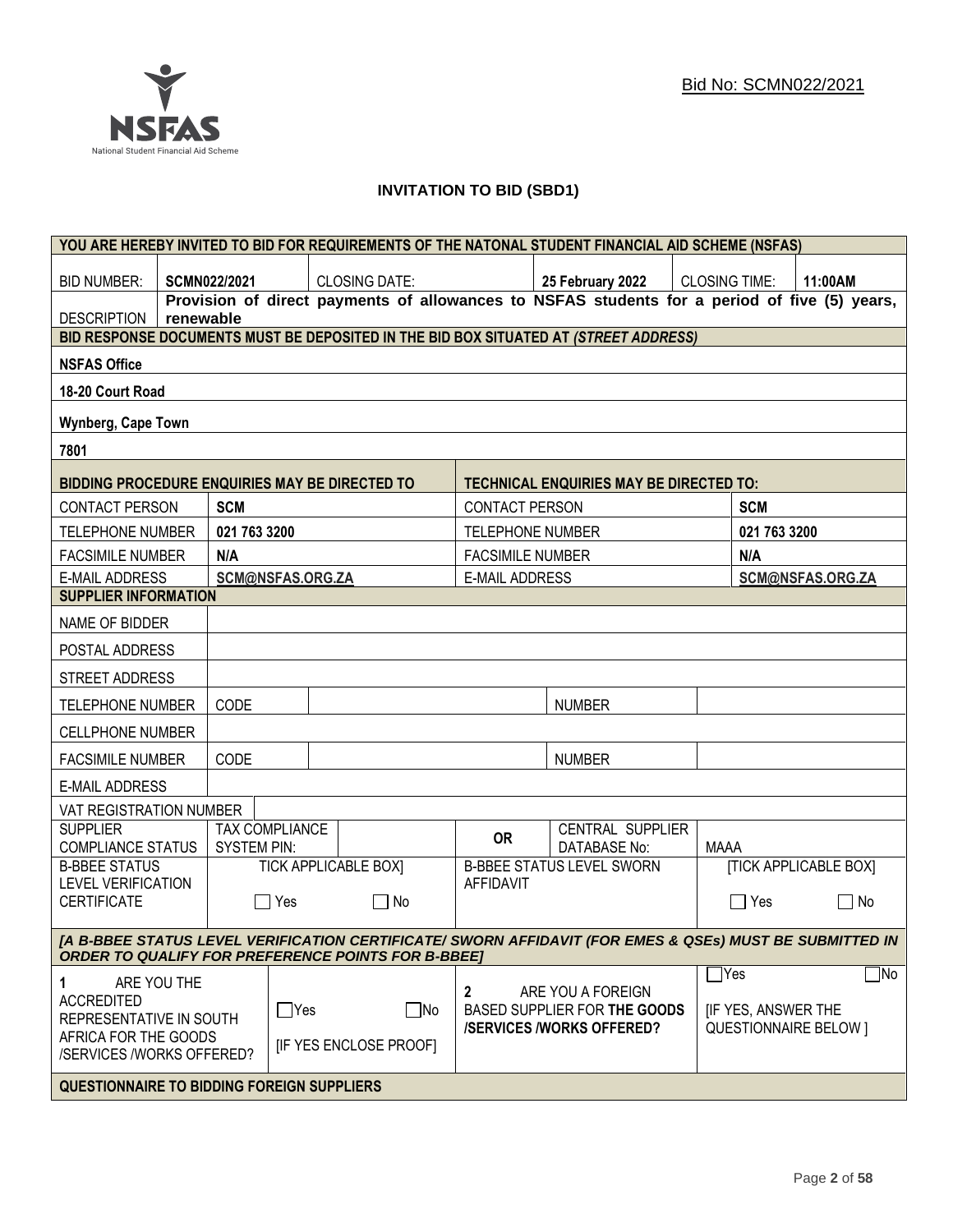

| IS THE ENTITY A RESIDENT OF THE REPUBLIC OF SOUTH AFRICA (RSA)?                                                                                                                                                                                                                     | $\Box$ YES $\Box$ NO |
|-------------------------------------------------------------------------------------------------------------------------------------------------------------------------------------------------------------------------------------------------------------------------------------|----------------------|
| DOES THE ENTITY HAVE A BRANCH IN THE RSA?                                                                                                                                                                                                                                           | $\Box$ YES $\Box$ NO |
| DOES THE ENTITY HAVE A PERMANENT ESTABLISHMENT IN THE RSA?                                                                                                                                                                                                                          | $\Box$ YES $\Box$ NO |
| DOES THE ENTITY HAVE ANY SOURCE OF INCOME IN THE RSA?                                                                                                                                                                                                                               | $\Box$ YES $\Box$ NO |
| IS THE ENTITY LIABLE IN THE RSA FOR ANY FORM OF TAXATION?<br>IF THE ANSWER IS "NO" TO ALL OF THE ABOVE, THEN IT IS NOT A REQUIREMENT TO REGISTER FOR A TAX COMPLIANCE STATUS<br>SYSTEM PIN CODE FROM THE SOUTH AFRICAN REVENUE SERVICE (SARS) AND IF NOT REGISTER AS PER 2.3 BELOW. | $\Box$ YES $\Box$ NO |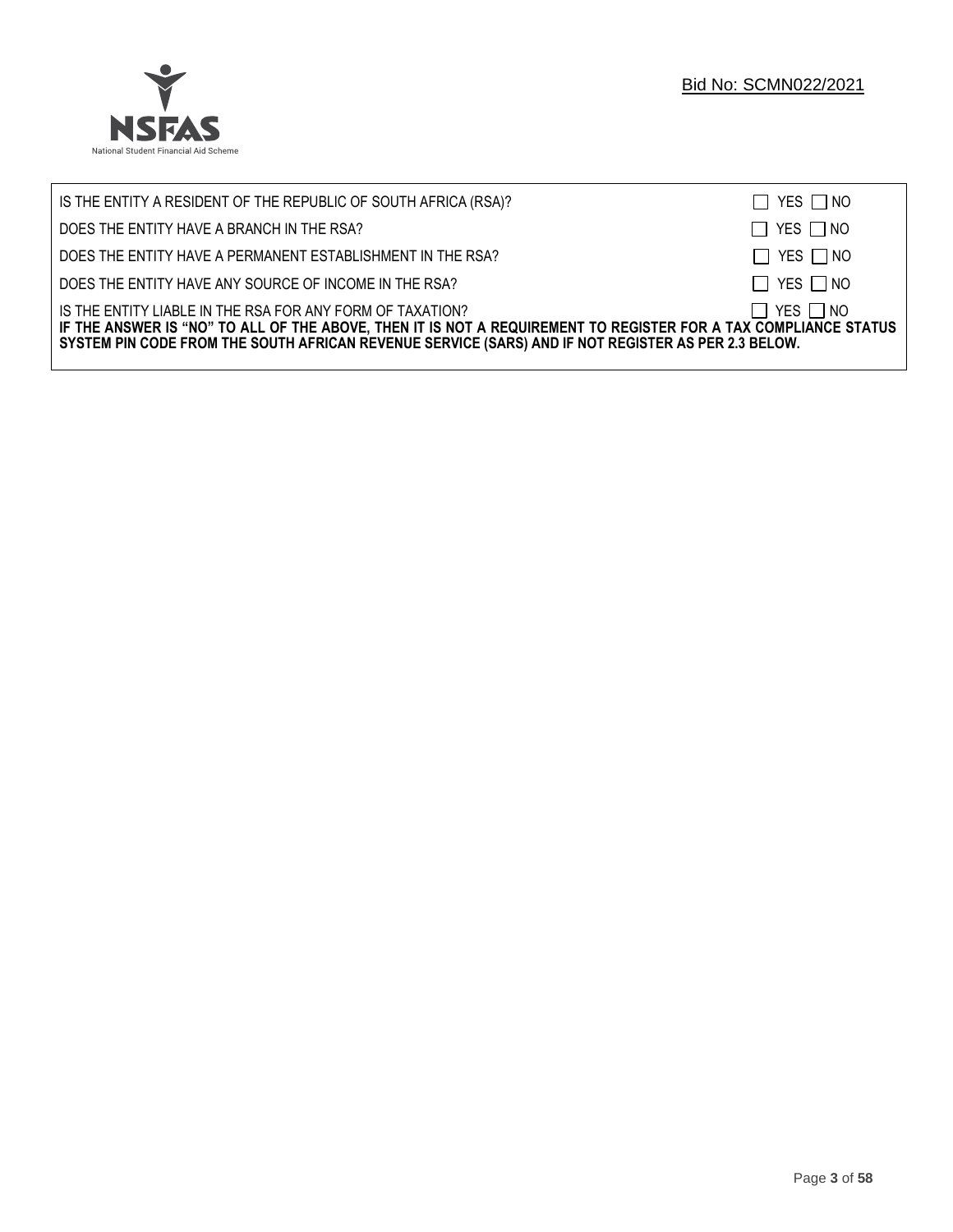

## **TERMS AND CONDITIONS FOR BIDDING**

| $\overline{1}$ . | <b>BID SUBMISSION:</b>                                                                                    |
|------------------|-----------------------------------------------------------------------------------------------------------|
|                  | 1.1. BIDS MUST BE DELIVERED BY THE STIPULATED TIME TO THE CORRECT ADDRESS. LATE BIDS WILL NOT BE ACCEPTED |
|                  | FOR CONSIDERATION.                                                                                        |
|                  | 1.2. ALL BIDS MUST BE SUBMITTED ON THE OFFICIAL FORMS PROVIDED-(NOT TO BE RE-TYPED) OR IN THE MANNER      |
|                  | PRESCRIBED IN THE BID DOCUMENT.                                                                           |
|                  | 1.3. THIS BID IS SUBJECT TO THE PREFERENTIAL PROCUREMENT POLICY FRAMEWORK ACT, 2000 AND THE PREFERENTIAL  |
|                  | PROCUREMENT REGULATIONS, 2017, THE GENERAL CONDITIONS OF CONTRACT (GCC) AND, IF APPLICABLE, ANY           |
|                  | OTHER SPECIAL CONDITIONS OF CONTRACT.                                                                     |
|                  | 1.4. THE SUCCESSFUL BIDDER WILL BE REQUIRED TO FILL IN AND SIGN A WRITTEN CONTRACT FORM (SBD7).           |
|                  |                                                                                                           |
|                  | 2. TAX COMPLIANCE REQUIREMENTS                                                                            |
| 2.1              | BIDDERS MUST ENSURE COMPLIANCE WITH THEIR TAX OBLIGATIONS.                                                |
| $2.2^{\circ}$    | BIDDERS ARE REQUIRED TO SUBMIT THEIR UNIQUE PERSONAL IDENTIFICATION NUMBER (PIN) ISSUED BY SARS TO        |
|                  | ENABLE THE ORGAN OF STATE TO VERIFY THE TAXPAYER'S PROFILE AND TAX STATUS.                                |
| 2.3              | APPLICATION FOR TAX COMPLIANCE STATUS (TCS) PIN MAY BE MADE VIA E-FILING THROUGH THE SARS WEBSITE         |
|                  | WWW.SARS.GOV.ZA.                                                                                          |
| 2.4              | BIDDERS MAY ALSO SUBMIT A PRINTED TCS CERTIFICATE TOGETHER WITH THE BID.                                  |
| 2.5              | IN BIDS WHERE CONSORTIA / JOINT VENTURES / SUB-CONTRACTORS ARE INVOLVED, EACH PARTY MUST SUBMIT A         |
|                  | SEPARATE TCS CERTIFICATE / PIN / CSD NUMBER.                                                              |
| 2.6              | WHERE NO TCS PIN IS AVAILABLE BUT THE BIDDER IS REGISTERED ON THE CENTRAL SUPPLIER DATABASE (CSD), A      |
|                  | CSD NUMBER MUST BE PROVIDED.                                                                              |
| 2.7              | NO BIDS WILL BE CONSIDERED FROM PERSONS IN THE SERVICE OF THE STATE, COMPANIES WITH DIRECTORS WHO         |
|                  | ARE PERSONS IN THE SERVICE OF THE STATE, OR CLOSE CORPORATIONS WITH MEMBERS PERSONS IN THE SERVICE        |
|                  | OF THE STATE."                                                                                            |
|                  | ND: EAII HDE TO DDOVINE I OD COMDI V WITH ANV OE THE ADOVE DADTICHI ADS MAV DENNED THE DIN INVALIN        |

## **NB: FAILURE TO PROVIDE / OR COMPLY WITH ANY OF THE ABOVE PARTICULARS MAY RENDER THE BID INVALID**.

|  | SIGNATURE OF BIDDER: |
|--|----------------------|
|--|----------------------|

SIGNATURE OF BIDDER: ……………………………………………

CAPACITY UNDER WHICH THIS BID IS SIGNED: …………………………………………… (Proof of authority must be submitted e.g. company resolution)

DATE: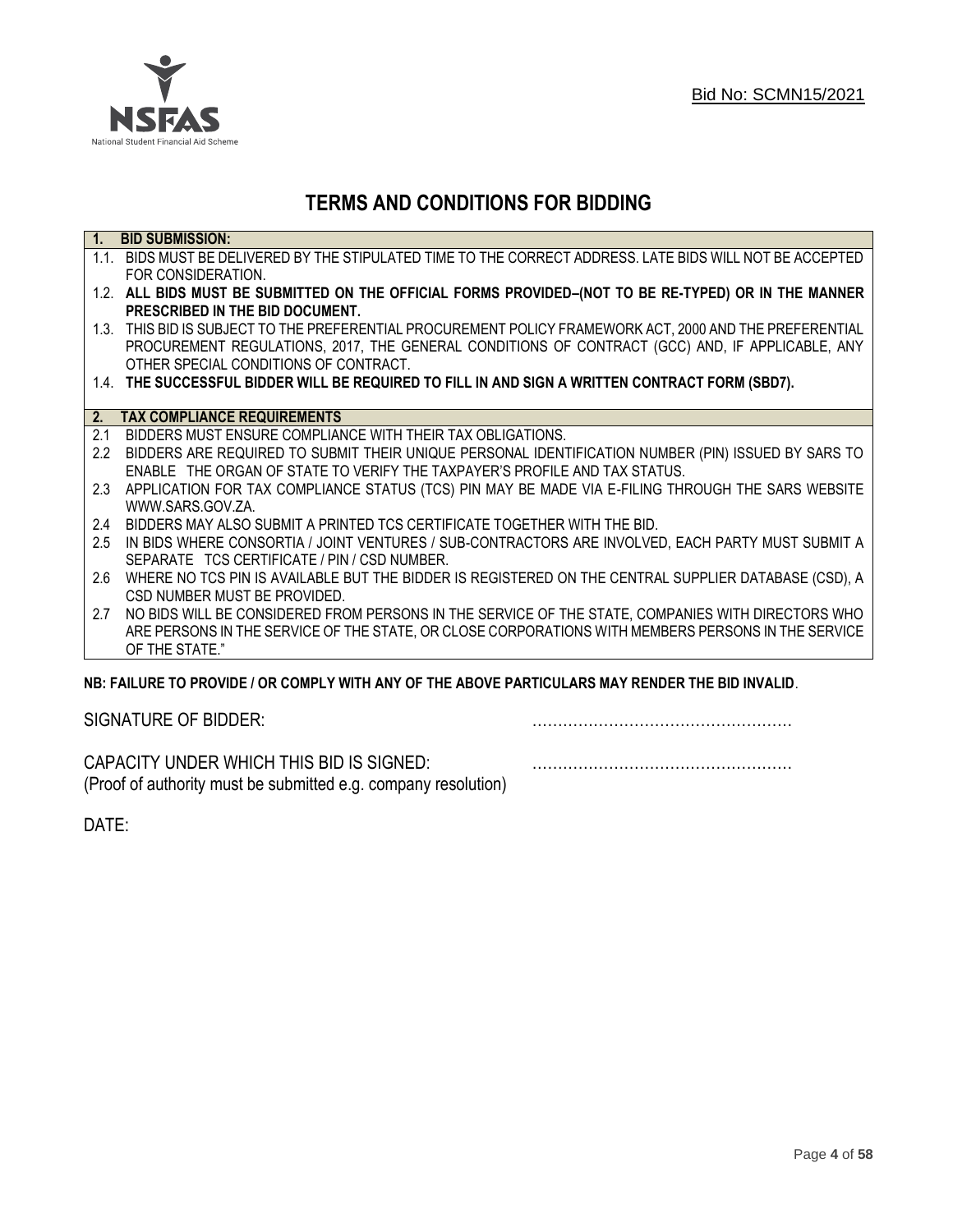

#### **NSFAS overview**

The National Student Financial Aid Scheme (NSFAS) is a statutory body providing financial aid to eligible students who wish to study at public universities and Technical Vocational Education and Training (TVET) colleges. NSFAS is mandated to manage and distribute funds in accordance with the provisions of the NSFAS Act (Act 56 of 1999).

## **Fraud and Corruption**

All providers are to take note of the implications of contravening the Prevention and Combating of Corrupt Activities Act, Act No 12 of 2004 and any other Act applicable.

The National Student Financial Aid Scheme is committed to conducting business ethically and is constantly introducing proactive measures to ensure that we identify and appropriately respond to any unlawful and unethical business practices. All NSFAS tenders are subject to certain audit processes and limited due diligence checks with the intend to identify any possible unlawful or unethical practices.

## **Reporting of any unlawful or unethical incidents to NSFAS**

Should any bidder, potential or current supplier of NSFAS or any other third party:

- receive any irregular contact or correspondence from anyone presenting themselves as an employee or representative of NSFAS
- receive any contact or correspondence from anyone soliciting any bribe of any form
- become aware of any irregular or illegal conduct by any party who has a relationship with NSFAS or any NSFAS official

you are requested to immediately report it to NSFAS's Governance, Risk and Compliance (GRC) Department. All information provided to the NSFAS GRC department will be treated with utmost confidentiality and in terms of the Protected Disclosures Act, Act 26 of 2000.

For any unlawful or unethical incidents, please email: [forensics@nsfas.org.za](mailto:forensics@nsfas.org.za)

All **questions for clarity** in relation to the bid must be submitted to [scm@nsfas.org.za.](mailto:scm@nsfas.org.za), and not to any other email address.

## **Reporting of any unlawful or unethical incidents to the South African Police**

Bidders, current or potential NSFAS suppliers or any other third party who become aware of any unlawful and unethical conduct are encouraged to report the matter to the South African Police. NSFAS request that details of such reports made to the SAP be shared with NSFAS official listed above so as to enable consolidation of possible related investigations.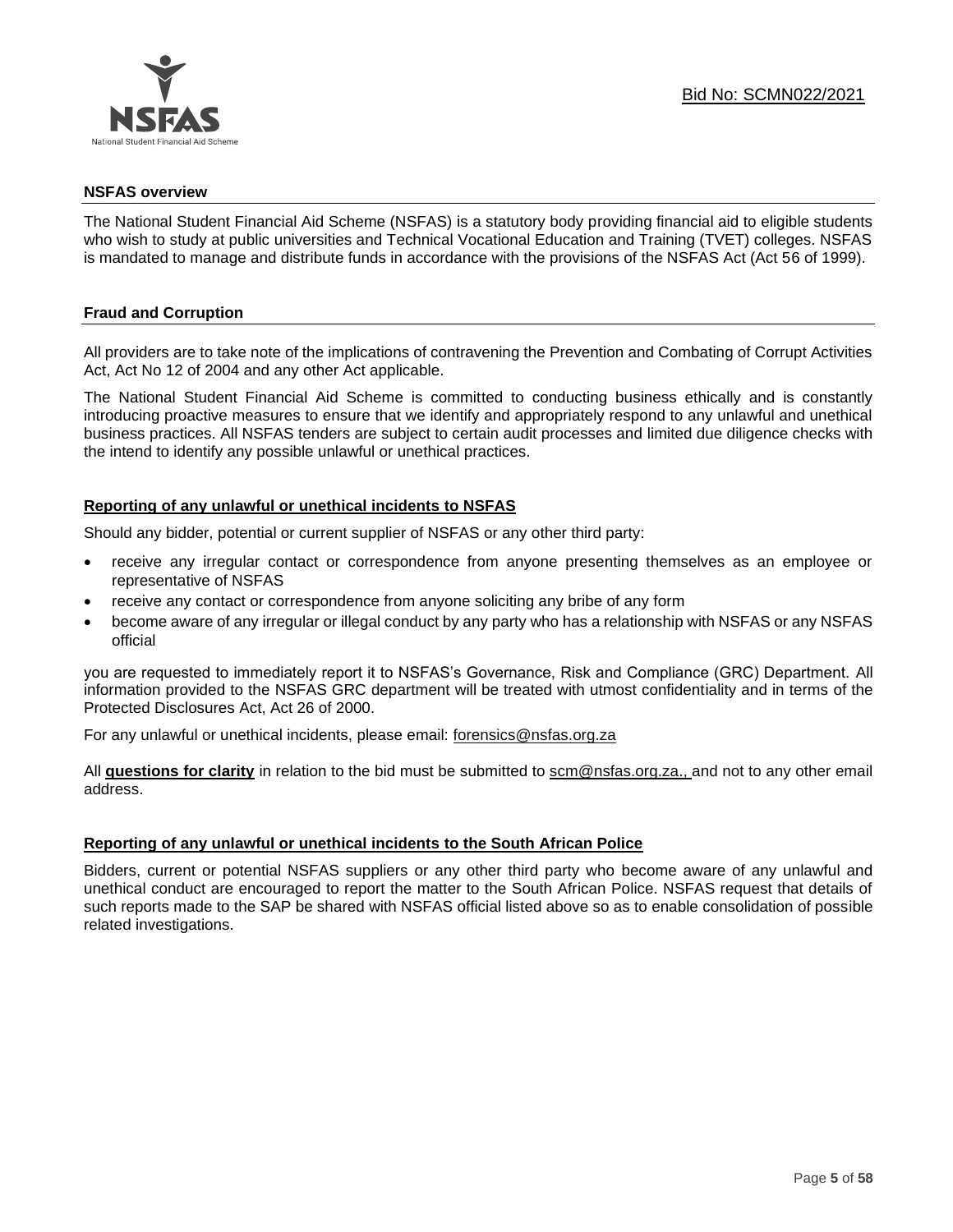

#### **Clarifications / Additional information / Rights**

## **Clarification**

Any clarification required by a bidder regarding the meaning or interpretation of the bid specifications, or any other aspect concerning the bid, are to be requested in writing by email from [scm@nsfas.org.za](mailto:scm@nsfas.org.za) (and not to any other email address) at least five (5) working days before the closing date of the bid. The bid number should be mentioned in all correspondence. Telephonic requests for clarification will not be accepted. Bidders are reminded that NSFAS SCM officials will never contact bidders telephonically or by other method other that through the official SCM email address listed above.

#### **Additional Information**

During the evaluation of the bids, additional information may be requested in writing from bidders, for clarity. Replies to such requests must be submitted, within 5 (five) working days from the date of request, or as otherwise indicated. Failure to comply, may lead to your bid being disregarded.

## **Rights**

The following rights are reserved:

- 1) NSFAS reserves the right to appoint more than one (1) service provider.
- 2) NSFAS further reserves the right to engage with the short-listed bidders for price negotiation and a site inspection where necessary.
- 3) NSFAS reserves the right to invite the shortlisted for a presentation as part of the bid process.
- 4) NSFAS reserves the right to not select the lowest price.
- 5) NSFAS reserves the right to not award the tender to the shortlisted bidder should any risk arise from any NSFAS due diligence assessment performed and/or any underperformance was identified in a previous and/or current contract held with the bidder.
- 6) NSFAS reserves the right to award the contract in whole or in parts.

#### **Consent**

By responding to this tender, both the entity and its directors provide consent to NSFAS to perform background checks which would include amongst others, the relevant Transunion checks, should it wish to do so.

By responding to this tender, the bidder agrees to all the terms and conditions as included in the bid document.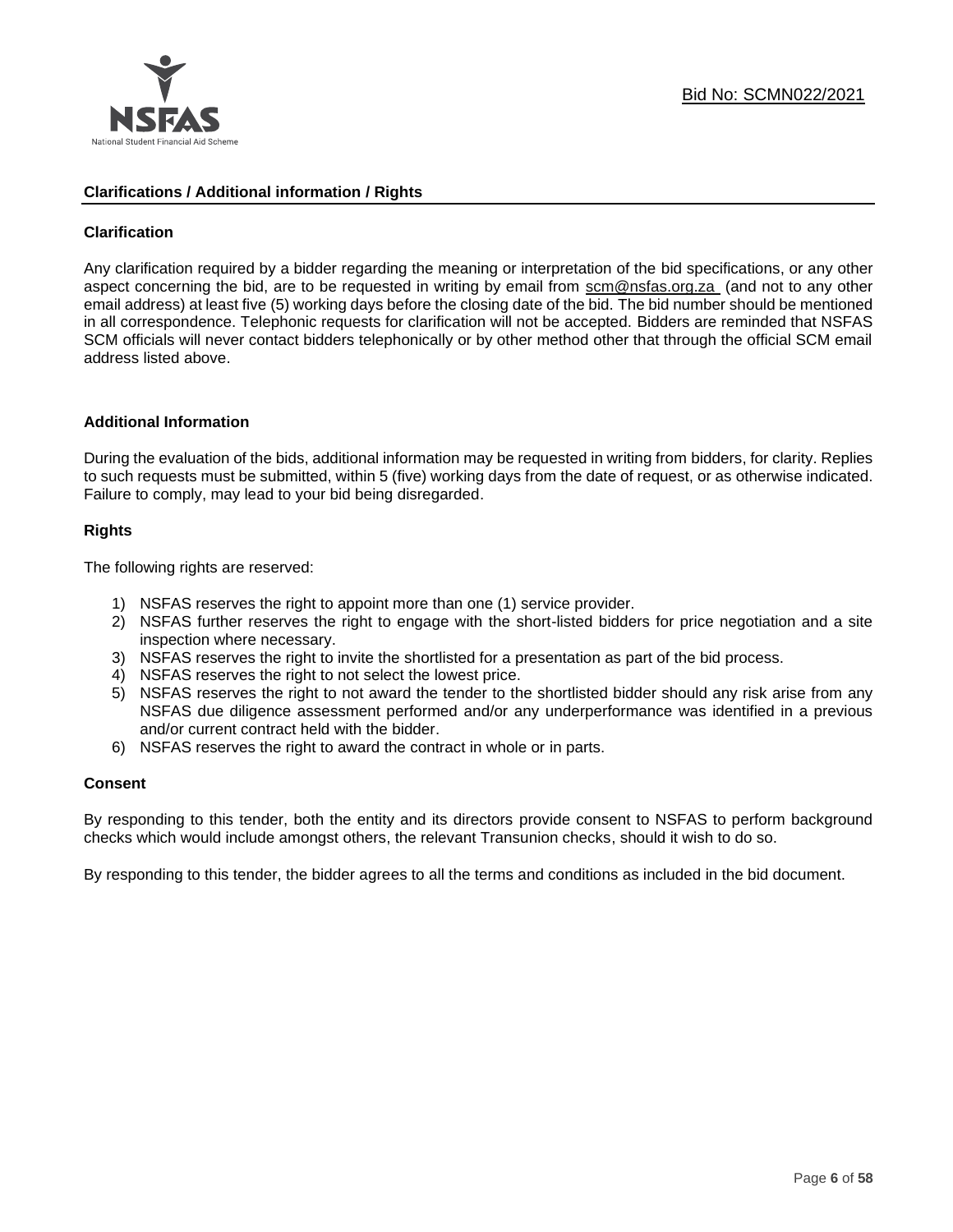

## **Bid submission**

**One (1) physical bid proposal** MUST be handed in/delivered to:

**The TENDER box situated at: 18-20 Court Road Wynberg 7801**

Tenders can be delivered and deposited into the tender box between 08:30 and 16:00, Mondays to Fridays prior to the closing date, and between 08:30 and 11:00 on the closing date. Please do not leave bid submissions at the security desk or at the reception or with any individual, as the tender must be submitted into the NSFAS tender box. ALL bid submissions muse be deposited into the tender box.

**Any bid submissions provided to NSFAS that is not submitted in the tender box will be disregarded.**

#### **No faxed or e-mailed bid proposals will be accepted.**

Respondents must ensure that tender documents are delivered to NSFAS in the tender box before the closing date and time of the tender. If the tender document is late, it will not be accepted and will be disregarded. Bid proposals submitted on time shall not be returned to the bidder.

Any tender submitted shall remain valid, irrevocable and open for written acceptance by NSFAS for a period of 120 (one hundred and twenty) days. A tender submitted shall further be deemed to remain valid after the expiry of the above mentioned 120-day period until formal acceptance by NSFAS, unless NSFAS is notified in writing by the tenderer of anything to the contrary (including any further conditions the tender may introduce). Any further conditions that the tenderer may introduce will be considered at the sole discretion of NSFAS.

Bidders should indicate on the cover of the bid proposal (in a sealed envelope/box), the following information:

- Bid number SCMN022/2021
- Closing date and time **25 February 2022 at 11:00**
- The name and address of the bidder

#### **Late bids**

Bids received late will not be considered for evaluation purposes. A bid will be considered late if it arrived even one second after 11:00 am or any time thereafter. The tender (bid) box shall be locked at exactly 11:00 am and bids arriving late will not be considered under any circumstances. Bidders are therefore strongly advised to ensure that bids be dispatched allowing enough time for any unforeseen events that may delay the delivery of the bid. Bids should not be given to the security or reception. It must be submitted in the tender box.

Bids sent to NSFAS via courier shall be deemed to be received at the date and time of arrival and deposited into the NSFAS tender box. Bids received in the tender box after the closing date and time of the bid, shall therefore be deemed to be received late. Bidders should allow time to access the premises due to security arrangements that need to be observed.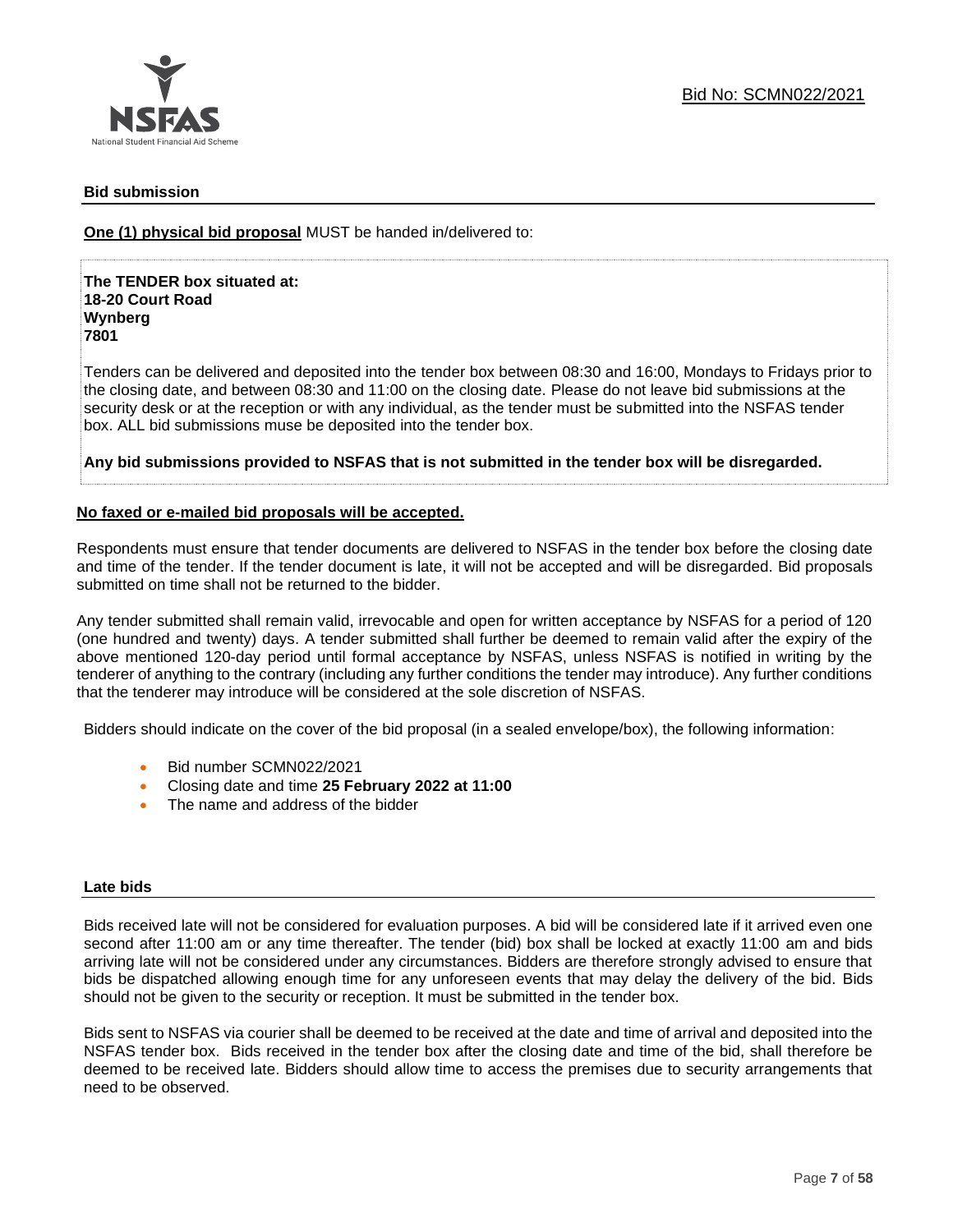

## **Response Structure:**

The contents of the bid document should be as follows, and numbering below, with each schedule punched, placed in a file and separated from the next schedule with a file divider.

Please complete the checklist below to verify your submission of the relevant documents. It is recommended that the format and flow of the tender file submission be aligned to the checklist.

| <b>Schedules</b>  | Description                                                                                                                                                                                                                                |  | Submitted<br>(tick box below): |  |
|-------------------|--------------------------------------------------------------------------------------------------------------------------------------------------------------------------------------------------------------------------------------------|--|--------------------------------|--|
|                   |                                                                                                                                                                                                                                            |  | N <sub>0</sub>                 |  |
| Schedule 1        | Entity registration documentation                                                                                                                                                                                                          |  |                                |  |
| Schedule 2        | Consent by the entity and its directors to perform the necessary background<br>checks which includes amongst others, the TransUnion checks.                                                                                                |  |                                |  |
| <b>Schedule 3</b> | Original Valid Tax Clearance Certificate/tax pin                                                                                                                                                                                           |  |                                |  |
| Schedule 4        | BBB-EE Certificate, or,<br>BBBEE Sworn Affidavit for EME/QSE signed and stamped by Commissioner<br>of Oaths.                                                                                                                               |  |                                |  |
| Schedule 5        | National Treasury Central Supplier Database (CSD) proof of registration -<br>please provide the latest full report. Note that the details of the Directors on<br>the SBD4 form must correspond to the details of the Directors on the CSD. |  |                                |  |
| Schedule 6        | Letter from Bank confirming banking details (not older than 3 months from<br>date of closing date of tender)                                                                                                                               |  |                                |  |
| Schedule 7        | Completed and signed Tender Documents: including the following.<br>SBD <sub>1</sub><br>SBD <sub>4</sub><br>SBD 6.1<br>SBD <sub>8</sub><br>SBD <sub>9</sub><br><b>General Conditions of Contracts</b>                                       |  |                                |  |
| Schedule 8        | Evidence of a banking license or bank sponsorship or affiliate sponsorship<br>which must be in the name of the service provider.                                                                                                           |  |                                |  |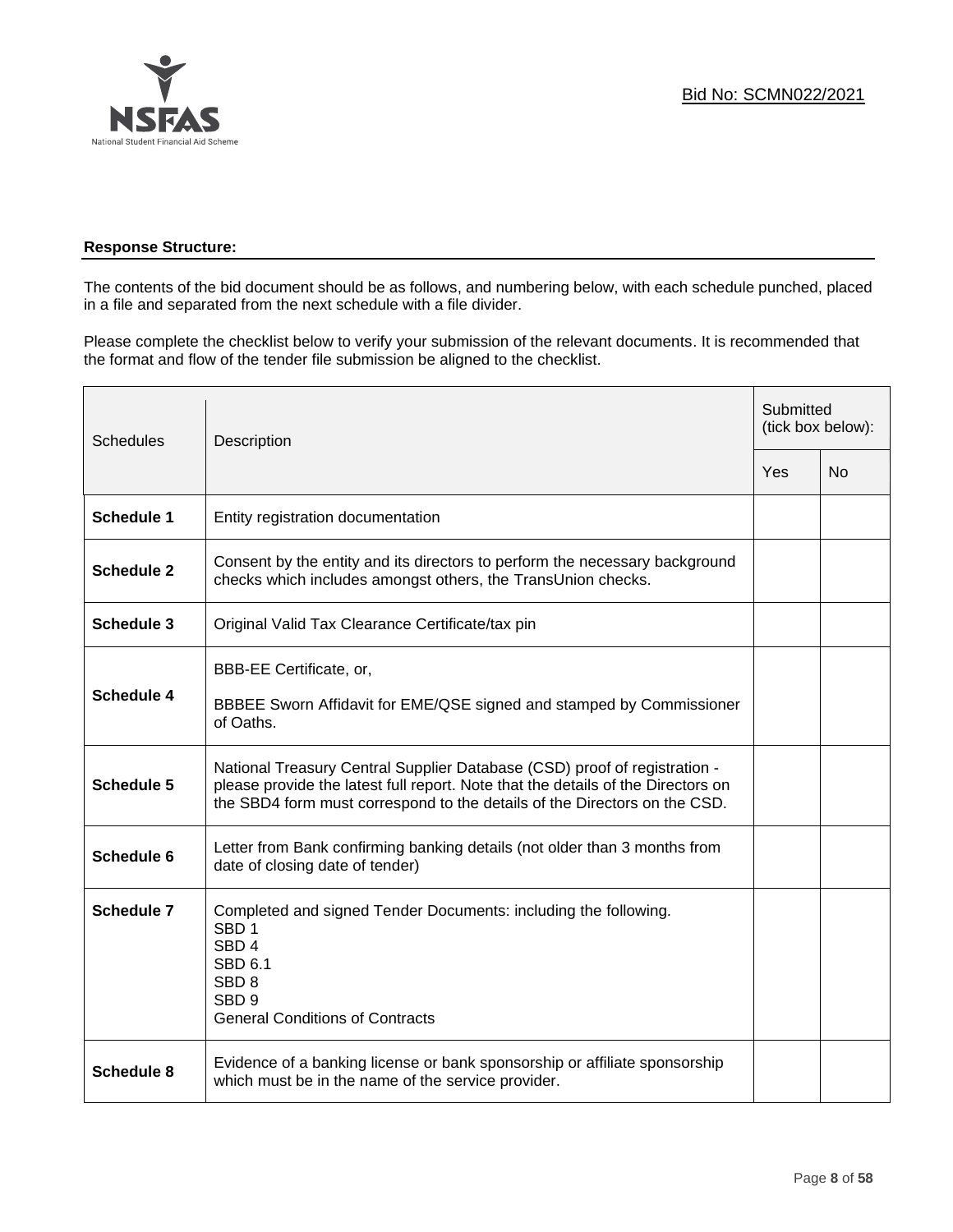

| <b>Schedules</b>   | Description                                                                                                                                                                                             |  | Submitted<br>(tick box below): |  |
|--------------------|---------------------------------------------------------------------------------------------------------------------------------------------------------------------------------------------------------|--|--------------------------------|--|
|                    |                                                                                                                                                                                                         |  | <b>No</b>                      |  |
| <b>Schedule 9</b>  | PCI DSS compliant certification                                                                                                                                                                         |  |                                |  |
| Schedule 10        | Cyber security penetration testing proposal from an independent third-party<br>provider.                                                                                                                |  |                                |  |
| Schedule 11        | The bidder must provide adequate evidence of reimbursement in the case of<br>theft/fraud. The proof of entity professional indemnity of at least<br>R20,000,000 (twenty million rand) must be submitted |  |                                |  |
| <b>Schedule 12</b> | Sub-contracting documentation                                                                                                                                                                           |  |                                |  |
| <b>Schedule 13</b> | Response to functionality phase 2- company experience                                                                                                                                                   |  |                                |  |
| Schedule 14        | Response to functionality phase 2- core team experience                                                                                                                                                 |  |                                |  |
| <b>Schedule 15</b> | Response to functionality phase 2- solution requirements                                                                                                                                                |  |                                |  |
| <b>Schedule 16</b> | Response to functionality phase 2- project timelines                                                                                                                                                    |  |                                |  |
| Schedule 17        | Pricing                                                                                                                                                                                                 |  |                                |  |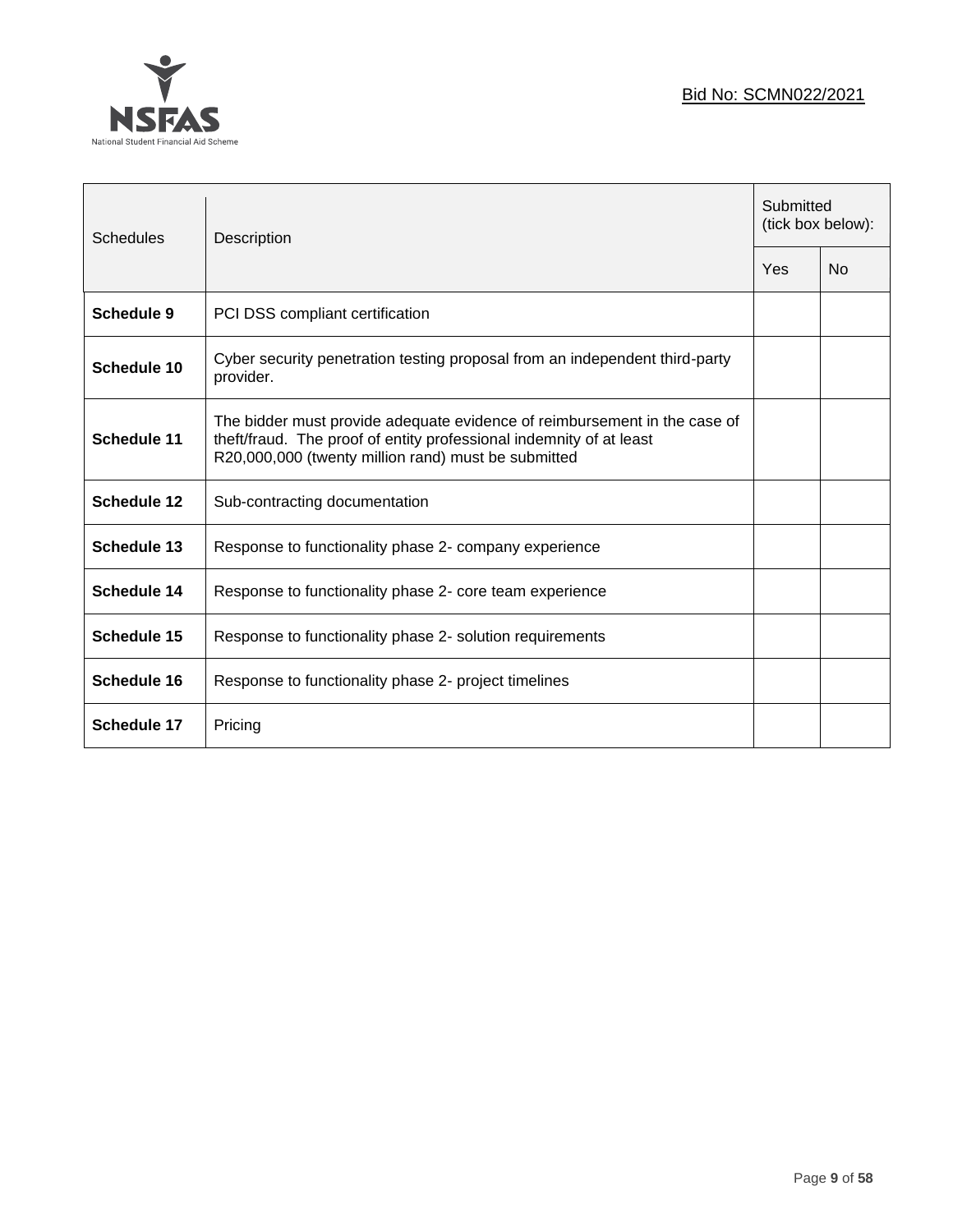## **Contract Negotiations**

The successful bidder (s) will be required to enter into a written contract/SLA with NSFAS. The final terms and conditions will be negotiated between NSFAS and the successful bidders (s). Should the awarded bidder fail to sign the SLA within a reasonable timeframe deemed by NSFAS, NSFAS reserves the right to cancel the award/contract and award the tender to the 2<sup>nd</sup> placed bidder.

## **Payments**

By responding to this bid document, the service provider agrees to the following

NSFAS will pay the successful bidder (s) the fees set out in the final contract according to the table of deliverables. No additional amounts will be payable by NSFAS to the successful bidder (s), unless agreed to by NSFAS delegated authority (and following approved NSFAS internal and legislative processes) and the service provider.

The successful bidder (s) shall invoice NSFAS for the services rendered in a reasonable timeframe. The invoices billed to NSFAS must be in relation to the original scope of work/terms of reference.

The invoice must be accompanied by supporting source document(s) containing detailed information, as NSFAS may reasonably require, for the purposes of establishing the specific nature, extent and quality of the services which were undertaken by the successful bidder (s). The purchase order number must be included in all invoices submitted to NSFAS.

No payment will be made to the successful bidder (s) unless an original tax invoice complying with section 20 of the VAT Act, 1991 (Act No 89 of 1991), as amended, has been submitted to NSFAS.

Payment shall be made by bank transfer into the successful bidder (s) back account normally 30 days after receipt of an acceptable, original, valid tax invoice.

Payments will only be made to the bidder in accordance with the purchase order issued to the awarded bidder. Any services delivered by the bidder outside of the original bid specifications and over and above the purchase order value will not be paid for as NSFAS is not liable for these payments. Should the service provider perform any additional work outside of the tender award and its requirements, NSFAS will not be held liable for such payment to the service provider. Should you receive any instruction from NSFAS that does not come from the SCM unit to perform any work outside of the original bid specification, NSFAS will not be held liable for this payment.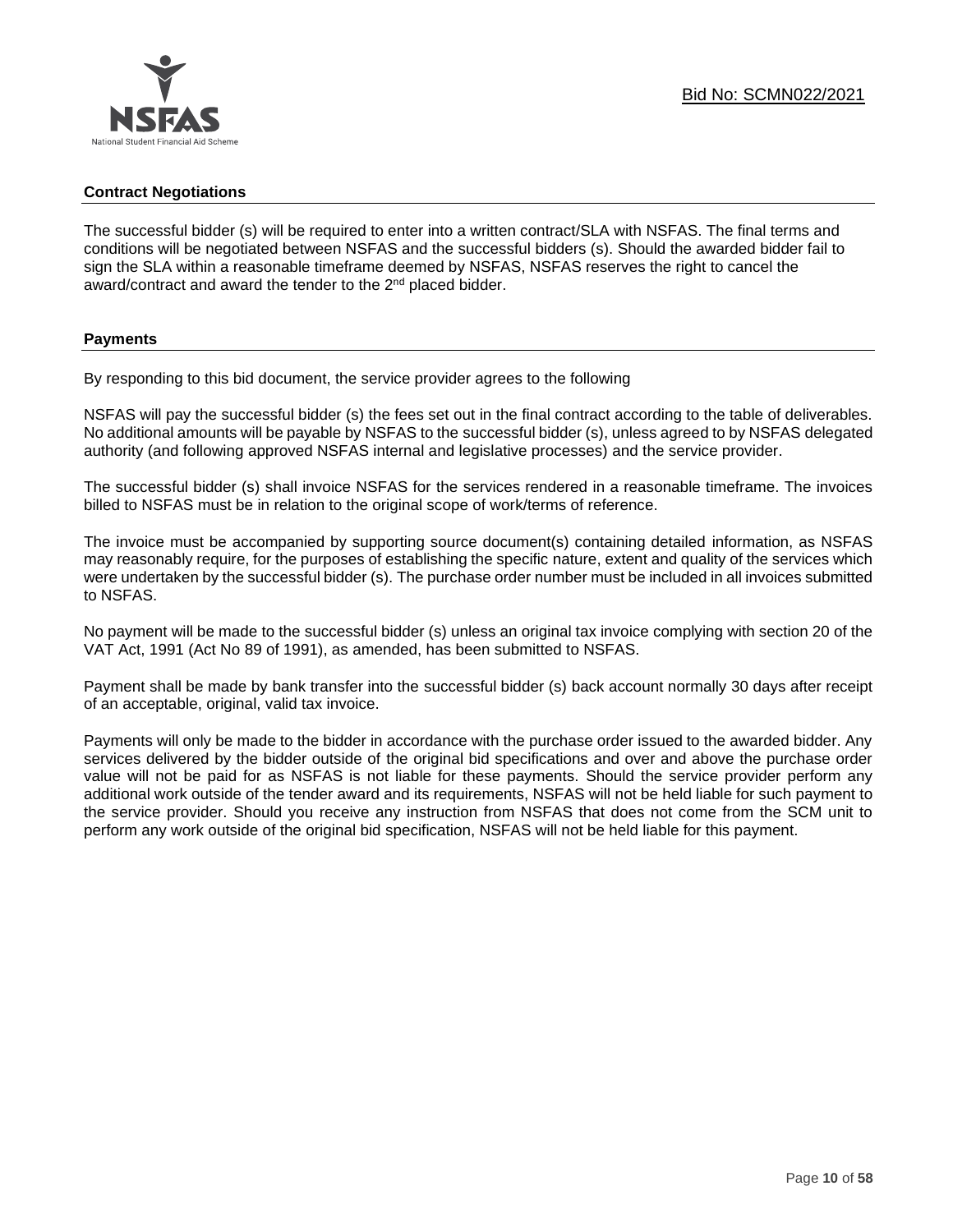

## **1. Purpose**

- 1.1. The purpose of this request is to obtain suitable bid proposals from prospective service provider(s) in the financial services and fintech sector to assist NSFAS, for a period of five (5) years (renewable), in the direct disbursement of allowances into the bank accounts of NSFAS funded students/ beneficiaries enrolled for a course of study at public universities and TVET colleges across South Africa. The service provider(s) will be required to onboard the student and provide them with the bank account for the funds to be disbursed to. The solution must be able to be integrated seamlessly with core orchestration systems within NSFAS. Furthermore, the service provider(s) will be required to validate the student data before any disbursement.
- 1.2. The NSFAS requirements is that funds must be disbursed directly to students. Any third-party appointment to disburse allowances must be vetted and approved by NSFAS. In many instances, institutions have appointed third-party agents to disburse student allowances and NSFAS does not have direct line of sight on these transactions.
- 1.3. This Request for Proposal (RFP) invites suitable service providers in the financial services and technology sector to submit their proposals that meets the requirements by disbursing allowances directly to NSFAS funded students.
- 1.4. Note that the estimated number of NSFAS funded students are 900,000, however not all these students would be utilizing these services initially, as NSFAS plans to pilot this solution first with a set number of students, following which the full roll-out will occur in a phased approach. The solution must be ready for go-live within two (2) months from commencement of the project

## **2. Background**

- 2.1 NSFAS is a statutory body, funded primarily by the South African National Department of Higher Education and Training (DHET). NSFAS provides bursaries to eligible students who wish to study at the 26 public universities and 50 Technical and Vocational Education and Training (TVETs) colleges.
- 2.2 Since the inception of NSFAS in 1999, funds allocated to NSFAS have increased substantially from R441 million in 1999 to R36.7 billion in 2020/21 financial year. During this period, the processes and operations at NSFAS have remained largely unchanged. Furthermore, the December 2017 Presidential pronouncement on Fee Free Higher Education, has led to the need to redesign and restructure the organisation to enable it to deal with its existing requirements and, more importantly, to create a platform for the future as a full bursary provider.
- 2.3 The table below shows the number of students that NSFAS funded in 2020/2021 academic year, for illustrative purposes: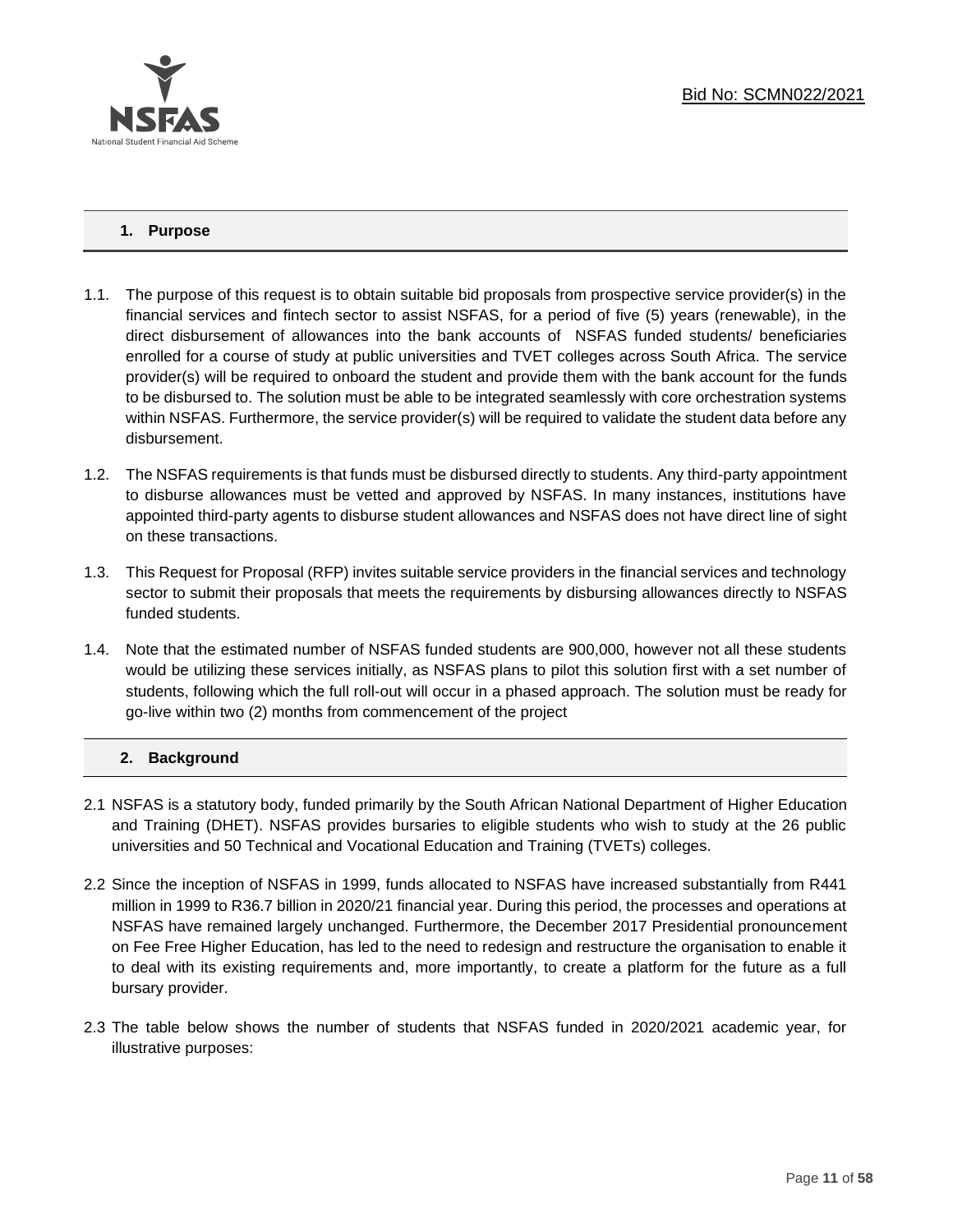

| <b>EDUCATIONAL INSTITUTION TYPE</b> | <b>ESTIMATED NUMBER OF FUNDED NSFAS</b><br><b>STUDENTS</b> |
|-------------------------------------|------------------------------------------------------------|
| 26 Universities                     | 550,000                                                    |
| 50 TVET colleges                    | 350,000                                                    |
| Total                               | 900,000                                                    |

2.4 NSFAS reserves the right to appoint more than one (1) service provider.

## **3. Evaluation process**

The table below summarizes the steps that NSFAS follows to evaluate service providers proposals.

| <b>No</b> | <b>PHASE</b>                                           | <b>DESCRIPTION</b>                                                                                                                                                                                                                                                                                                                    |
|-----------|--------------------------------------------------------|---------------------------------------------------------------------------------------------------------------------------------------------------------------------------------------------------------------------------------------------------------------------------------------------------------------------------------------|
| 3.1       | PHASE 1: Mandatory<br>requirements<br>evaluation       | All bids must comply with the mandatory requirements. Failure<br>to comply with any of these requirements will immediately<br>disqualify the bid.                                                                                                                                                                                     |
| 3.2       | PHASE 2: Functional<br>requirements<br>evaluation      | Bidders are required to achieve a combined minimum score of<br>70% for functional criteria in order to progress to be evaluated<br>for the presentation criteria.<br>Only bidders who passed the mandatory requirements (Phase<br>1) and the evaluation criteria (Phase 2) will proceed to be<br>evaluated for Presentation criteria. |
| 3.3.      | PHASE 3:<br>Presentation<br>requirements<br>evaluation | Bidders are required to achieve a combined minimum score of<br>70% for presentation criteria in order to progress to be<br>evaluated for Price and BBB-EE.                                                                                                                                                                            |
| 3.4       | PHASE 4: Price and<br><b>BBBEE</b>                     | The 90/10 preference point system will be used to calculate<br>points for Price and BBB-EE.                                                                                                                                                                                                                                           |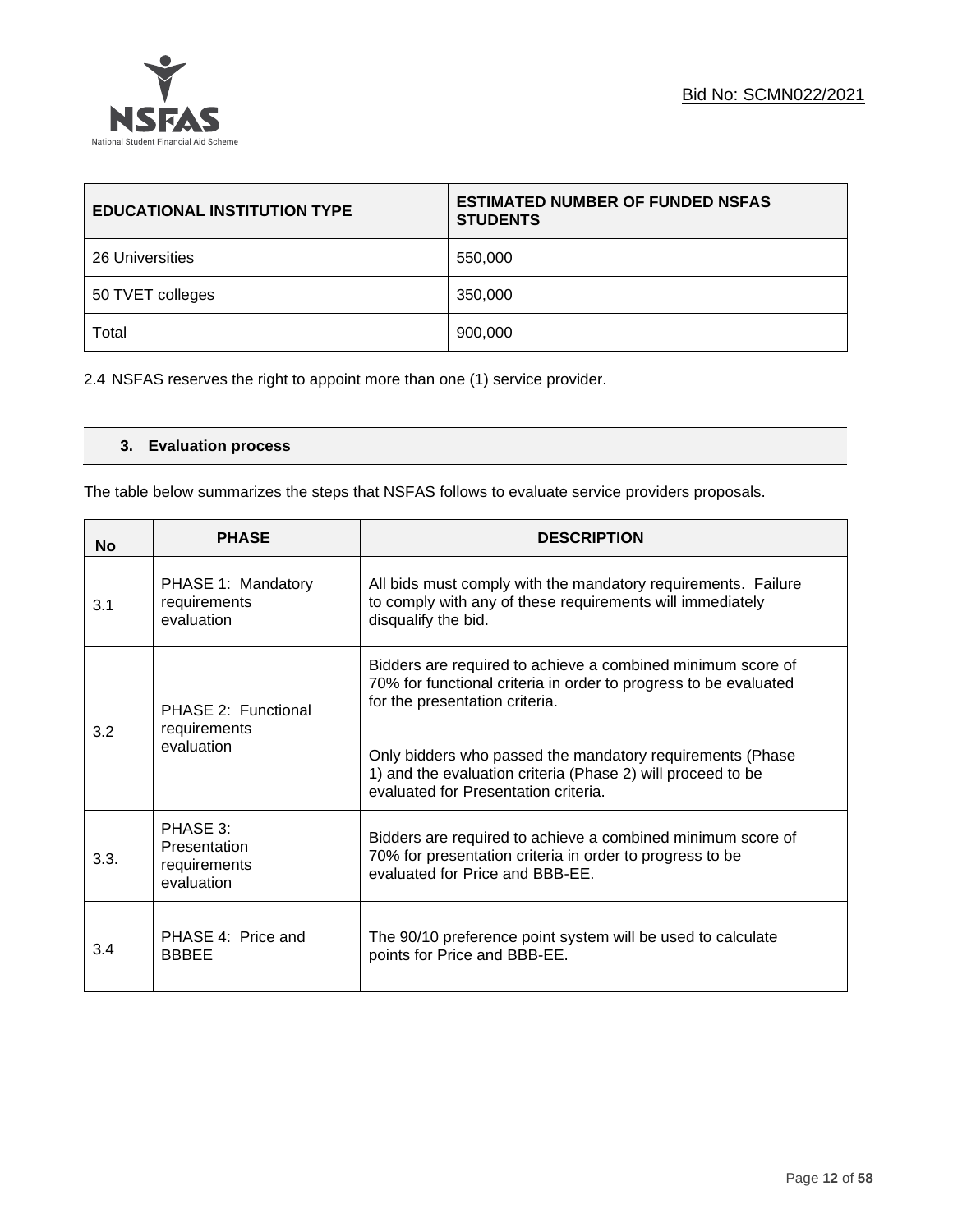

## **4 Phase 1: Mandatory requirements**

All bids must comply with the mandatory requirements and failure to comply with any of these requirements will immediately disqualify the bid.

| No.                     | <b>Mandatory requirement</b>                                                                                                                                                                                                                                                                                                                                                                                          | Page reference per<br>bidder proposal |  |  |  |  |
|-------------------------|-----------------------------------------------------------------------------------------------------------------------------------------------------------------------------------------------------------------------------------------------------------------------------------------------------------------------------------------------------------------------------------------------------------------------|---------------------------------------|--|--|--|--|
| Membership              |                                                                                                                                                                                                                                                                                                                                                                                                                       |                                       |  |  |  |  |
| 4.1                     | The service provider must submit evidence of a banking<br>license or bank sponsorship or affiliate sponsorship which<br>must be in the name of the service provider.                                                                                                                                                                                                                                                  |                                       |  |  |  |  |
| Security certifications |                                                                                                                                                                                                                                                                                                                                                                                                                       |                                       |  |  |  |  |
| 4.2                     | The bidder must ensure that the system is PCI DSS<br>compliant and provide valid certification thereof.                                                                                                                                                                                                                                                                                                               |                                       |  |  |  |  |
| Penetration testing     |                                                                                                                                                                                                                                                                                                                                                                                                                       |                                       |  |  |  |  |
| 4.3                     | The bidder must submit a cyber security penetration testing<br>proposal from an independent third-party provider and this<br>proposal must include the methodology that will be<br>implemented by the third-party provider.                                                                                                                                                                                           |                                       |  |  |  |  |
| Indemnity cover         |                                                                                                                                                                                                                                                                                                                                                                                                                       |                                       |  |  |  |  |
| 4.4                     | The bidder must provide adequate evidence of<br>reimbursement in the case of theft/fraud. The proof of<br>entity professional indemnity of at least R20,000,000<br>(twenty million rand) must be submitted.                                                                                                                                                                                                           |                                       |  |  |  |  |
| Sub-contracting         |                                                                                                                                                                                                                                                                                                                                                                                                                       |                                       |  |  |  |  |
| 4.5                     | The bidder must sub-contract at least 30% of the contract<br>to either:<br>Exempted Micro Enterprise (EME) which is at least<br>51% owned by black people<br>Qualifying Small Enterprise (QSE) which is at least<br>51% owned by black people<br>The bidder's proposal must clearly indicate the sub-<br>contracting party details together with the sub-contracted<br>parties valid B-BBEE certificate or affidavit. |                                       |  |  |  |  |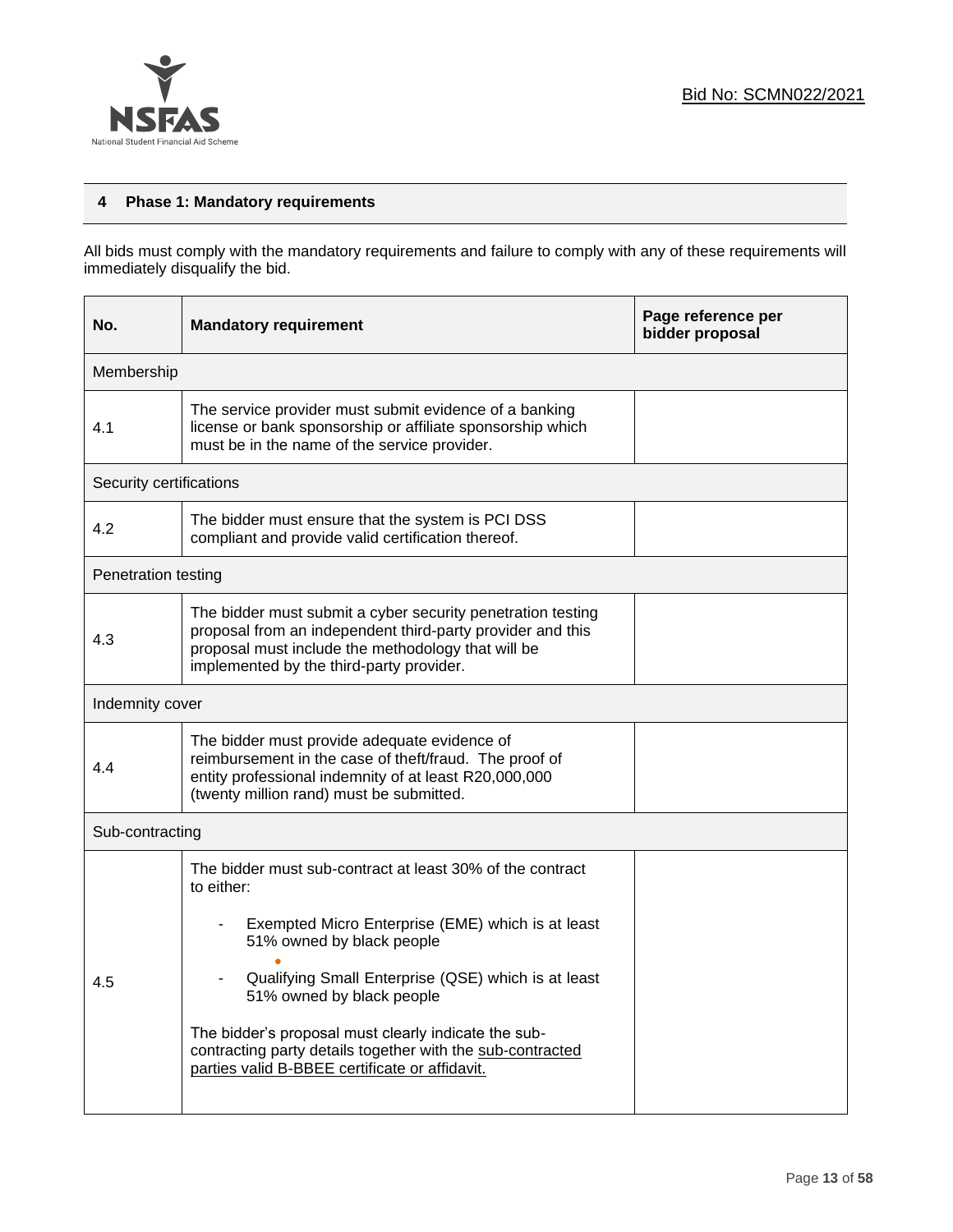

| Note that B-BBEE certificates issued by accountants are      |  |
|--------------------------------------------------------------|--|
| no longer valid, and thus will not be accepted in            |  |
| accordance with the PPPFA 2017 regulations.                  |  |
|                                                              |  |
|                                                              |  |
|                                                              |  |
| To obtain the list of possible sub-contractors registered on |  |
| the National Treasury Central Supplier Database to provide   |  |
| the required services the bidder must perform the following: |  |
|                                                              |  |
|                                                              |  |
|                                                              |  |
| Step 1: Login to the National Treasury Central Supplier      |  |
| Database.                                                    |  |
|                                                              |  |
| Step 2: Click on the search button and select the sub-       |  |
| contractor search option.                                    |  |
|                                                              |  |
| Step 3: Enter the following procurement reference number     |  |
| (SCMN022/2021) and click search. The listing will then be    |  |
| displayed.                                                   |  |
|                                                              |  |
|                                                              |  |
| The above requirement is in accordance with Regulation 9     |  |
|                                                              |  |
| of the Preferential Procurement Regulations, 2017            |  |
|                                                              |  |
|                                                              |  |
| Note that the agreement will be between NSFAS and the        |  |
| main contracting party.                                      |  |
|                                                              |  |
|                                                              |  |
|                                                              |  |
| NSFAS reserves the right to request from the successful      |  |
| bidder (s) the sub-contracting agreement between the main    |  |
| bidder and the sub-contractor (s), and to audit the          |  |
| compliance thereof.                                          |  |
|                                                              |  |
|                                                              |  |
|                                                              |  |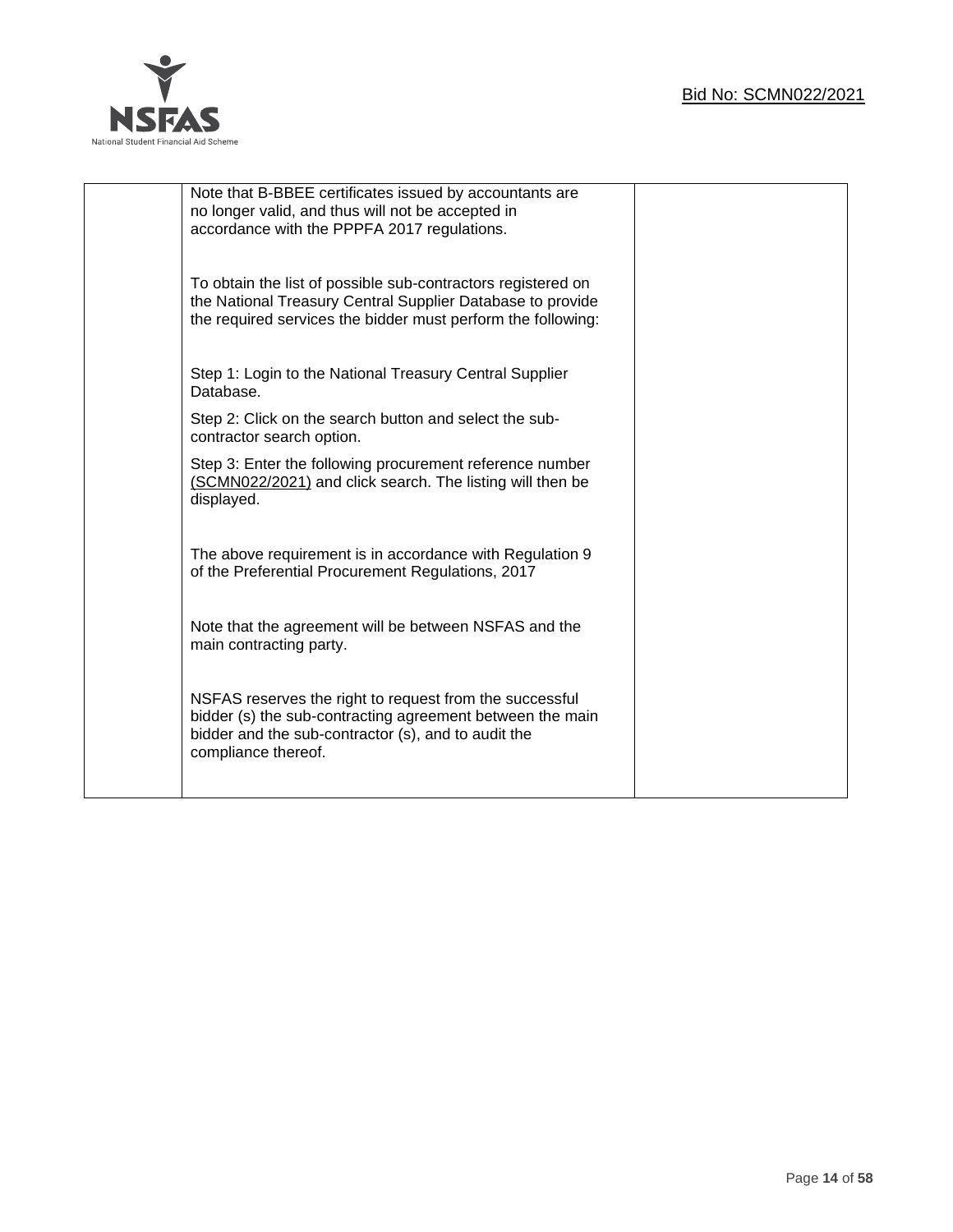

## **5 Solution requirements**

The bidder's proposal should cover the following solution requirements:

| No. | <b>SOLUTION REQUIREMENTS</b>                                                                                                                                                                                                                                                             | <b>PAGE</b><br><b>REFERENCE</b> |
|-----|------------------------------------------------------------------------------------------------------------------------------------------------------------------------------------------------------------------------------------------------------------------------------------------|---------------------------------|
| 5.1 | The solution must disburse funds on a scheduled basis to students<br>as determined by NSFAS. However, the solution must also be able<br>to pay allowance on an ad-hoc basis based on NSFAS operational<br>requirements.                                                                  |                                 |
| 5.2 | The solution must provide students unrestricted ability to transact<br>with a wide variety of service providers including supermarkets,<br>food chains, bookstores, transport providers and any other<br>providers designated by NSFAS and the ability to access cash<br>where required. |                                 |
| 5.3 | The solution must provide ability to physically or digitally verify the<br>identity of the student or by using biometrics, facial recognition,<br>one-time password (OTP), at the point of issuing the facility and<br>regularly during the period as recipients of NSFAS funding.       |                                 |
| 5.4 | The solution must NOT allow NSFAS staff the ability to edit or<br>update a transacting facility details (or the equivalent thereof) and<br>all data must be securely stored within the service providers<br>environment with a full audit trail of all changes.                          |                                 |
|     | Note that all the NSFAS data stored within the service providers<br>environment is owned by NSFAS. Therefore, NSFAS management<br>will require full read access of such data. All data must be returned<br>to NSFAS at the end of the contract period.                                   |                                 |
| 5.5 | The solution must be able to produce daily, weekly and monthly<br>reports (such as disbursement reports, reconciliation reports,<br>amongst others) on the distribution of allowances to students.                                                                                       |                                 |
| 5.6 | The solution must ensure that students always have complete<br>visibility of all transactions and balances via different approved<br>platforms (preferably online, mobile application and USSD).                                                                                         |                                 |
| 5.7 | The solution must be secure and meet all financial sector regulatory<br>standards. The security features of the solution must have the<br>ability to stop payments, and block/unblock and flag accounts in<br>cases of fraud, death, etc.                                                |                                 |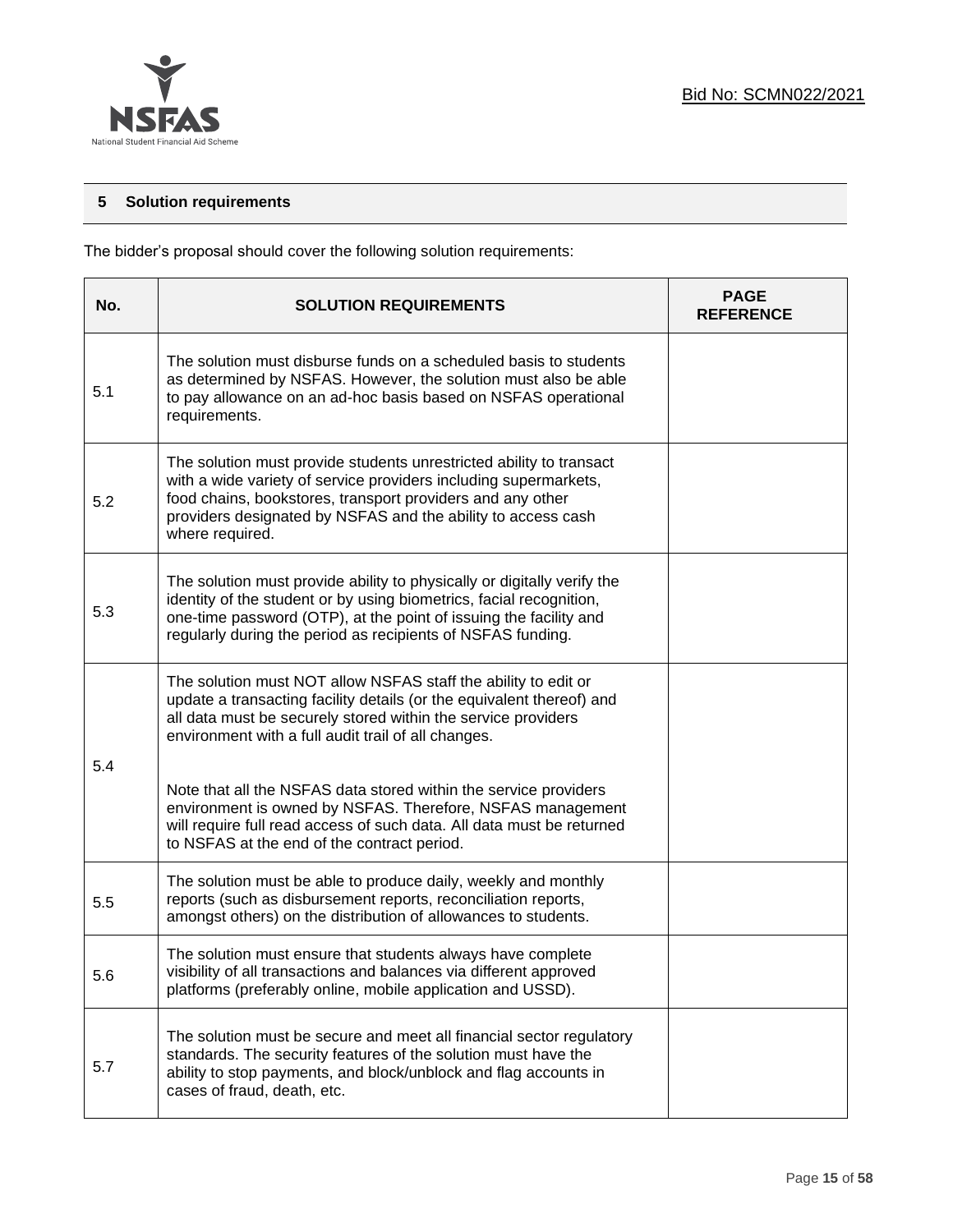

| No.  | <b>SOLUTION REQUIREMENTS</b>                                                                                                                                                                                                             | <b>PAGE</b><br><b>REFERENCE</b> |
|------|------------------------------------------------------------------------------------------------------------------------------------------------------------------------------------------------------------------------------------------|---------------------------------|
| 5.8  | The solution must be able to facilitate the communication (email,<br>SMS, and other forms) of essential messaging to students at<br>different points which will be agreed with NSFAS and in line with<br><b>NSFAS Corporate Branding</b> |                                 |
| 5.9  | The solution must allow students to capture and validate and make<br>updates to their personal details. The bidder must have a secure<br>validation mechanism.                                                                           |                                 |
| 5.10 | Validation and verification of the NSFAS student must be performed<br>digitally as part of the response to COVID-19.                                                                                                                     |                                 |
| 5.11 | The bidder must have a call centre facility and other query<br>resolution mechanisms to support students nationally, anywhere in<br>the country.                                                                                         |                                 |
| 5.12 | The service provider must store all student transactional data for a<br>minimum period of seven (7) financial years.                                                                                                                     |                                 |
| 5.13 | The use of student data must be in line with the Protection of<br>Personal Information Act (POPIA).                                                                                                                                      |                                 |
| 5.14 | The solution must issue a physical card and a virtual card.                                                                                                                                                                              |                                 |
| 5.15 | The solution must be able to restrict transactions to allowable<br>commodities.                                                                                                                                                          |                                 |
| 5.16 | The bidder should provide rewards to the student as part of value-<br>added services.                                                                                                                                                    |                                 |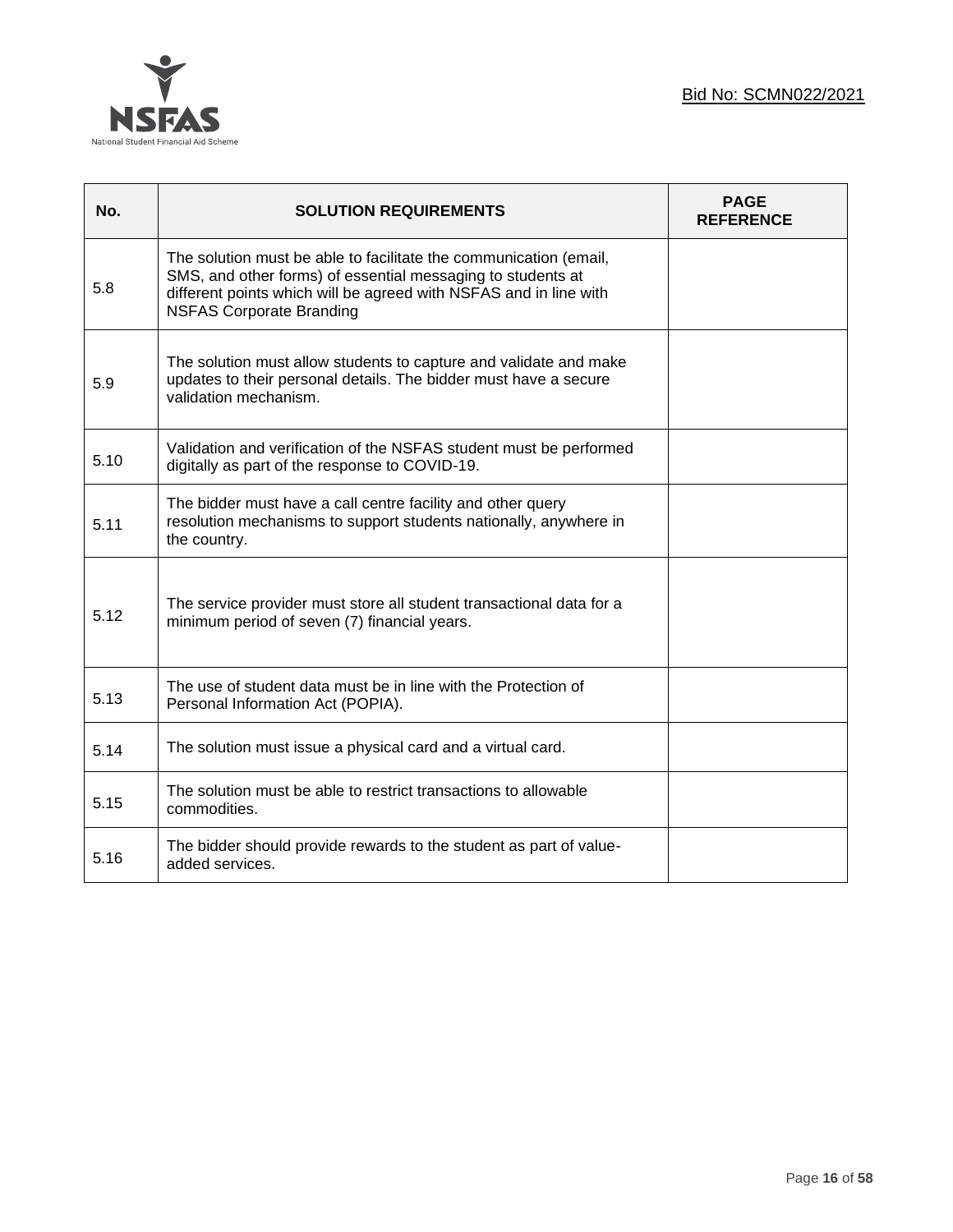

## **6. Phase 2: Functional evaluation requirements evaluation**

Bidders are required to achieve the minimum score of 70 points for Phase 2 in order to progress to be evaluated for the presentation criteria evaluation.

| <b>ELEMENT</b>               | <b>WEIGHT</b> |
|------------------------------|---------------|
| <b>Company Experience</b>    | 10 points     |
| Core Team Experience         | 10 points     |
| <b>Solution Requirements</b> | 70 points     |
| Project timelines            | 10 points     |
| <b>TOTAL</b>                 | 100 points    |

| <b>COMPANY EXPERIENCE (MAX 10)</b><br><b>POINTS)</b>                                            | <b>POINTS AVAILABLE</b>              | <b>POINTS SCORED</b> |
|-------------------------------------------------------------------------------------------------|--------------------------------------|----------------------|
|                                                                                                 | 3 or more reference<br>letters $=10$ |                      |
| Provide a minimum of three (3)<br>reference letters on previous client's<br>company letterhead. | 2 reference letters = $8$            |                      |
|                                                                                                 | 1 reference letter = $5$             |                      |
|                                                                                                 | No reference letters $= 0$           |                      |

| <b>CORE TEAM EXPERIENCE (MAX 10</b><br><b>POINTS)</b>                                      | <b>POINTS AVAILABLE</b>                                                                                                                               | <b>POINTS</b><br><b>SCORED</b> |
|--------------------------------------------------------------------------------------------|-------------------------------------------------------------------------------------------------------------------------------------------------------|--------------------------------|
| Provide CV of project lead which<br>outlines the required experience and<br>qualifications | 10+ years' experience in senior<br>management or higher role in the<br>financial sector AND 10+ years'<br>experience in programme<br>$management = 1$ |                                |
|                                                                                            | Educated to a post-graduate or<br>higher level $= 1$                                                                                                  |                                |
|                                                                                            | 7+ years' experience in project<br>management or higher role $= 1$                                                                                    |                                |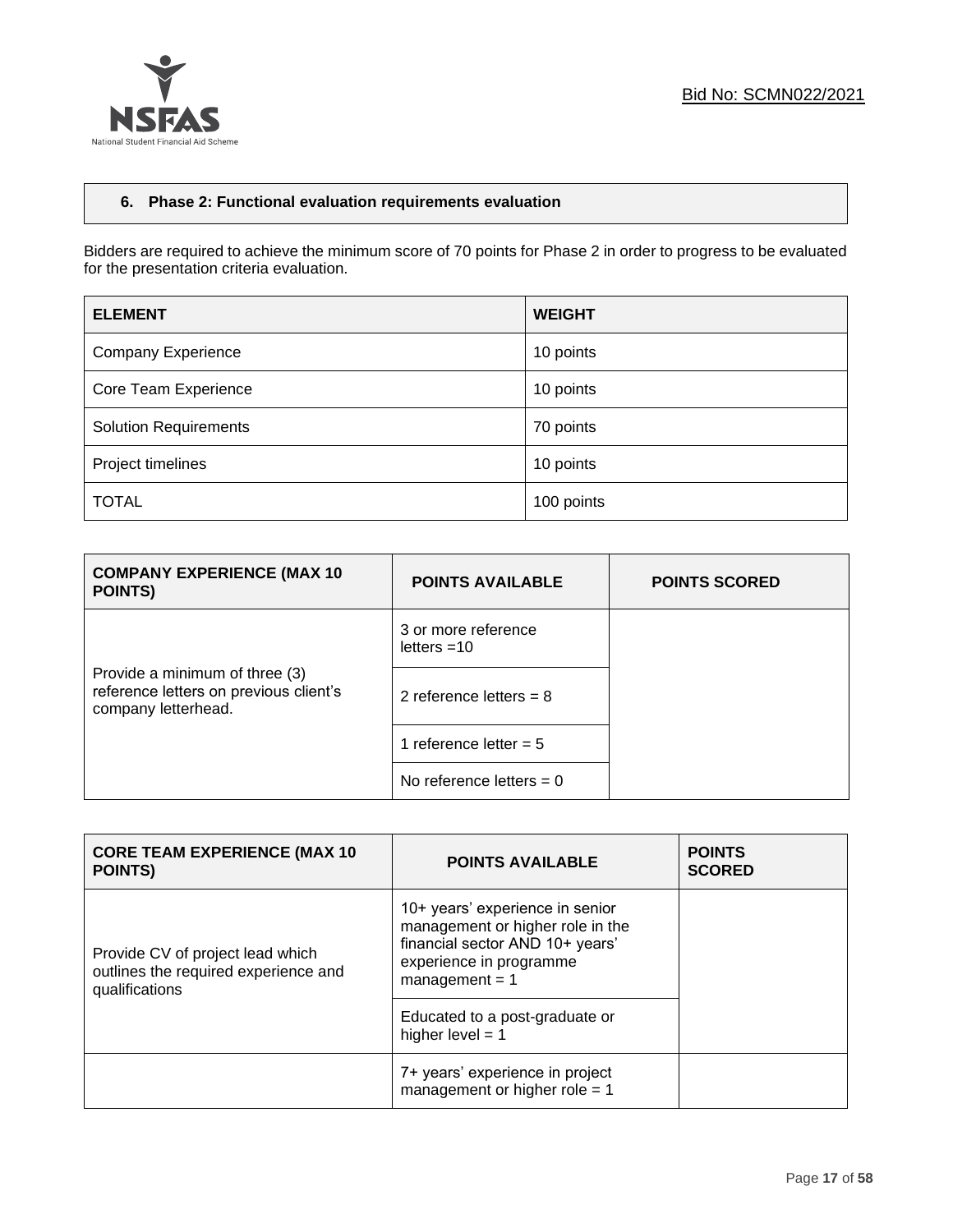

| Provide CV of project manager which<br>outlines the required experience and<br>qualifications | Project management certification =                                                                |  |
|-----------------------------------------------------------------------------------------------|---------------------------------------------------------------------------------------------------|--|
| Provide CV of technical lead which                                                            | 10+ years' experience in ICT<br>senior management or higher role<br>$= 1$                         |  |
| outlines the required experience and<br>qualifications                                        | Educated to a post-graduate level<br>or higher in information technology<br>$= 1$                 |  |
| Provide CV of business analyst and<br>reporting lead which outlines the                       | 10+ years' experience in business<br>analysis/reporting senior<br>management or higher role $= 1$ |  |
| required experience and qualifications                                                        | Educated to a post-graduate level<br>or higher in commerce $= 1$                                  |  |
| Provide CV of cybers security, risk<br>and disaster recovery lead which                       | 7+ years' experience in information<br>security $= 1$                                             |  |
| outlines the required experience and<br>qualifications                                        | Information security certification =                                                              |  |

| <b>SOLUTION REQUIREMENTS (MAX 70 POINTS)</b>                                                                                                                                                                                                                                          | <b>POINTS</b><br><b>AVAILABLE</b> | <b>POINTS SCORED</b> |
|---------------------------------------------------------------------------------------------------------------------------------------------------------------------------------------------------------------------------------------------------------------------------------------|-----------------------------------|----------------------|
| The solution must disburse funds on a scheduled basis to<br>students as determined by NSFAS. However, the solution<br>must also be able to pay allowance on an ad-hoc basis<br>based on NSFAS operational requirements.                                                               | 5                                 |                      |
| The solution must provide students unrestricted ability to<br>transact with a wide variety of service providers including<br>supermarkets, food chains, bookstores, transport<br>providers and provide the ability to access cash where<br>required.                                  | 5                                 |                      |
| The solution must provide ability to physically or digitally<br>verify the identity of the student or by using biometrics,<br>facial recognition, one-time password (OTP), at the point<br>of issuing the facility and regularly during the period as<br>recipients of NSFAS funding. | 5                                 |                      |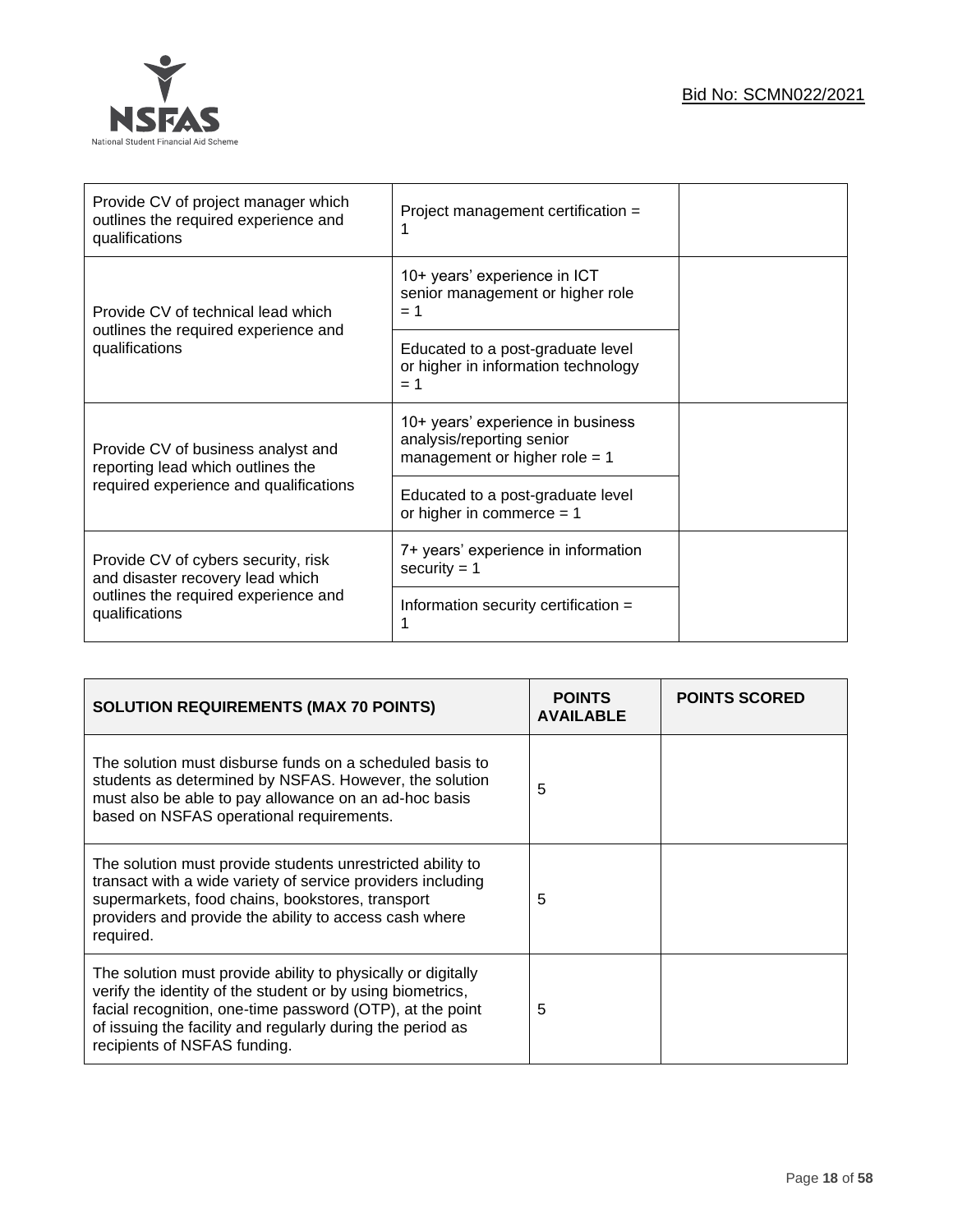

| <b>SOLUTION REQUIREMENTS (MAX 70 POINTS)</b>                                                                                                                                                                                                                       | <b>POINTS</b><br><b>AVAILABLE</b> | <b>POINTS SCORED</b> |
|--------------------------------------------------------------------------------------------------------------------------------------------------------------------------------------------------------------------------------------------------------------------|-----------------------------------|----------------------|
| The solution must NOT allow NSFAS staff the ability to<br>edit or update a transacting facility details (or the<br>equivalent thereof) and all data must be securely stored<br>within the service providers environment with a full audit<br>trail of all changes. | 4                                 |                      |
| Note that all the NSFAS data stored within the service<br>providers environment is owned by NSFAS. Therefore,<br>NSFAS management will require full read access of such<br>data. All data must be returned to NSFAS at the end of<br>the contract period.          |                                   |                      |
| The solution must be able to produce daily, weekly and<br>monthly reports (such as disbursement reports,<br>reconciliation reports, amongst others) on the distribution<br>of allowances to students.                                                              | 4                                 |                      |
| The solution must ensure that students always have<br>complete visibility of all transactions and balances via<br>different approved platforms (preferably online, mobile<br>application and USSD).                                                                | 5                                 |                      |
| The solution must be secure and meet all financial sector<br>regulatory standards. The security features of the solution<br>must have the ability to stop payments, and block/unblock<br>and flag accounts in cases of fraud, death, etc.                          | 4                                 |                      |
| The solution must be able to facilitate the communication<br>(email, SMS, and other forms) of essential messaging to<br>students at different points which will be agreed with<br>NSFAS and in line with NSFAS Corporate Branding                                  | 4                                 |                      |
| The solution must allow students to capture and validate<br>and make updates to their personal details. The bidder<br>must have a secure validation mechanism.                                                                                                     | 5                                 |                      |
| Validation and verification of the NSFAS student must be<br>performed digitally as part of the response to COVID-19.                                                                                                                                               | 5                                 |                      |
| The bidder must have a call centre facility and other query<br>resolution mechanisms to support students nationally,<br>anywhere in the country.                                                                                                                   | 4                                 |                      |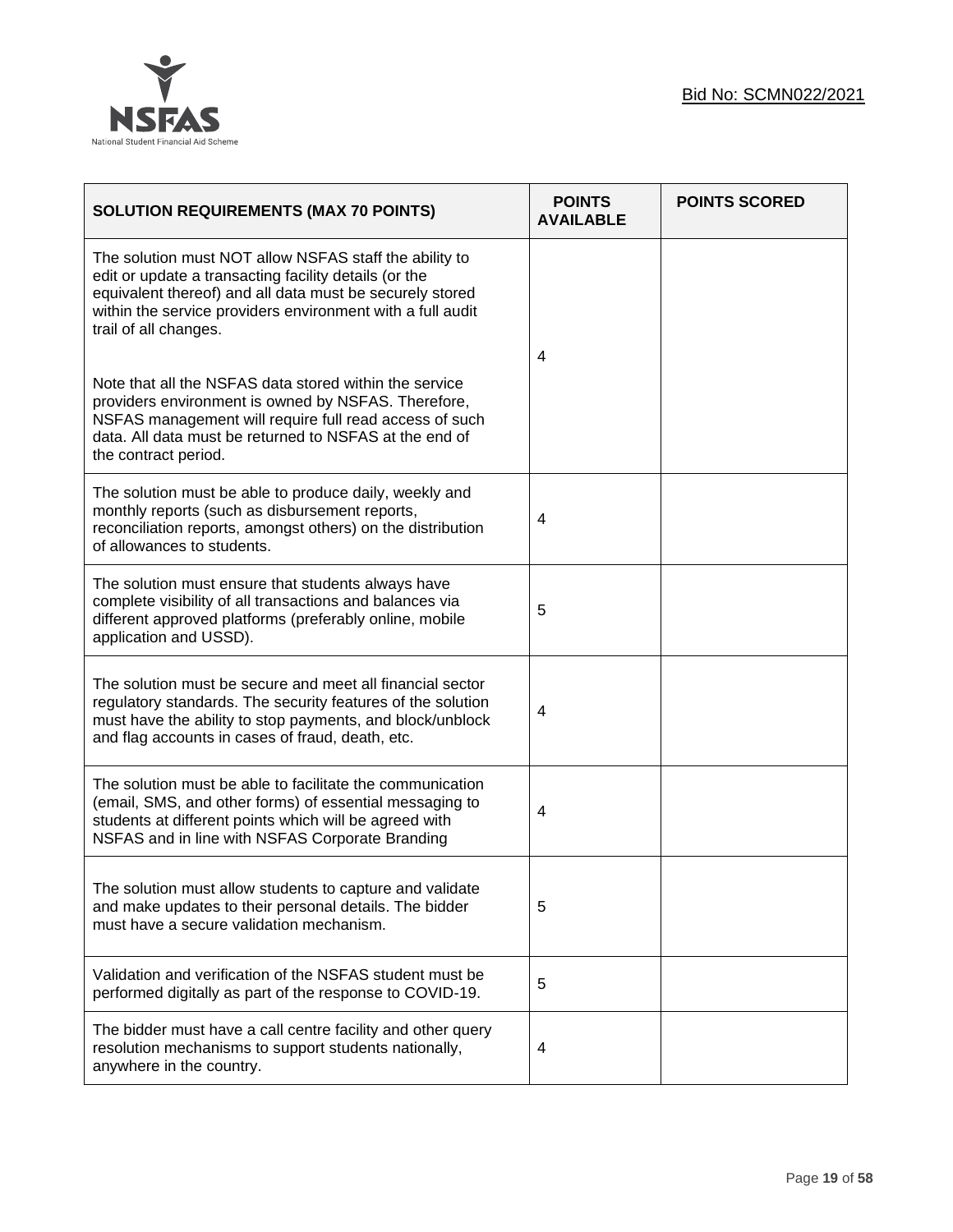

| <b>SOLUTION REQUIREMENTS (MAX 70 POINTS)</b>                                                                         | <b>POINTS</b><br><b>AVAILABLE</b> | <b>POINTS SCORED</b> |
|----------------------------------------------------------------------------------------------------------------------|-----------------------------------|----------------------|
| The service provider must store all student transactional<br>data for a minimum period of seven (7) financial years. | 4                                 |                      |
| The use of student data must be in line with the Protection<br>of Personal Information Act (POPIA).                  | 4                                 |                      |
| The solution must issue a physical card and a virtual card.                                                          | 4                                 |                      |
| The solution must be able to restrict transactions to<br>allowable commodities.                                      | 4                                 |                      |
| The bidder should provide rewards to the student as part<br>of value-added services.                                 | 4                                 |                      |

| <b>PROJECT TIMELINES (MAX 10</b><br><b>POINTS)</b>                                                                                                                                                                                             | <b>POINTS AVAILABLE</b>                                                                                                                                                                   | <b>POINTS</b><br><b>SCORED</b> |
|------------------------------------------------------------------------------------------------------------------------------------------------------------------------------------------------------------------------------------------------|-------------------------------------------------------------------------------------------------------------------------------------------------------------------------------------------|--------------------------------|
| The solution must be ready for go-live<br>within two (2) months from<br>commencement of the project. A<br>project plan must be submitted which<br>outlines the key milestones and<br>associated timelines to achieve the<br>targeted deadline. | Detailed project plan submitted with<br>linked milestones and timelines<br>indicating readiness of solution for go<br>live within two (2) months of<br>$common$ =10                       |                                |
|                                                                                                                                                                                                                                                | Detailed project plan submitted with<br>linked milestones and timelines<br>indicating readiness of solution for go<br>live between two (2) and three (3)<br>months of commencement =5     |                                |
|                                                                                                                                                                                                                                                | Detailed project plan submitted with<br>linked milestones and timelines<br>indicating readiness of solution for go<br>live between three (3) and four (4)<br>months of commencement $= 2$ |                                |
|                                                                                                                                                                                                                                                | Detailed project plan submitted with<br>linked milestones and timelines<br>indicating readiness of solution for go<br>live of more than four (4) months<br>from commencement = $0$        |                                |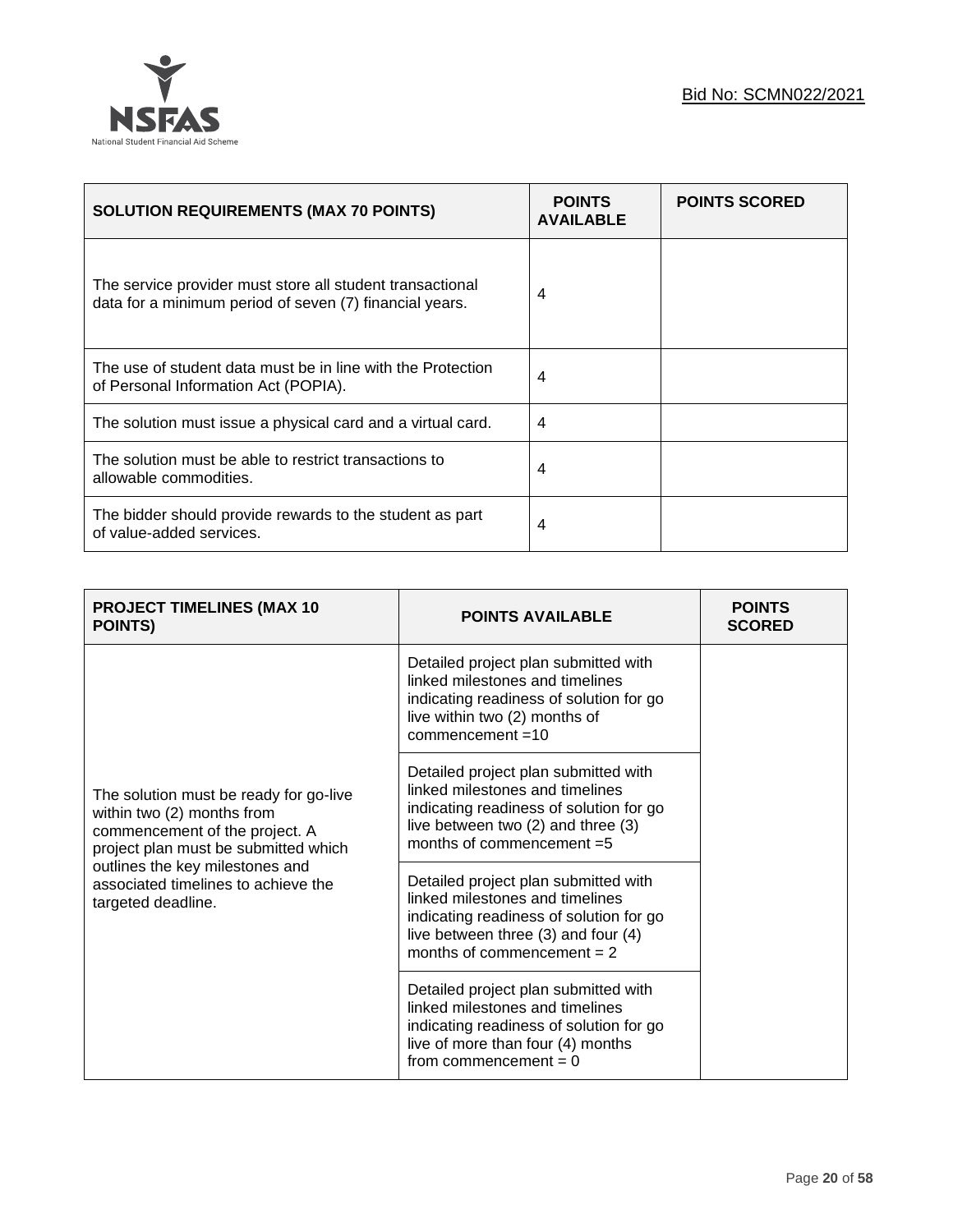

## **7. Phase 3: Presentation requirements evaluation**

Bidders who achieve the minimum score of 70 points for the functional evaluation criteria will be invited to provide a presentation on their proposed solution to NSFAS. The location of this meeting will either be held at the NSFAS offices in Cape Town, or virtually through the Microsoft team's platform.

The bidder will be required to achieve a minimum of 70 points for the presentation with the following criteria being utilized:

| <b>Presentation</b>                                                                                      | Points available- max 100                     | <b>Bidder</b><br>scoring |
|----------------------------------------------------------------------------------------------------------|-----------------------------------------------|--------------------------|
|                                                                                                          | Suitability of the solution = 20 points       |                          |
| The bidder must demonstrate their<br>proposed solution which must<br>achieve the required scope of work. | Value add for students $=$ 30 points          |                          |
|                                                                                                          | Timelines for delivery of solution= 20 points |                          |
|                                                                                                          | Additional security measures= 30 points       |                          |

Bidders who achieve the minimum score of 70 points for the presentation will be evaluated for Price and BBB-EE in accordance with the 90/10 PPPFA points system.

#### **8. Contract Period**

The contract period is for a period of five (5) years, noting that NSFAS has the right to terminate the contract by issuing a three (3) months written cancellation notice. NSFAS has the option to renew the contract period on a year to year basis post the completion of the original contract period.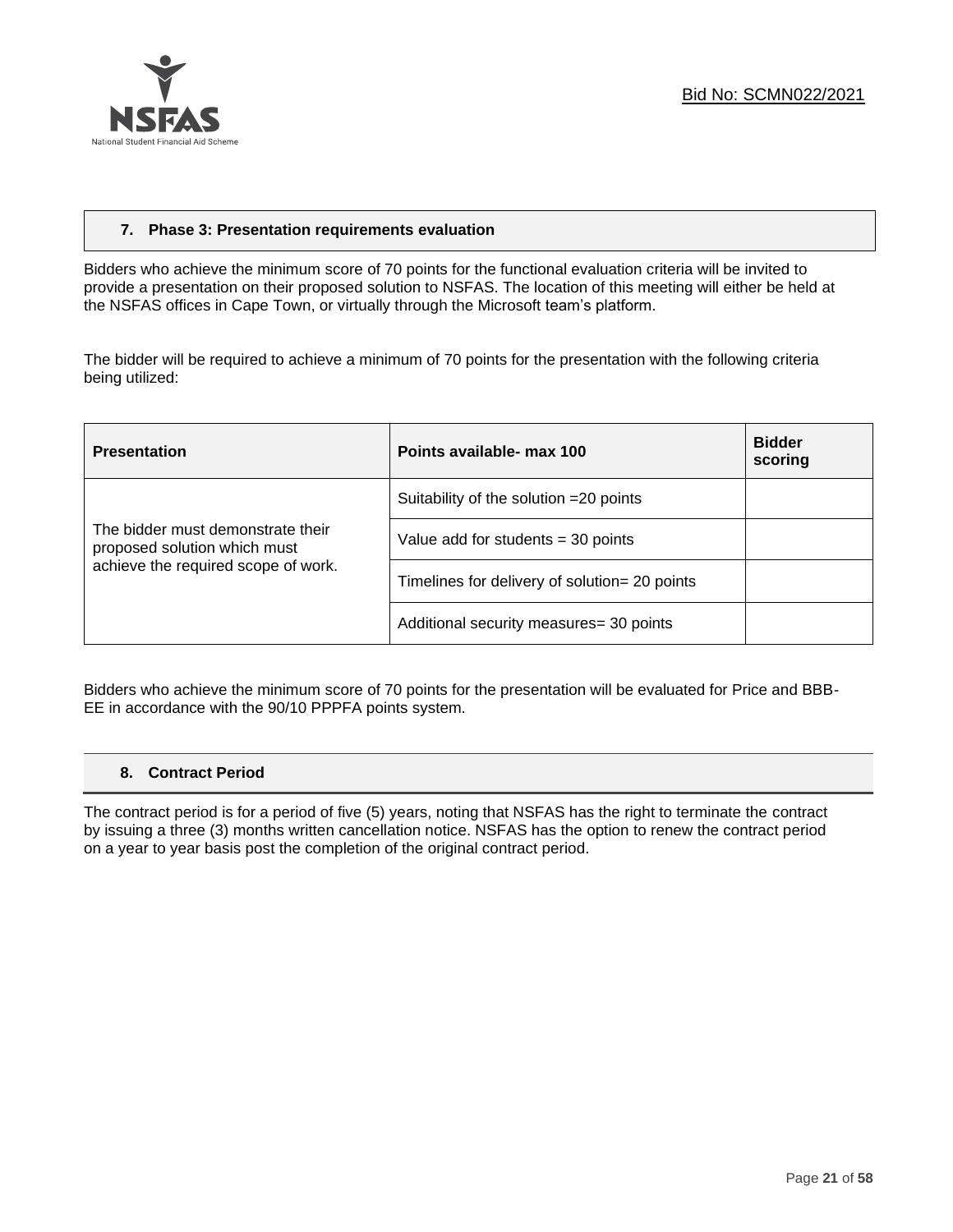

## **9. Pricing Schedule**

NSFAS aims to appoint more than one (1) service provider, provided that the provider has passed all the tender requirements. The bidder is required to agree and confirm to NSFAS pricing schedule as outlined in the table below where pricing has been provided to by NSFAS.

This confirmation should be included in the bid proposal. The bidder may indicate in their proposal if they are offering a reduced price for any/all elements in the table below.

For elements where NSFAS has not provided pricing, the bidder must provide their pricing, which is subject to price negotiation by NSFAS.

Failure to provide this pricing may result in the bid being disqualified. Bidders who propose a higher price (for elements whereby NSFAS has provided pricing) will be disqualified, as NSFAS aims to standardize the pricing for all appointed service providers.

If there are any other elements not included in the pricing below but required during contract negotiation stage and/or during the contract period, this will be agreed to between both NSFAS and the appointed service provider (s). Note that the estimated number of NSFAS funded students are 900,000, however not all these students would be utilizing these services initially, as NSFAS plans to pilot this solution first with a set number of students, following which the full roll-out will occur in a phased approach.

| Description                                                                                                                                 | Unit of measurement                                                                                                                                   | Price (VAT included) |
|---------------------------------------------------------------------------------------------------------------------------------------------|-------------------------------------------------------------------------------------------------------------------------------------------------------|----------------------|
| Implementation cost                                                                                                                         | Fixed                                                                                                                                                 | Free                 |
| Student on-boarding cost (includes<br>verification of student, issuance of card<br>and two (2) card replacements per<br>annum (if required) | Per student                                                                                                                                           | R <sub>10,00</sub>   |
| Transaction cost (cost of disbursing<br>funds to student)                                                                                   | Per student per transaction<br>(expected 1 transaction per<br>student per month,<br>however, may be more<br>depending on operational<br>requirements) | R <sub>2</sub> ,00   |
| Communication costs (communication<br>to students via platforms as outlined in<br>scope of work)                                            | Per student, per transaction<br>(or grouped transactions)                                                                                             | R0,15c               |
| Bank charges for student (price to be<br>completed by bidder). These charges<br>must include at a minimum, the<br>following:                | Fixed per month per<br>student                                                                                                                        |                      |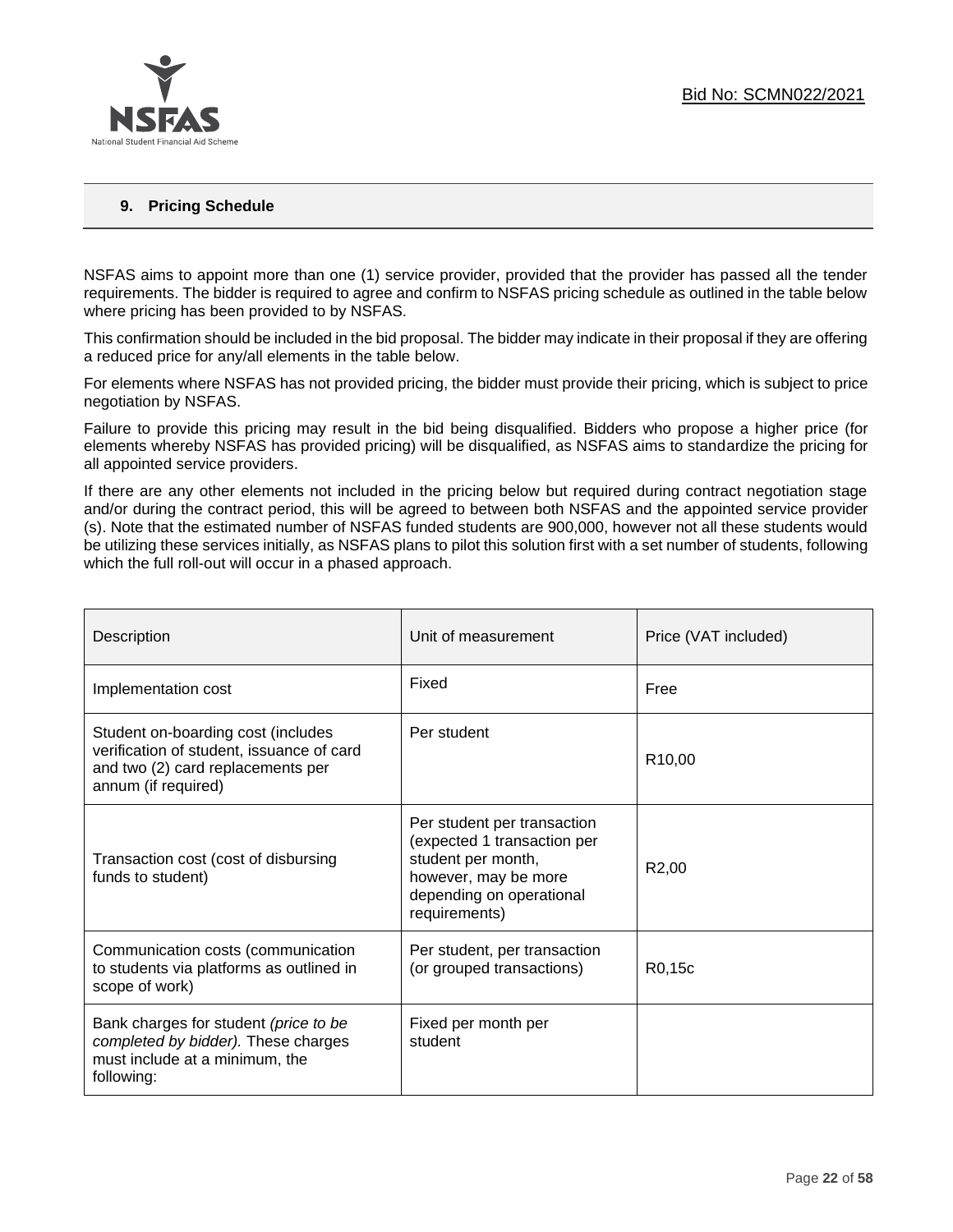

| Unlimited card swipes<br>10 free cash withdrawals at own<br>ATM<br>Three free (3) cash withdrawals<br>٠<br>at any other ATM (other than the<br>own bank)                                     |                                                                                                            |  |
|----------------------------------------------------------------------------------------------------------------------------------------------------------------------------------------------|------------------------------------------------------------------------------------------------------------|--|
| ATM withdrawal fees at a bank other<br>than own bank (price to be completed<br>by bidder), for instances where the<br>student exceeds the first three (3) free<br>withdrawals (as per above) | Fixed per withdrawal at any<br>other ATM, whereby the<br>first three (3) free<br>withdrawals were exceeded |  |

## **10. Preference Point System**

All proposals that will achieve the minimum qualifying score (acceptable tenders) will be evaluated further in terms of the preference point system as follows: The 90/10 points system will be applied as the estimated value of the tender award exceeds R50m. A maximum of 90 points is allocated for price on the following basis:

## **90/10 system:**

$$
Ps = 90(1 - \frac{Pt - P\min}{P\min})
$$

Where

Ps = Points scored for comparative price of proposal under consideration

Pt = Comparative price of bid under consideration

Pmin = Comparative price of lowest acceptable proposal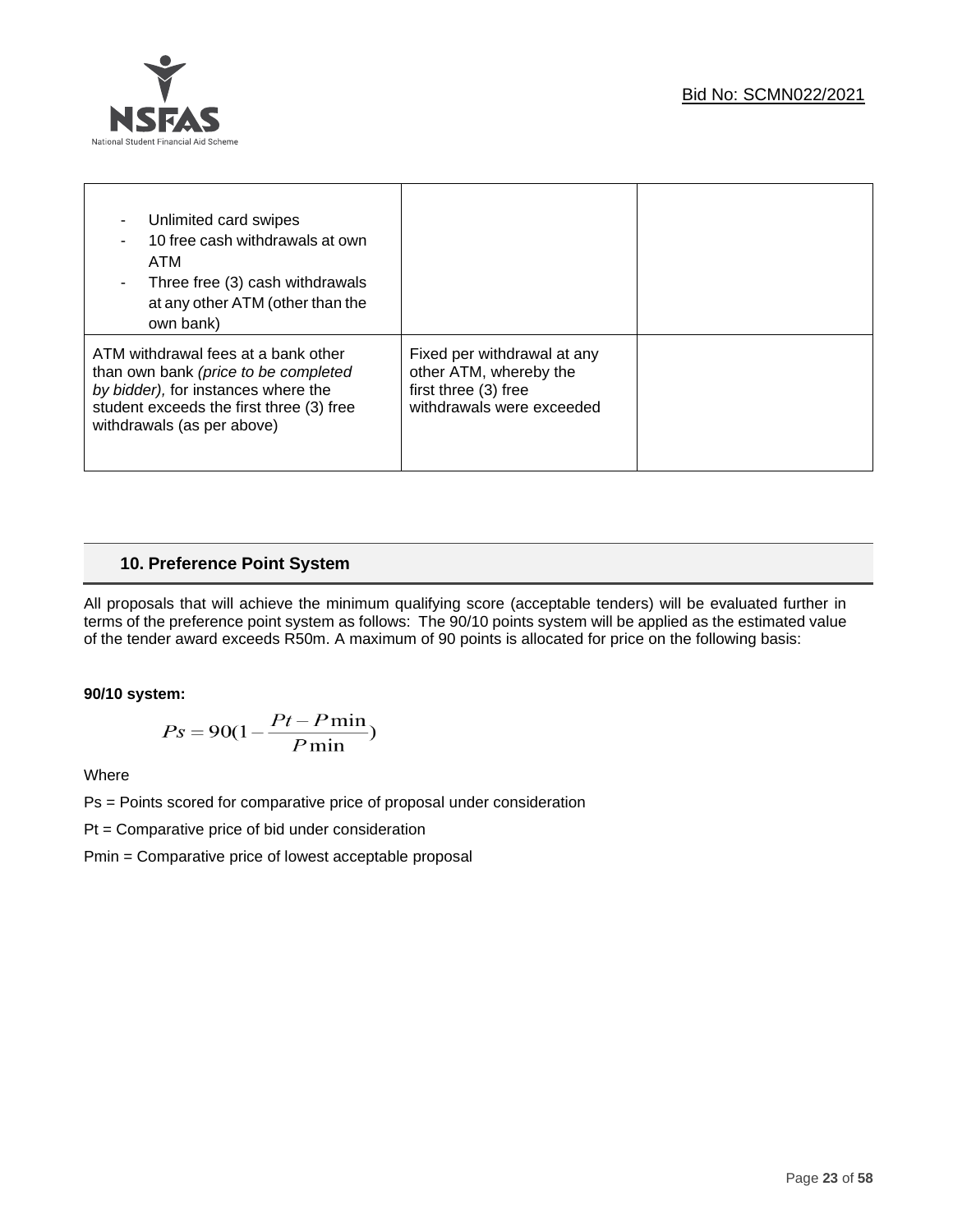

## **SBD4**

## **1. Declaration of Interest**

This declaration will be used by institutions to ensure that when goods and services are being procured, all reasonable steps are taken to combat the abuse of the supply chain management system.

The bid of any bidder may be disregarded if that bidder, or any of its directors have:

- A. abused the NSFAS's supply chain management system;
- B. committed fraud or any other improper conduct in relation to such system; or
- C. failed to perform on any previous contract.

**In order to give effect to the above, the following questionnaire must be completed and submitted with the bid**.

| The following particulars must be furnished: |                                                                                          |  |  |
|----------------------------------------------|------------------------------------------------------------------------------------------|--|--|
| 2.1                                          | Full Name of bidder or his or her representative:                                        |  |  |
|                                              |                                                                                          |  |  |
| 2.2                                          | <b>Identity Number:</b>                                                                  |  |  |
|                                              |                                                                                          |  |  |
| 2.3                                          | Position occupied in the Company (director, trustee, shareholder <sup>2</sup> , member): |  |  |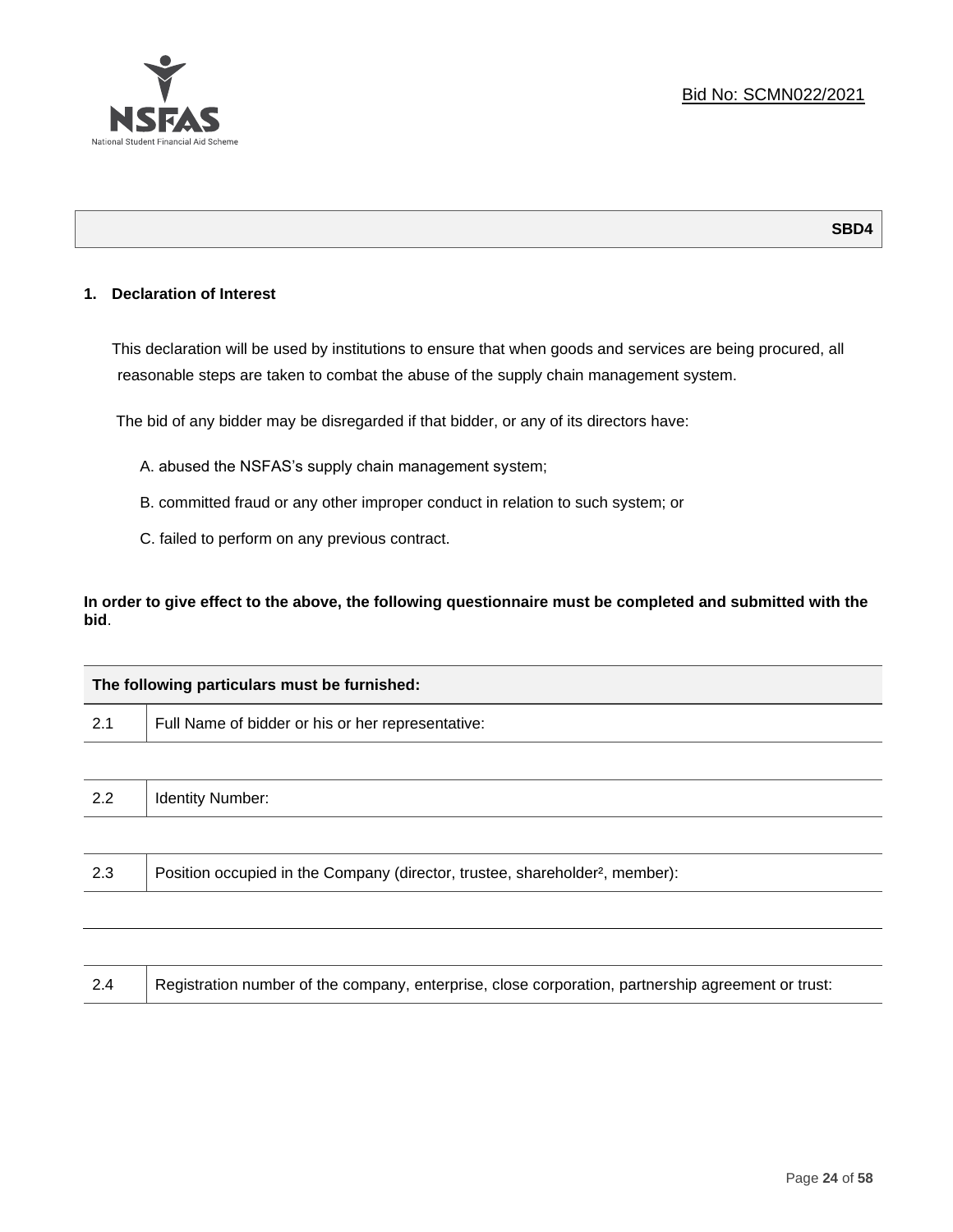

| $\Omega$<br>ن.∠ | Tax Reference Number: |
|-----------------|-----------------------|
|                 |                       |

| 2.6 | VAT Registration Number: |
|-----|--------------------------|
|-----|--------------------------|

| 2.6.1  | The names of all directors / trustees / shareholders / members, their individual identity numbers, tax<br>reference numbers and, if applicable, employee / PESAL numbers must be indicated in paragraph 3<br>below. |     |  |  |  |
|--------|---------------------------------------------------------------------------------------------------------------------------------------------------------------------------------------------------------------------|-----|--|--|--|
| 2.7    | Are you or any person connected with the bidder presently employed by the state?                                                                                                                                    |     |  |  |  |
|        | Yes                                                                                                                                                                                                                 | No. |  |  |  |
| 2.7.2. | If yes, furnish the following particulars:                                                                                                                                                                          |     |  |  |  |
|        | Name of person / director / trustee / shareholder/ member:                                                                                                                                                          |     |  |  |  |

| Name of state institution at which you or the person connected to the bidder is employed: |
|-------------------------------------------------------------------------------------------|
|                                                                                           |

Position occupied in the state institution:

#### "State" means

- (a) Any national or provincial department, national or provincial public entity or constitutional institution within the meaning of the Public Finance Management Act, 1999 (Act No 1 of 1999);
- (b) Any municipality or municipal entity;
- (c) Provincial legislature;
- (d) National Assembly or the National Council of Provinces;
- (e) Parliament.

"Shareholder" means a person who owns shares in the company and is actively involved in the management of the enterprise or business and exercises control over the enterprise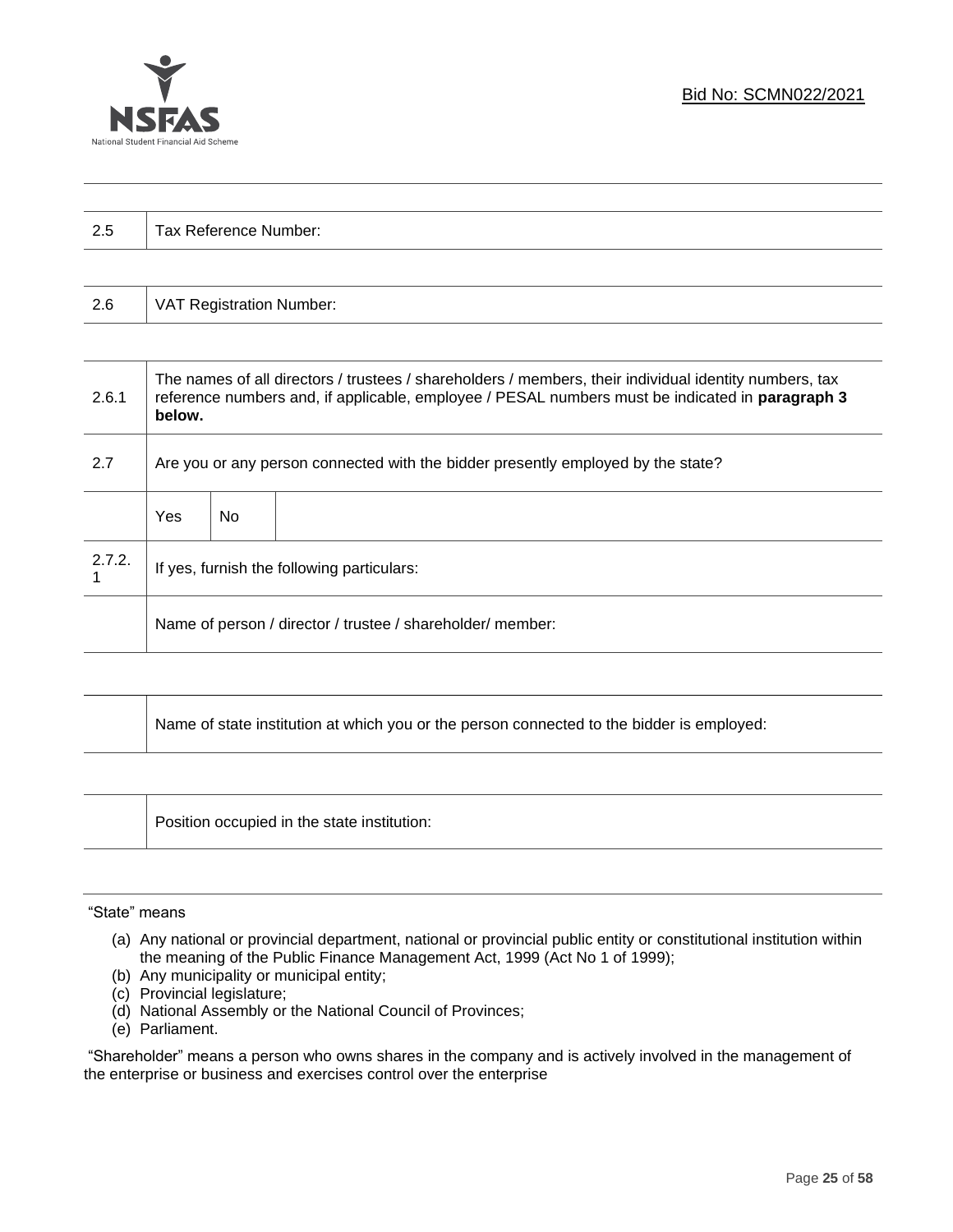

|             | Any other particulars:                                                                                                                                                                                                                           |                                                                                                                                                                 |  |  |  |  |
|-------------|--------------------------------------------------------------------------------------------------------------------------------------------------------------------------------------------------------------------------------------------------|-----------------------------------------------------------------------------------------------------------------------------------------------------------------|--|--|--|--|
| 2.7.2       |                                                                                                                                                                                                                                                  | If you are presently employed by the state, did you obtain the appropriate authority to undertake<br>remunerative work outside employment in the public sector? |  |  |  |  |
|             | <b>Yes</b>                                                                                                                                                                                                                                       | No                                                                                                                                                              |  |  |  |  |
|             | If yes, did you attach proof of such authority to the bid document?                                                                                                                                                                              |                                                                                                                                                                 |  |  |  |  |
| 2.7.2.<br>1 | Note: Failure to submit proof of such authority, where applicable, may result in the disqualification of the<br>bid.                                                                                                                             |                                                                                                                                                                 |  |  |  |  |
|             | Yes                                                                                                                                                                                                                                              | No                                                                                                                                                              |  |  |  |  |
| 2.7.2.<br>2 | If no, furnish reasons for non-submission of such proof:                                                                                                                                                                                         |                                                                                                                                                                 |  |  |  |  |
| 2.8         | Did you or your spouse, or any of the company's directors / trustees / shareholders / members or their<br>spouses conduct business with the state in the previous twelve months?                                                                 |                                                                                                                                                                 |  |  |  |  |
|             | Yes                                                                                                                                                                                                                                              | No                                                                                                                                                              |  |  |  |  |
| 2.8.1       | If so, furnish particulars:                                                                                                                                                                                                                      |                                                                                                                                                                 |  |  |  |  |
| 2.9         | Do you, or any person connected with the bidder, have any relationship (family, friend, other) with a<br>person employed by the state and who may be involved with the evaluation and or adjudication of this<br>bid?                            |                                                                                                                                                                 |  |  |  |  |
|             | Yes                                                                                                                                                                                                                                              | No                                                                                                                                                              |  |  |  |  |
| 2.9.1       | If so, furnish particulars:                                                                                                                                                                                                                      |                                                                                                                                                                 |  |  |  |  |
| 2.10        | Are you, or any person connected with the bidder, aware of any relationship (family, friend, other)<br>between any other bidder and any person employed by the state who may be involved with the<br>evaluation and or adjudication of this bid? |                                                                                                                                                                 |  |  |  |  |
|             | Yes                                                                                                                                                                                                                                              | No                                                                                                                                                              |  |  |  |  |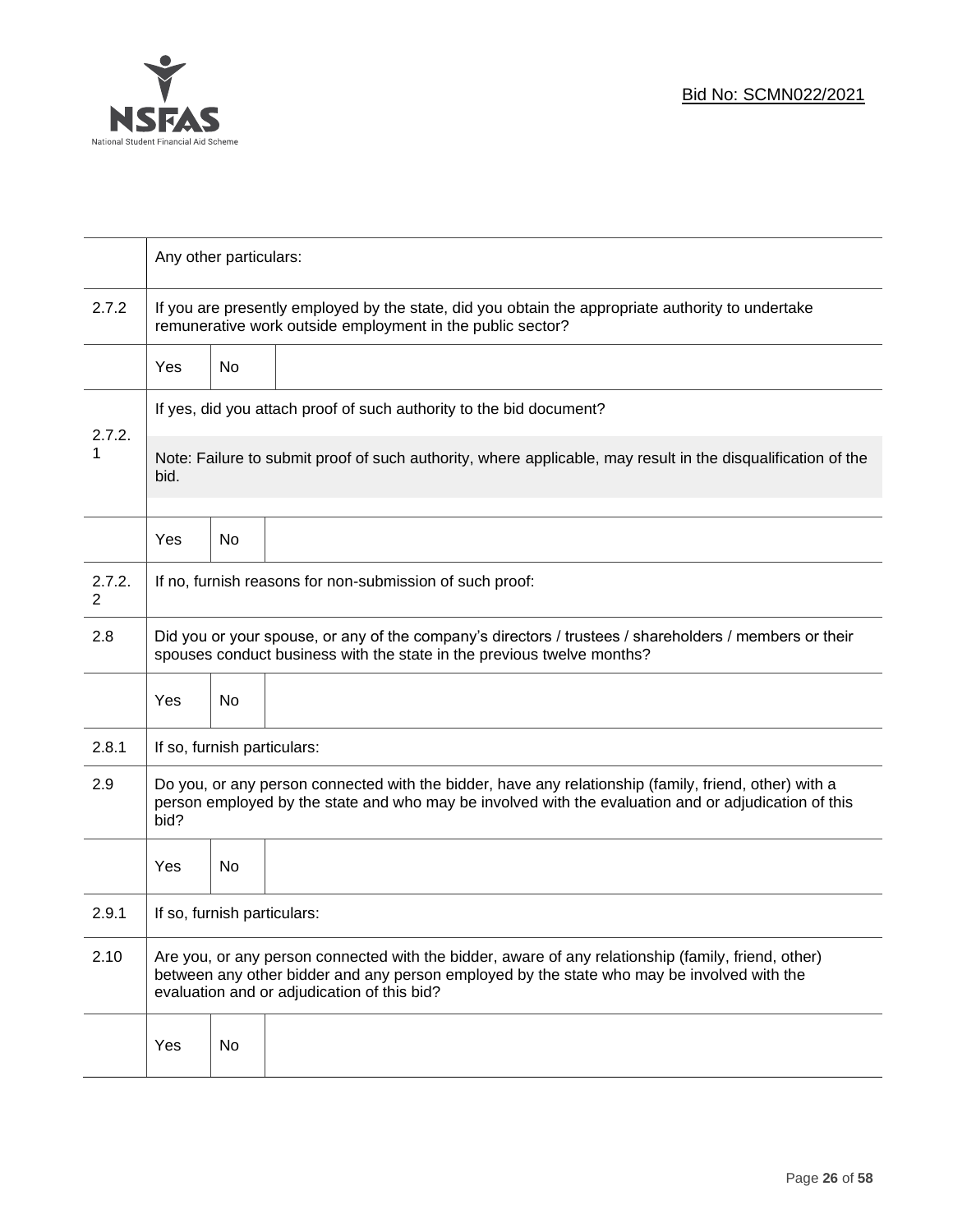

| 2.10.1 | If so, furnish particulars:                                                                                                                                                              |     |  |  |  |
|--------|------------------------------------------------------------------------------------------------------------------------------------------------------------------------------------------|-----|--|--|--|
| 2.11   | Do you or any of the directors / trustees / shareholders / members of the company have any interest in<br>any other related companies whether or not they are bidding for this contract? |     |  |  |  |
|        | Yes                                                                                                                                                                                      | No. |  |  |  |
| 2.11.1 | If so, furnish particulars:                                                                                                                                                              |     |  |  |  |

## **Full details of directors / trustees / members / shareholders**.

| <b>Full Name</b> | <b>Identity Number</b> | Personal Income Tax<br>Reference Number | State Employee Number /<br>PERSEL Number |
|------------------|------------------------|-----------------------------------------|------------------------------------------|
|                  |                        |                                         |                                          |
|                  |                        |                                         |                                          |
|                  |                        |                                         |                                          |
|                  |                        |                                         |                                          |
|                  |                        |                                         |                                          |
|                  |                        |                                         |                                          |
|                  |                        |                                         |                                          |
|                  |                        |                                         |                                          |
|                  |                        |                                         |                                          |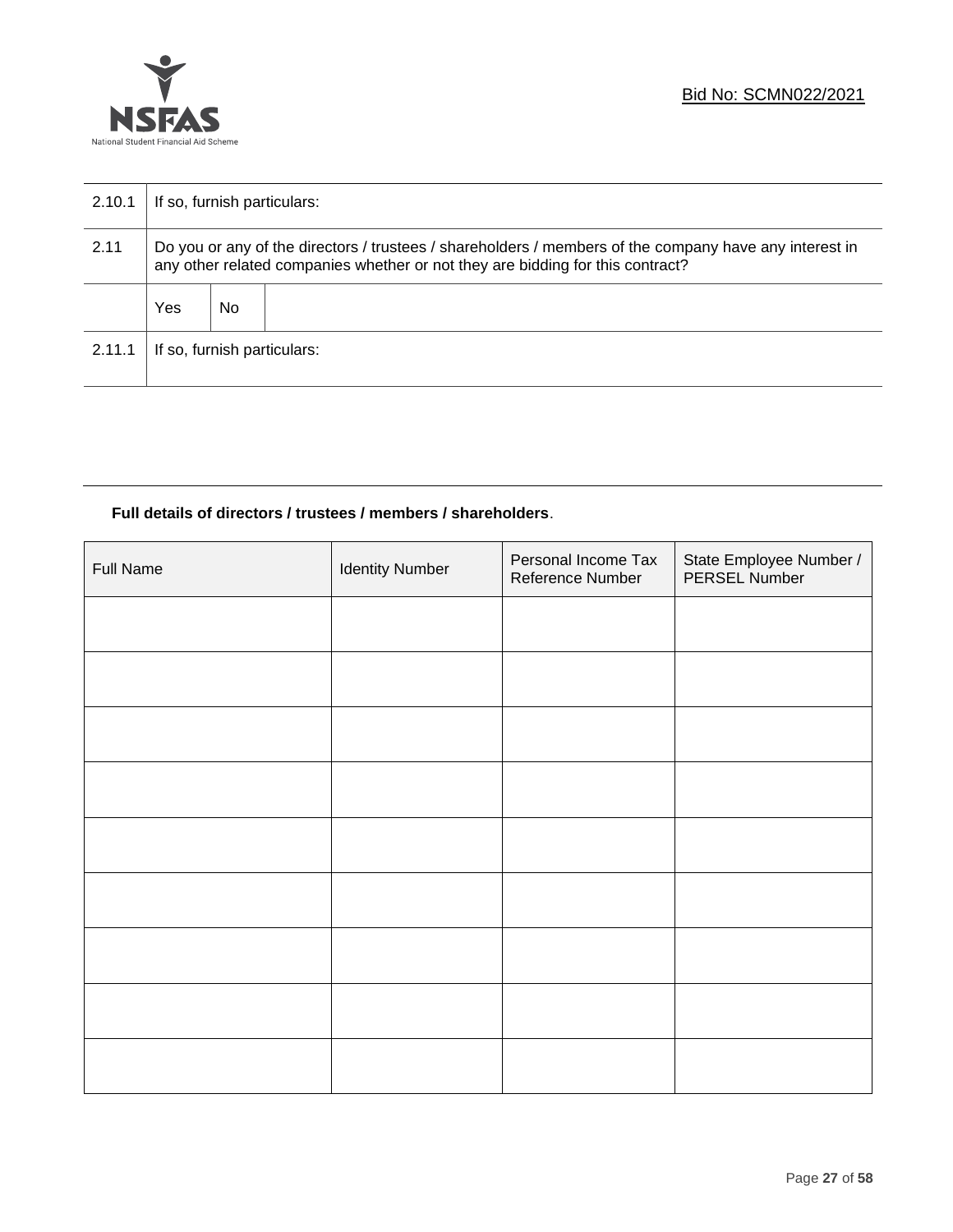

## **Declaration**

I, the undersigned (NAME)………………………………………………………………………

Certify that the information furnished in paragraphs 2 and 3 above is correct. I accept that the state may reject the bid or act against me should this declaration prove to be false.

| <b>Signature</b> | <b>Date</b>    |
|------------------|----------------|
|                  |                |
| <b>Position</b>  | Name of bidder |
|                  |                |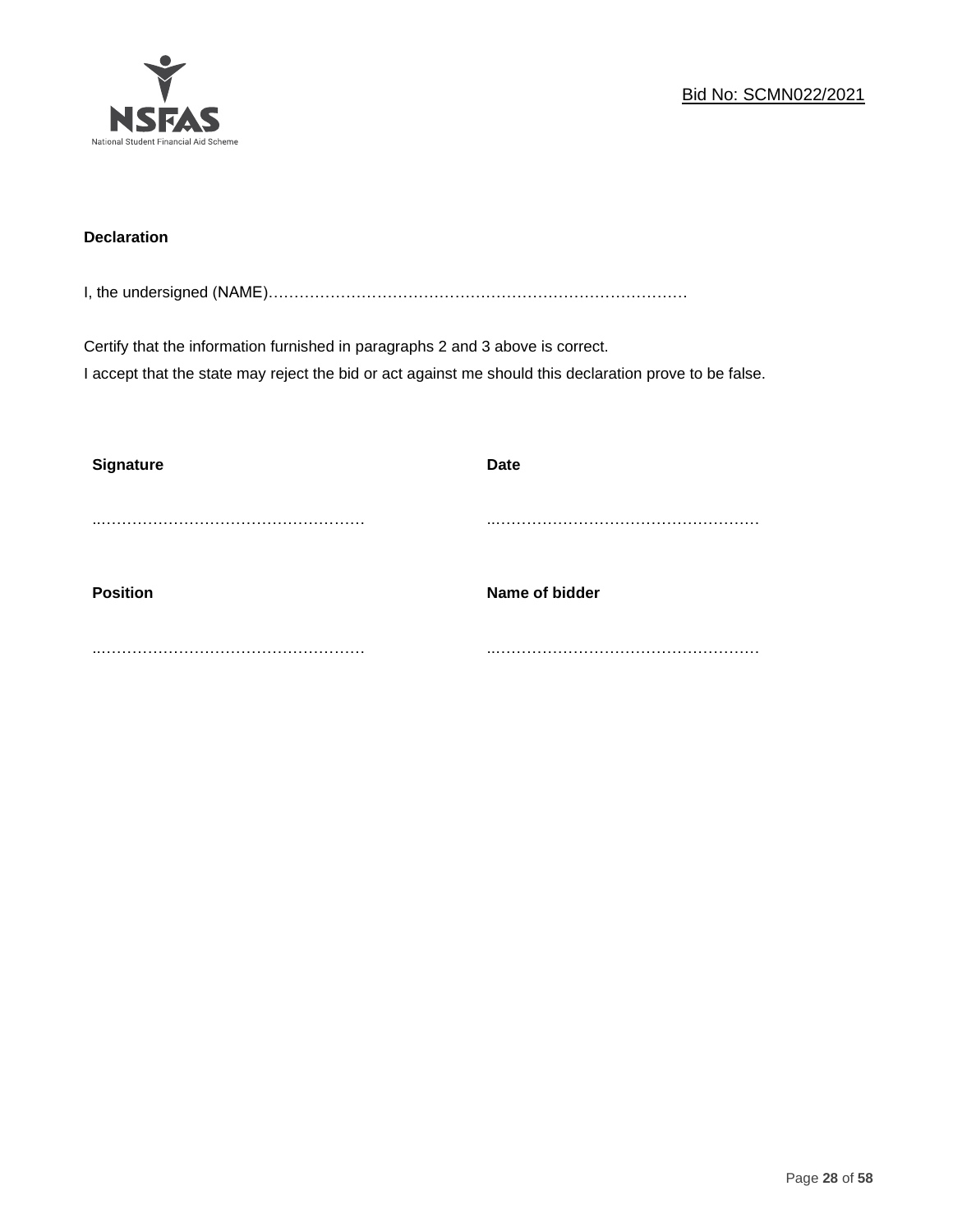

## **Declaration of bidder's past Supply Chain Management practices**

**SBD 8**

This declaration will be used by institutions to ensure that when goods and services are being procured, all reasonable steps are taken to combat the abuse of the supply chain management system.

The bid of any bidder may be disregarded if that bidder, or any of its directors have -

- (a) abused the institution's supply chain management system.
- (b) committed fraud or any other improper conduct in relation to such system; or
- (c) failed to perform on any previous contract.

In order to give effect to the above, **the following questionnaire must be completed and submitted with the bid.**

**The following particulars must be furnished:**

| 1.1. | Is the bidder or any of its directors listed on the National Treasury's Database of Restricted Suppliers as<br>companies or persons prohibited from doing business with the public sector?                                                                                                                                                                                                                |                             |                                                                                                                                                                                                |  |  |
|------|-----------------------------------------------------------------------------------------------------------------------------------------------------------------------------------------------------------------------------------------------------------------------------------------------------------------------------------------------------------------------------------------------------------|-----------------------------|------------------------------------------------------------------------------------------------------------------------------------------------------------------------------------------------|--|--|
|      | (Companies or persons who are listed on this Database were informed in writing of this restriction by the<br>Accounting Officer/Authority of the institution that imposed the restriction after the audi alteram partem<br>rule was applied).                                                                                                                                                             |                             |                                                                                                                                                                                                |  |  |
|      | The                                                                                                                                                                                                                                                                                                                                                                                                       |                             | Database of Restricted Suppliers now resides on the National<br>Treasury's website<br>(http://www.treasury.gov.za) and can be accessed by clicking on its link at the bottom of the home page. |  |  |
|      | Yes                                                                                                                                                                                                                                                                                                                                                                                                       | <b>No</b>                   |                                                                                                                                                                                                |  |  |
| 1.2. |                                                                                                                                                                                                                                                                                                                                                                                                           | If so, furnish particulars: |                                                                                                                                                                                                |  |  |
| 1.3. | Is the bidder or any of its directors listed on the Register for Tender Defaulters in terms of section 29 of<br>Prevention<br>Activities<br>(No<br>Combating<br>of<br>Corrupt<br>12<br>2004)?<br>the<br>and<br>Act<br>of<br>The Register for Tender Defaulters can be accessed on the National Treasury's website<br>(http://www.treasury.gov.za) by clicking on its link at the bottom of the home page. |                             |                                                                                                                                                                                                |  |  |
|      | Yes                                                                                                                                                                                                                                                                                                                                                                                                       | No                          |                                                                                                                                                                                                |  |  |
| 1.4. | If so, furnish particulars:                                                                                                                                                                                                                                                                                                                                                                               |                             |                                                                                                                                                                                                |  |  |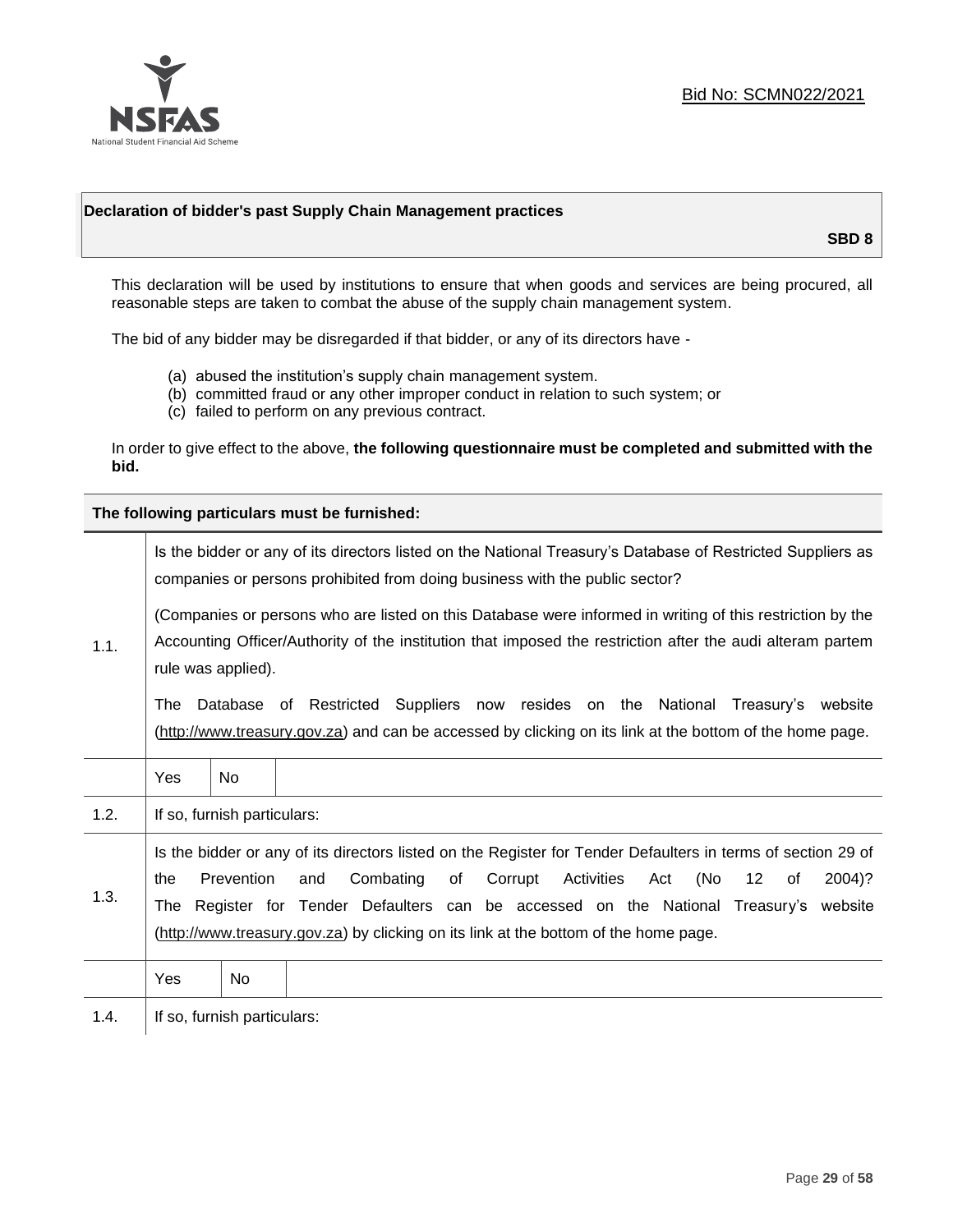

Τ

| 1.5. | Was the bidder or any of its directors convicted by a court of law (including a court outside of the<br>Republic of South Africa) for fraud or corruption during the past five years? |    |  |  |  |
|------|---------------------------------------------------------------------------------------------------------------------------------------------------------------------------------------|----|--|--|--|
|      | Yes                                                                                                                                                                                   | No |  |  |  |
| 1.6. | If so, furnish particulars:                                                                                                                                                           |    |  |  |  |
| 1.7. | Was any contract between the bidder and any organ of state terminated during the past five years on<br>account of failure to perform on or comply with the contract?                  |    |  |  |  |
|      | <b>Yes</b>                                                                                                                                                                            | No |  |  |  |
| 1.8. | If so, furnish particulars:                                                                                                                                                           |    |  |  |  |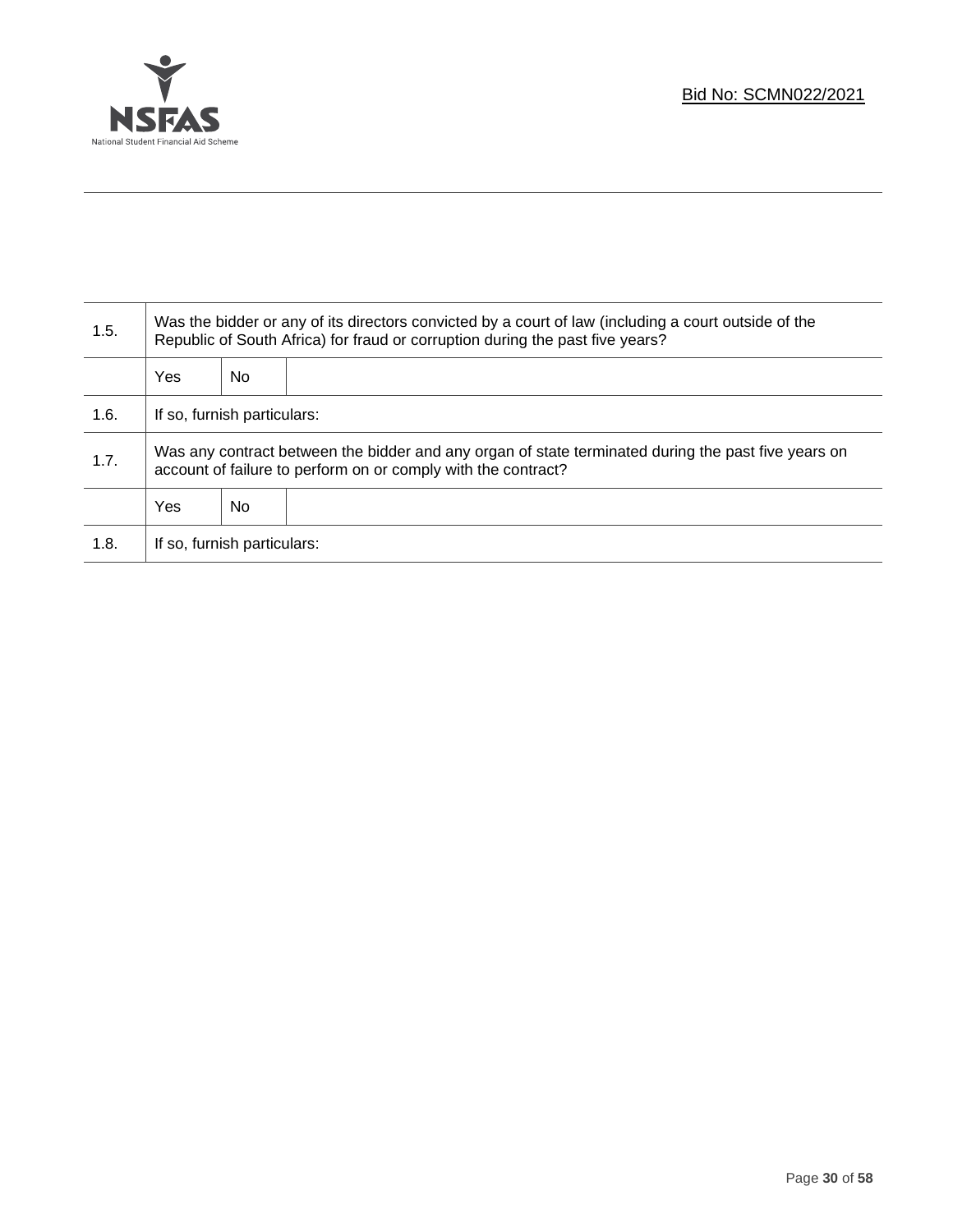

## **Declaration**

I, the undersigned (NAME)………………………………………………………………………

Certify that the information furnished on the declaration from is true and correct.

I accept that, in addition to cancellation of a contract, action may be taken against me should this declaration provide to be false.

| Signature       | <b>Date</b>    |
|-----------------|----------------|
|                 |                |
|                 |                |
| <b>Position</b> | Name of bidder |
|                 |                |
|                 |                |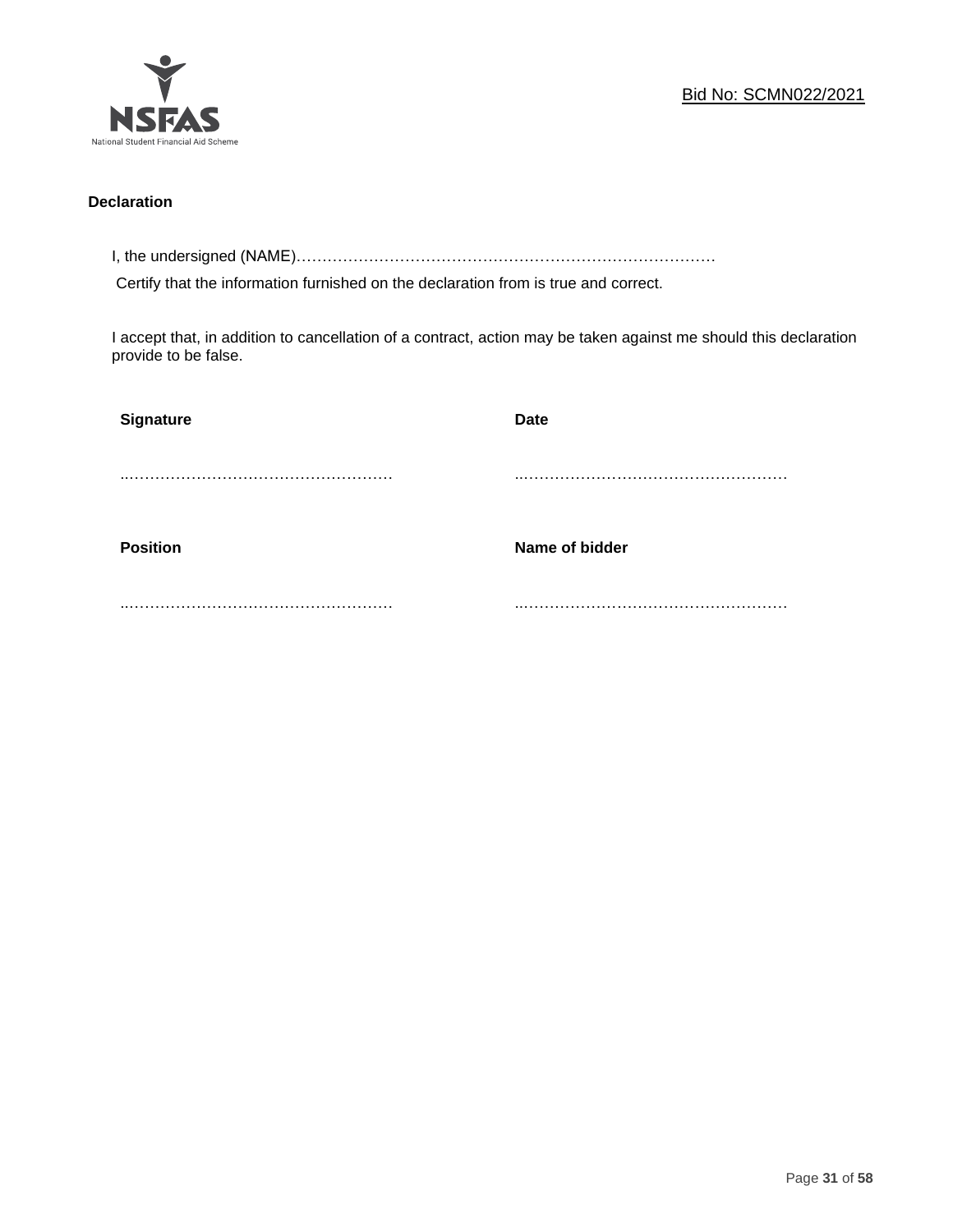

## **SBD 9**

## **CERTIFICATE OF INDEPENDENT BID DETERMINATION**

I, the undersigned, in submitting the accompanying bid in response to the invitation for the bid made by: NSFAS

(Name of Institution)

Do hereby make the following statements that I certify to be true and complete in every respect:

| I certify, on behalf of: |  |
|--------------------------|--|
| (Name of Bidder)         |  |

- 1. I have read, and I understand the contents of this Certificate.
- 6.1.I understand that the accompanying bid will be disqualified if this Certificate is found not to be true and complete in every respect.
- 6.2.I am authorized by the bidder to sign this Certificate, and to submit the accompanying bid, on behalf of the bidder.
- 6.3.Each person whose signature appears on the accompanying bid has been authorized by the bidder to determine the terms of, and to sign the bid, on behalf of the bidder.
- 6.4.For the purposes of this Certificate and the accompanying bid, I understand that the word "competitor" shall include any individual or organization, other than the bidder, whether or not affiliated with the bidder, who:
	- 6.4.1.1.1. has been requested to submit a bid in response to this bid invitation.
	- 6.4.1.1.2. could potentially submit a bid in response to this bid invitation, based on their qualifications,
	- 6.4.1.1.3. Abilities or experience.
- 6.10. Provides the same goods and services as the bidder and/or is in the same line of business as the bidder.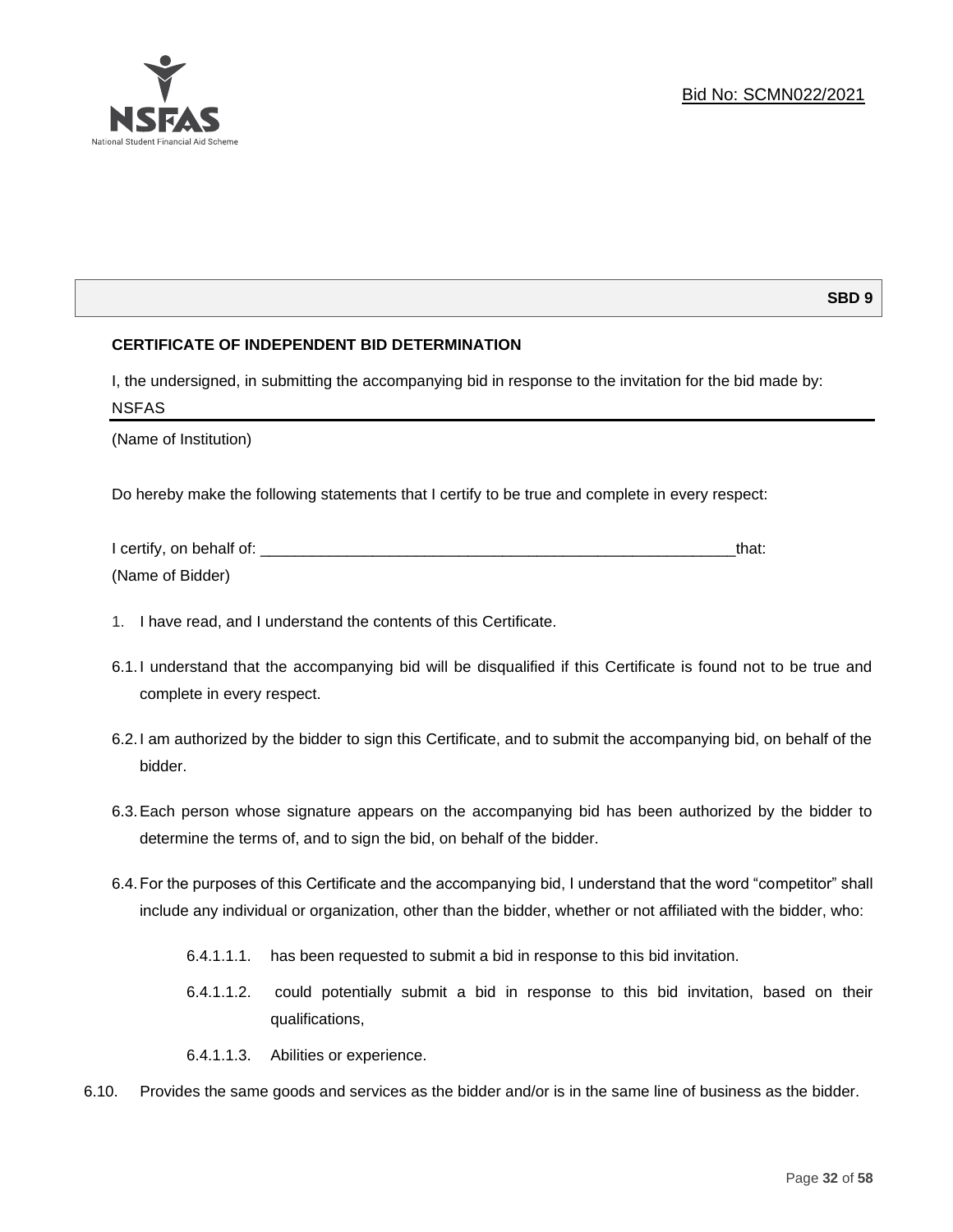

6.11. The bidder has arrived at the accompanying bid independently from, and without consultation, communication, agreement or arrangement with any competitor. However, communication between partners in a joint venture or consortium<sup>3</sup> will not be construed as collusive bidding.

<sup>3</sup> Joint venture or Consortium means an association of persons for the purpose of combining their expertise, property, capital, efforts, skill and knowledge in an activity for the execution of a contract.

- 6.12. In particular, without limiting the generality of paragraphs 6 above, there has been no consultation, communication, agreement or arrangement with any competitor regarding:
	- (a) prices
	- (b) geographical area where product or service will be rendered (market allocation)
	- (c) methods, factors or formulas used to calculate prices;
	- (d) the intention or decision to submit or not to submit, a bid;
	- (e) the submission of a bid which does not meet the specifications and conditions of the bid; or
	- (f) bidding with the intention not to win the bid.
- 6.13. In addition, there have been no consultations, communications, agreements or arrangements with any competitor regarding the quality, quantity, specifications and conditions or delivery particulars of the products or services to which this bid invitation relates.
- 6.14. The terms of the accompanying bid have not been, and will not be, disclosed by the bidder, directly or indirectly, to any competitor, prior to the date and time of the official bid opening or of the awarding of the contract.
- 6.15. I am aware that, in addition and without prejudice to any other remedy provided to combat any restrictive practices related to bids and contracts, bids that are suspicious will be reported to the Competition Commission for investigation and possible imposition of administrative penalties in terms of section 59 of the Competition Act No 89 of 1998 and or may be reported to the National Prosecuting Authority (NPA) for criminal investigation and or may be restricted from conducting business with the public sector for a period not exceeding ten (10) years in terms of the Prevention and Combating of Corrupt Activities Act No 12 of 2004 or any other applicable legislation.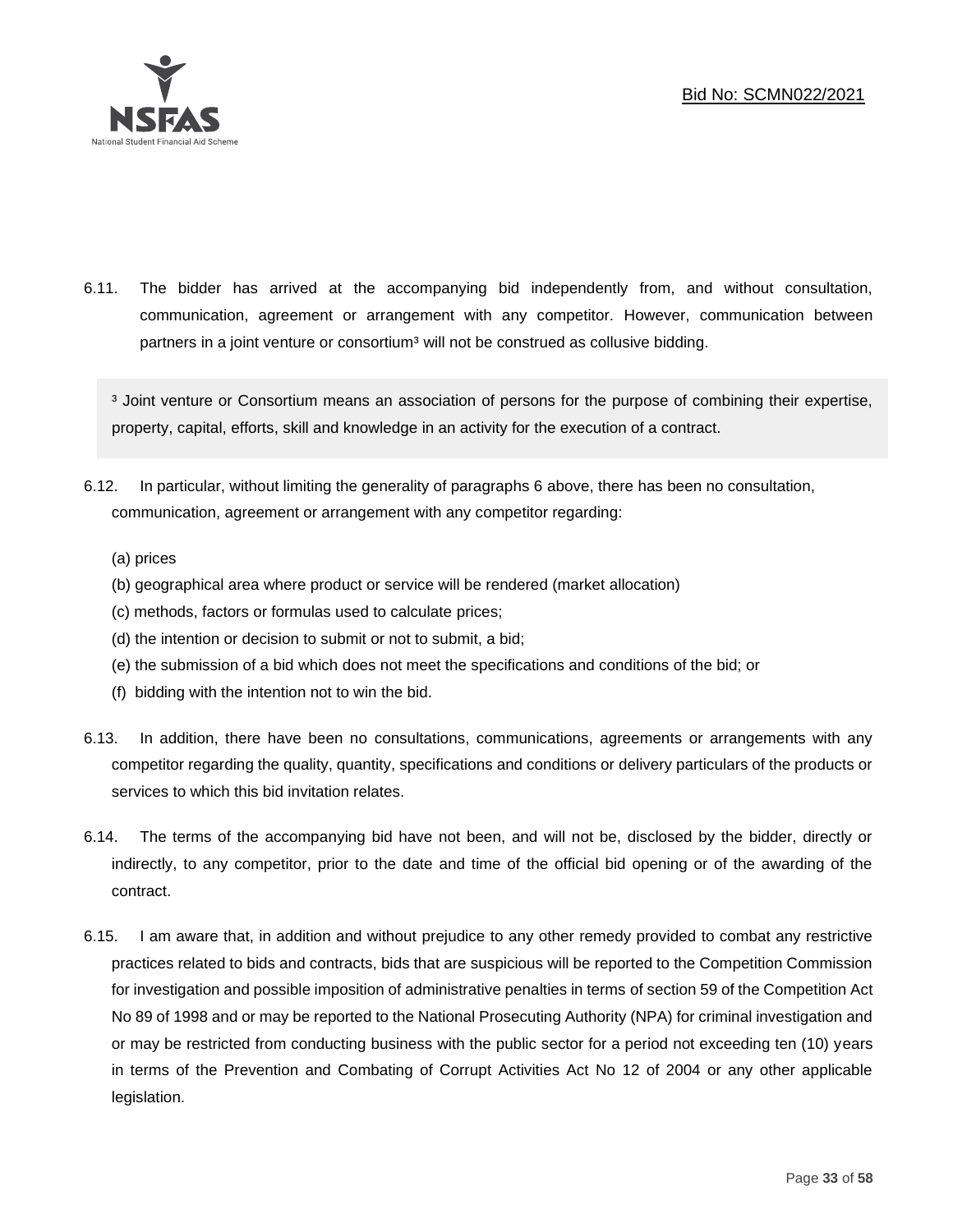

| Signature | Date           |
|-----------|----------------|
|           |                |
|           |                |
|           |                |
| Position  | Name of bidder |
|           |                |
|           |                |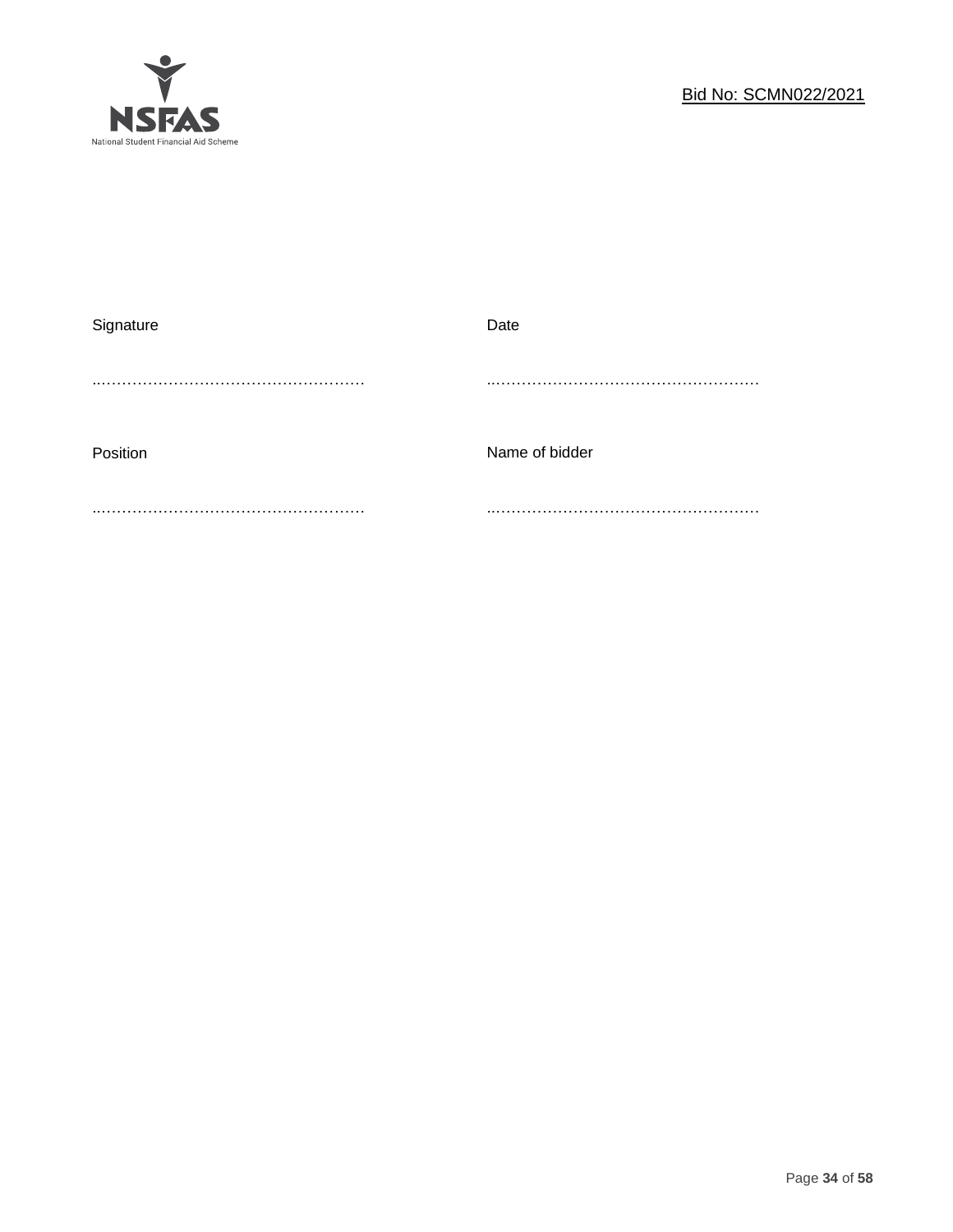

## **1. PREFERENCE POINTS CLAIM FORM IN TERMS OF THE PREFERENTIAL PROCUREMENT REGULATIONS 2017**

This preference form must form part of all bids invited. It contains general information and serves as a claim form for preference points for Broad-Based Black Economic Empowerment (B-BBEE) Status Level of Contribution

## **NB: BEFORE COMPLETING THIS FORM, BIDDERS MUST STUDY THE GENERAL CONDITIONS, DEFINITIONS AND DIRECTIVES APPLICABLE IN RESPECT OF B-BBEE, AS PRESCRIBED IN THE PREFERENTIAL PROCUREMENT REGULATIONS, 2017.**

## **1. GENERAL CONDITIONS**

- 1.1 The following preference point systems are applicable to all bid:
	- the 90/10 system for requirements with a Rand value in excess of R50 000 000 (all applicable taxes included);

1.2

a) The value of this bid is estimated to exceed R50 000 000 (all applicable taxes included) and therefore the 90/10 Preference point system shall be applicable.

Points for this bid shall be awarded for:

- (a) Price; and
- (b) B-BBEE Status Level of Contributor.
- 1.3 The maximum points for this bid are allocated as follows:

|                                                   | <b>POINTS</b> |
|---------------------------------------------------|---------------|
| <b>PRICE</b>                                      | 90            |
| <b>B-BBEE STATUS LEVEL OF CONTRIBUTOR</b>         | 10            |
| Total points for Price and B-BBEE must not exceed | 100           |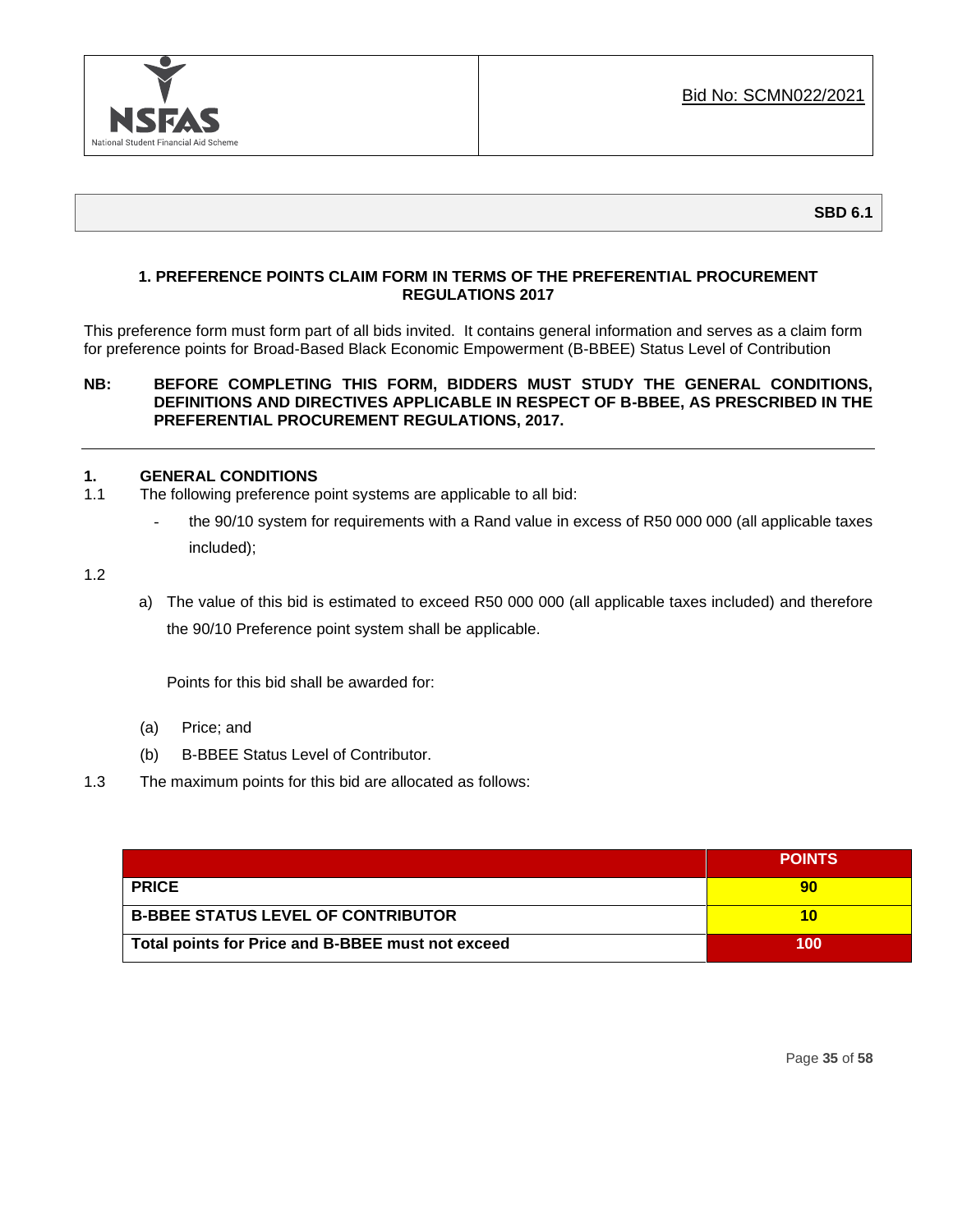

- 1.4 Failure on the part of a bidder to submit proof of B-BBEE Status level of contributor together with the bid, will be interpreted to mean that preference points for B-BBEE status level of contribution are not claimed.
- 1.5 The purchaser reserves the right to require of a bidder, either before a bid is adjudicated or at any time subsequently, to substantiate any claim in regard to preferences, in any manner required by the purchaser.

## **2. DEFINITIONS**

- (a) **"B-BBEE"** means broad-based black economic empowerment as defined in section 1 of the Broad-Based Black Economic Empowerment Act.
- (b) "**B-BBEE status level of contributor"** means the B-BBEE status of an entity in terms of a code of good practice on black economic empowerment, issued in terms of section 9(1) of the Broad-Based Black Economic Empowerment Act.
- (c) **"bid"** means a written offer in a prescribed or stipulated form in response to an invitation by an organ of state for the provision of goods or services, through price quotations, advertised competitive bidding processes or proposals.
- (d) **"Broad-Based Black Economic Empowerment Act"** means the Broad-Based Black Economic Empowerment Act, 2003 (Act No. 53 of 2003);
- **(e) "EME"** means an Exempted Micro Enterprise in terms of a code of good practice on black economic empowerment issued in terms of section 9 (1) of the Broad-Based Black Economic Empowerment Act.
- (f) **"functionality"** means the ability of a tenderer to provide goods or services in accordance with specifications as set out in the tender documents.
- (g) **"prices"** includes all applicable taxes less all unconditional discounts;
- (h) **"proof of B-BBEE status level of contributor"** means:
	- **1)** B-BBEE Status level certificate issued by an authorized body or person;
	- **2)** A sworn affidavit as prescribed by the B-BBEE Codes of Good Practice;
	- **3)** Any other requirement prescribed in terms of the B-BBEE Act;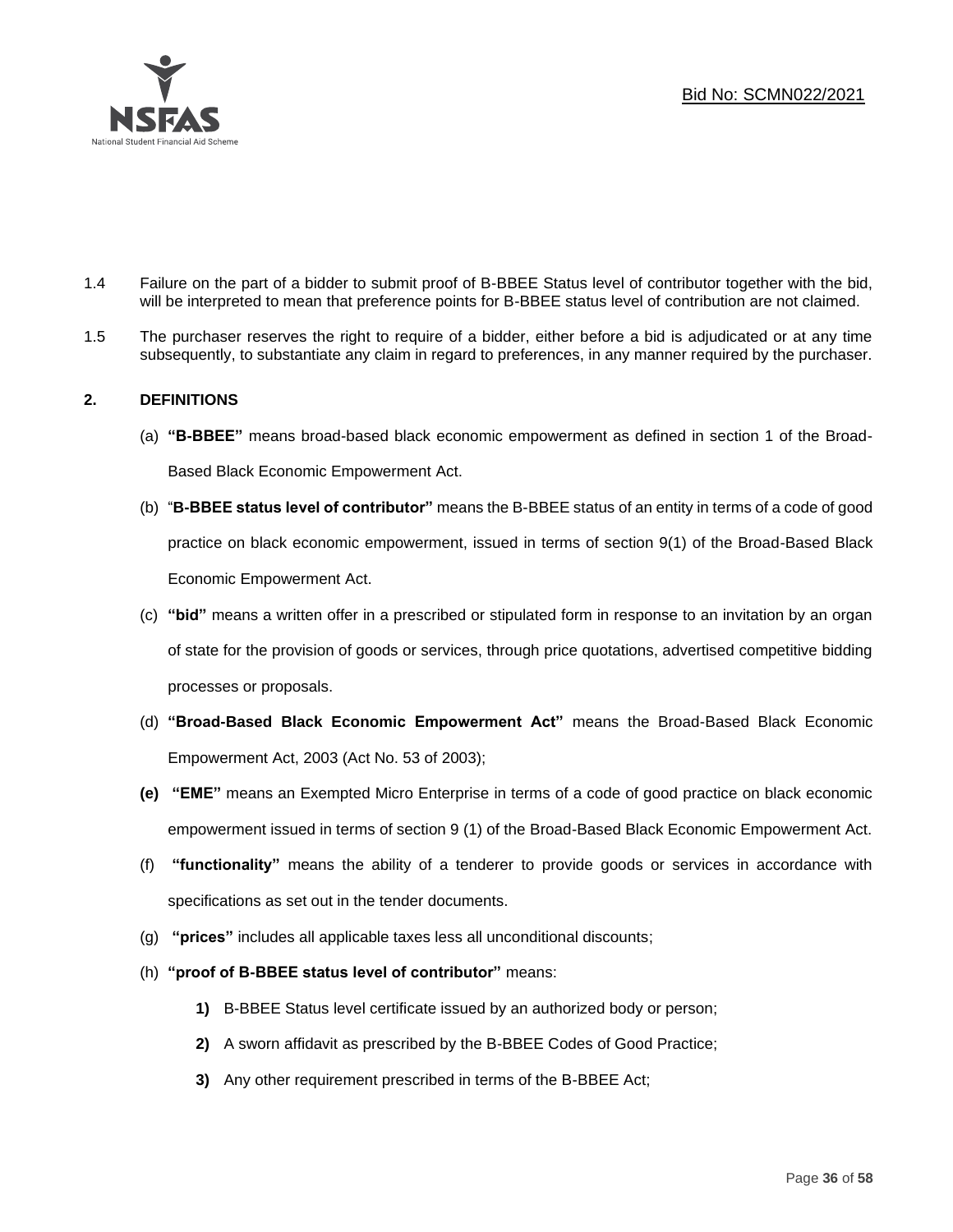

- (i) **"QSE"** means a qualifying small business enterprise in terms of a code of good practice on black economic empowerment issued in terms of section 9 (1) of the Broad-Based Black Economic Empowerment Act.
- *(j)* **"rand value"** means the total estimated value of a contract in Rand, calculated at the time of bid invitation, and includes all applicable taxes.

## **3. POINTS AWARDED FOR PRICE**

## 3.1 **THE 90/10 PREFERENCE POINT SYSTEMS**

A maximum of 00 points is allocated for price on the following basis:

90/10 system:  

$$
Ps = 90(1 - \frac{Pt - P \min}{P \min})
$$

## Where

Ps = Points scored for comparative price of proposal under consideration

Pt = Comparative price of bid under consideration

Pmin = Comparative price of lowest acceptable proposal

## **4. POINTS AWARDED FOR B-BBEE STATUS LEVEL OF CONTRIBUTOR**

4.1 In terms of Regulation 6 (2) and 7 (2) of the Preferential Procurement Regulations, preference points must be awarded to a bidder for attaining the B-BBEE status level of contribution in accordance with the table below: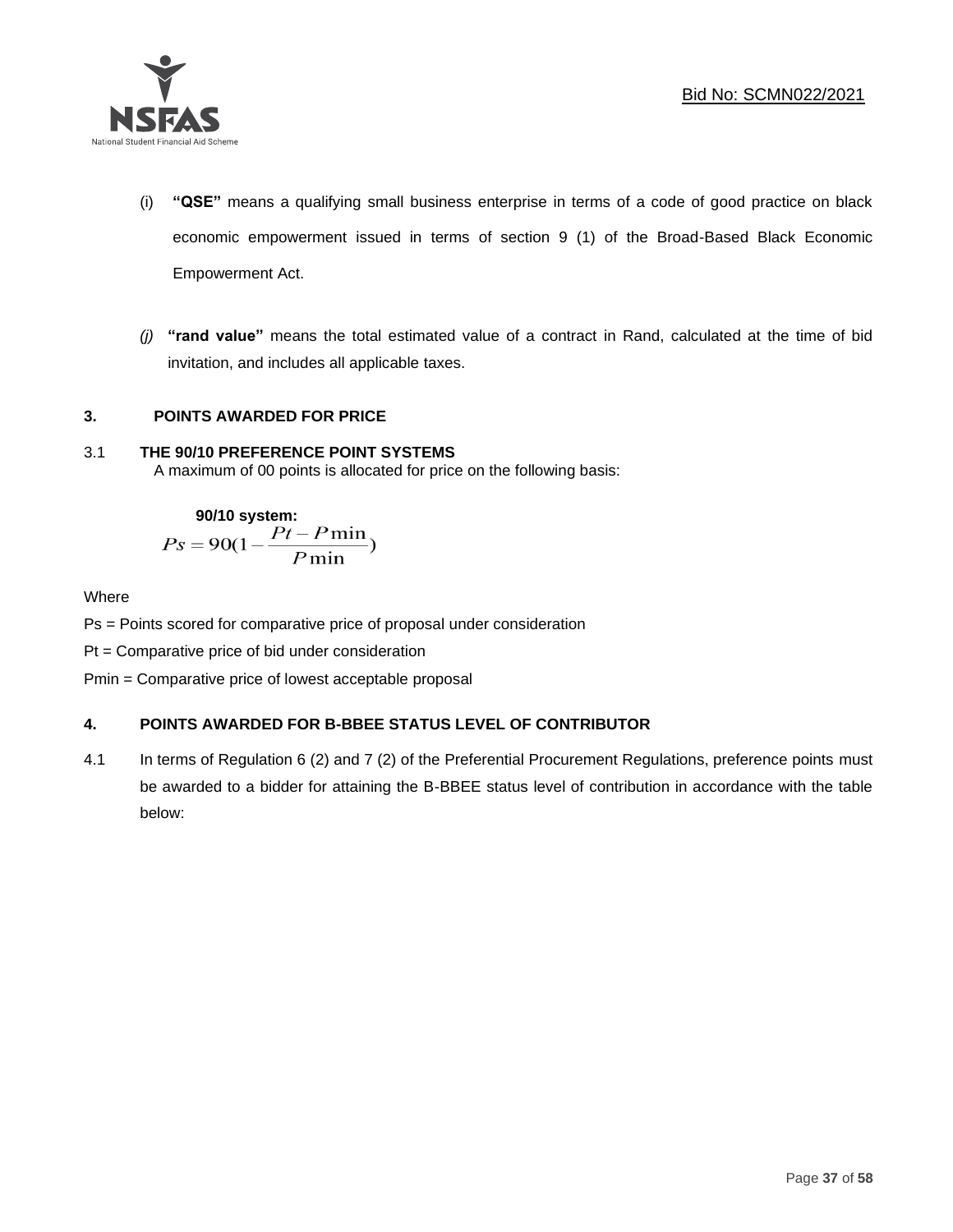

| <b>B-BBEE Status Level of</b><br><b>Contributor</b> | <b>Number of points</b><br>(90/10 system) | <b>Number of points</b><br>(80/20 system) |
|-----------------------------------------------------|-------------------------------------------|-------------------------------------------|
|                                                     | 10                                        | 20                                        |
| 2                                                   | 9                                         | 18                                        |
| 3                                                   | 6                                         | 14                                        |
|                                                     | 5                                         | 12                                        |
| 5                                                   |                                           | 8                                         |
| 6                                                   |                                           | 6                                         |
|                                                     |                                           |                                           |
| 8                                                   |                                           | ◠                                         |
| Non-compliant contributor                           |                                           |                                           |

## **5. BID DECLARATION**

5.1 Bidders who claim points in respect of B-BBEE Status Level of Contribution must complete the following:

## **6. B-BBEE STATUS LEVEL OF CONTRIBUTOR CLAIMED IN TERMS OF PARAGRAPHS 1.4 AND 4.1**

6.1 B-BBEE Status Level of Contributor: = ……… (maximum of 10 points)

(Points claimed in respect of paragraph 7.1 must be in accordance with the table reflected in paragraph

4.1 and must be substantiated by relevant proof of B-BBEE status level of contributor.

## **7. SUB-CONTRACTING**

7.1 Will any portion of the contract be sub-contracted?

## (*Tick applicable box*)



7.1.1 If yes, indicate:

- i) What percentage of the contract will be subcontracted............…………….…………%
- ii) The name of the sub-contractor…………………………………………………………...
- iii) The B-BBEE status level of the sub-contractor......................................……………...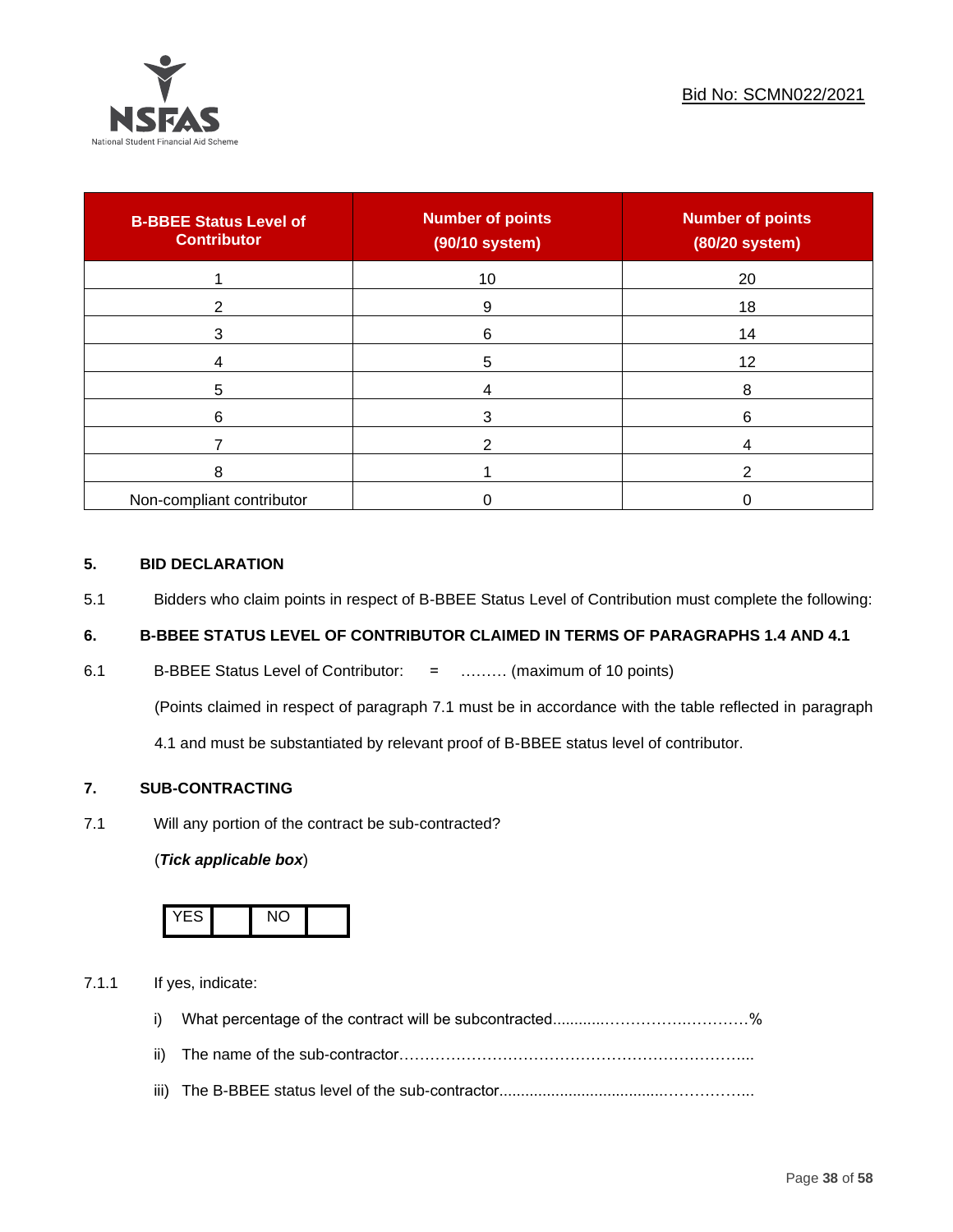

iv) Whether the sub-contractor is an EME or QSE

## *(Tick applicable box*)



v) Specify, by ticking the appropriate box, if subcontracting with an enterprise in terms of Preferential

Procurement Regulations,2017:

| Designated Group: An EME or QSE which is at last 51% owned by:    | <b>EME</b> | <b>QSE</b> |
|-------------------------------------------------------------------|------------|------------|
|                                                                   | $\sqrt{ }$ | V          |
| <b>Black people</b>                                               |            |            |
| Black people who are youth                                        |            |            |
| Black people who are women                                        |            |            |
| Black people with disabilities                                    |            |            |
| Black people living in rural or underdeveloped areas or townships |            |            |
| Cooperative owned by black people                                 |            |            |
| Black people who are military veterans                            |            |            |
| <b>OR</b>                                                         |            |            |
| Any EME                                                           |            |            |
| Any QSE                                                           |            |            |

## 8. **DECLARATION WITH REGARD TO COMPANY/FIRM**

- 8.1 Name of company/firm………………………………………………………………………….
- 8.2 VAT registration number…………………………………….…………………………………
- 8.3 Company registration number…………….……………………….…………………………….

## 8.4 TYPE OF COMPANY/ FIRM

- D Partnership/Joint Venture / Consortium
- □ One-person business/sole propriety
- D Close corporation
- D Company
- (Pty) Limited

[TICK APPLICABLE BOX]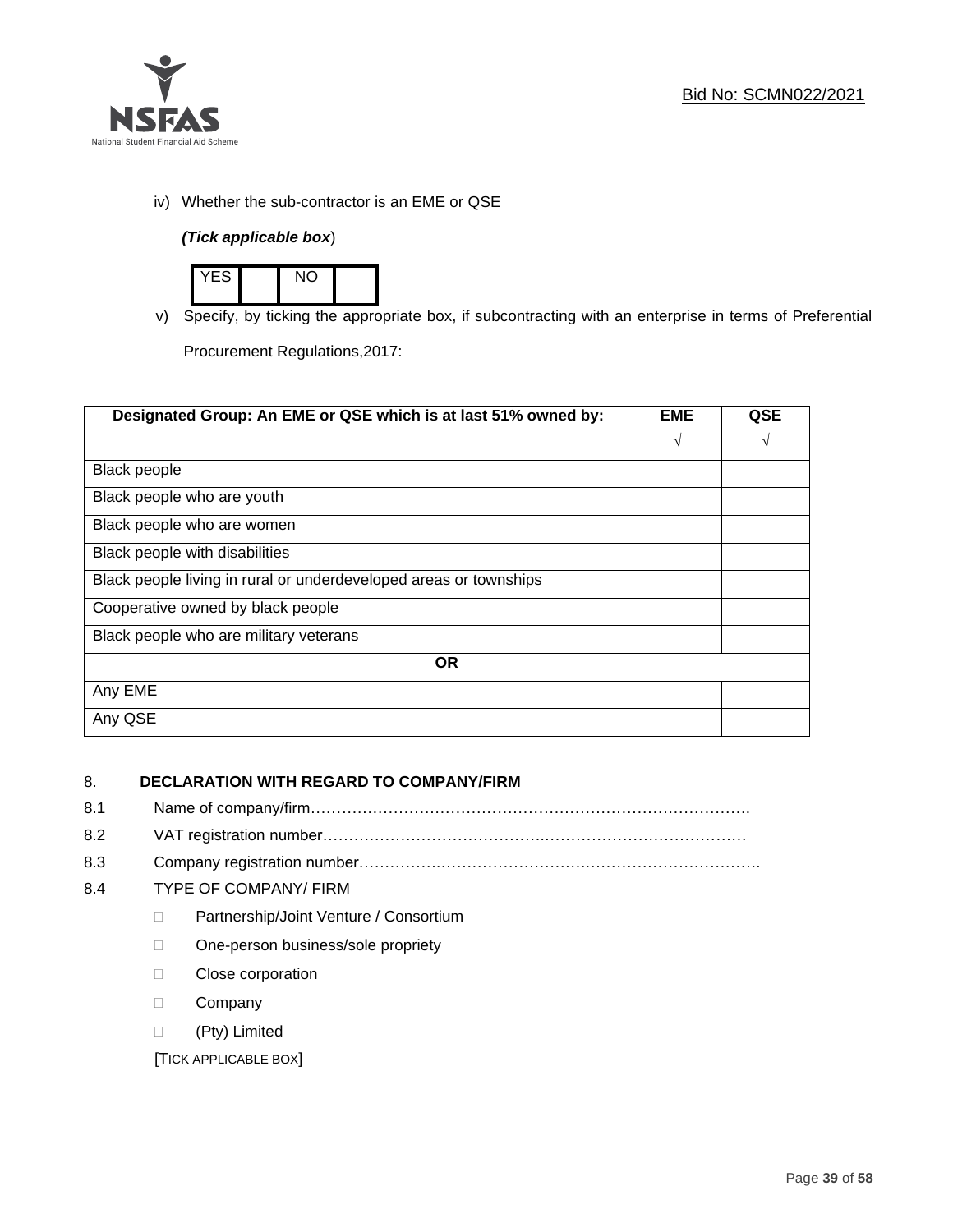

## Bid No: SCMN022/2021

| 8.5 | DESCRIBE PRINCIPAL BUSINESS ACTIVITIES                                                                        |  |
|-----|---------------------------------------------------------------------------------------------------------------|--|
|     |                                                                                                               |  |
|     |                                                                                                               |  |
|     |                                                                                                               |  |
| 8.6 | <b>COMPANY CLASSIFICATION</b>                                                                                 |  |
|     | Manufacturer<br>$\Box$                                                                                        |  |
|     | Supplier<br>$\Box$                                                                                            |  |
|     | Professional service provider<br>$\Box$                                                                       |  |
|     | Other service providers, e.g. transporter, etc.<br>$\Box$                                                     |  |
|     | [TICK APPLICABLE BOX]                                                                                         |  |
| 8.7 |                                                                                                               |  |
| 8.8 | I/we, the undersigned, who is / are duly authorised to do so on behalf of the company/firm, certify that the  |  |
|     | points claimed, based on the B-BBE status level of contributor indicated in paragraphs 1.4 and 6.1 of the     |  |
|     | foregoing certificates, qualifies the company/ firm for the preference(s) shown and I / we acknowledge        |  |
|     | that:                                                                                                         |  |
|     | The information furnished is true and correct.<br>i)                                                          |  |
|     | The preference points claimed are in accordance with the General Conditions as indicated in<br>ii)            |  |
|     | paragraph 1 of this form.                                                                                     |  |
|     | In the event of a contract being awarded as a result of points claimed as shown in paragraphs 1.4 and<br>iii) |  |
|     | 6.1, the contractor may be required to furnish documentary proof to the satisfaction of the purchaser         |  |
|     | that the claims are correct.                                                                                  |  |
|     | iv) If the B-BBEE status level of contributor has been claimed or obtained on a fraudulent basis or any of    |  |
|     | the conditions of contract have not been fulfilled, the purchaser may, in addition to any other remedy        |  |
|     | it may have -                                                                                                 |  |
|     |                                                                                                               |  |
|     | disqualify the person from the bidding process.<br>(a)                                                        |  |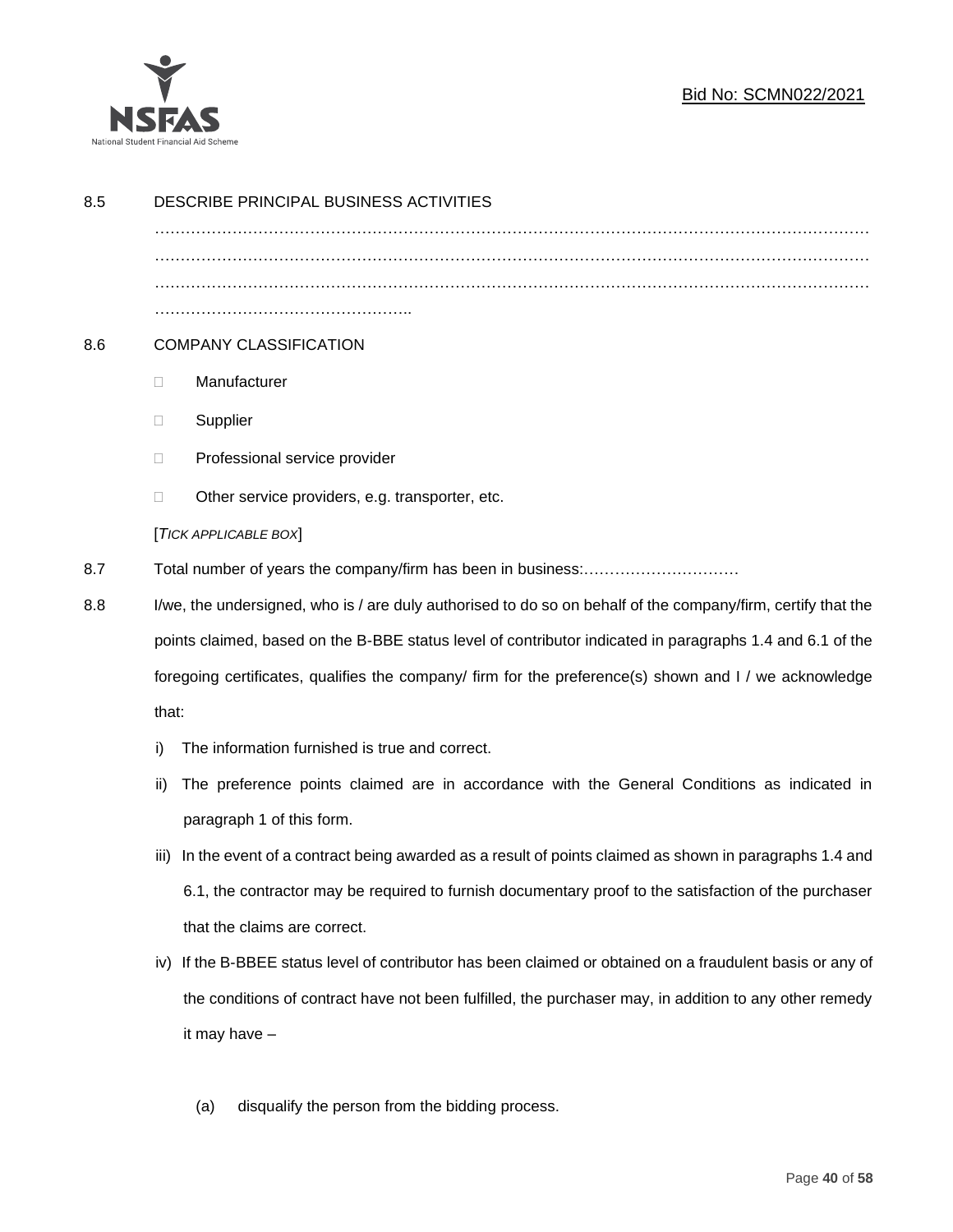

- (b) recover costs, losses or damages it has incurred or suffered as a result of that person's conduct.
- (c) cancel the contract and claim any damages which it has suffered as a result of having to make less favourable arrangements due to such cancellation.
- (d) recommend that the bidder or contractor, its shareholders and directors, or only the shareholders and directors who acted on a fraudulent basis, be restricted by the National Treasury from obtaining business from any organ of state for a period not exceeding 10 years, after the *audi alteram partem* (hear the other side) rule has been applied; and
- (e) forward the matter for criminal prosecution.

| <b>WITNESSES</b> |                            |
|------------------|----------------------------|
|                  | SIGNATURE(S) OF BIDDERS(S) |
|                  | DATE:<br>.<br>ADDRESS      |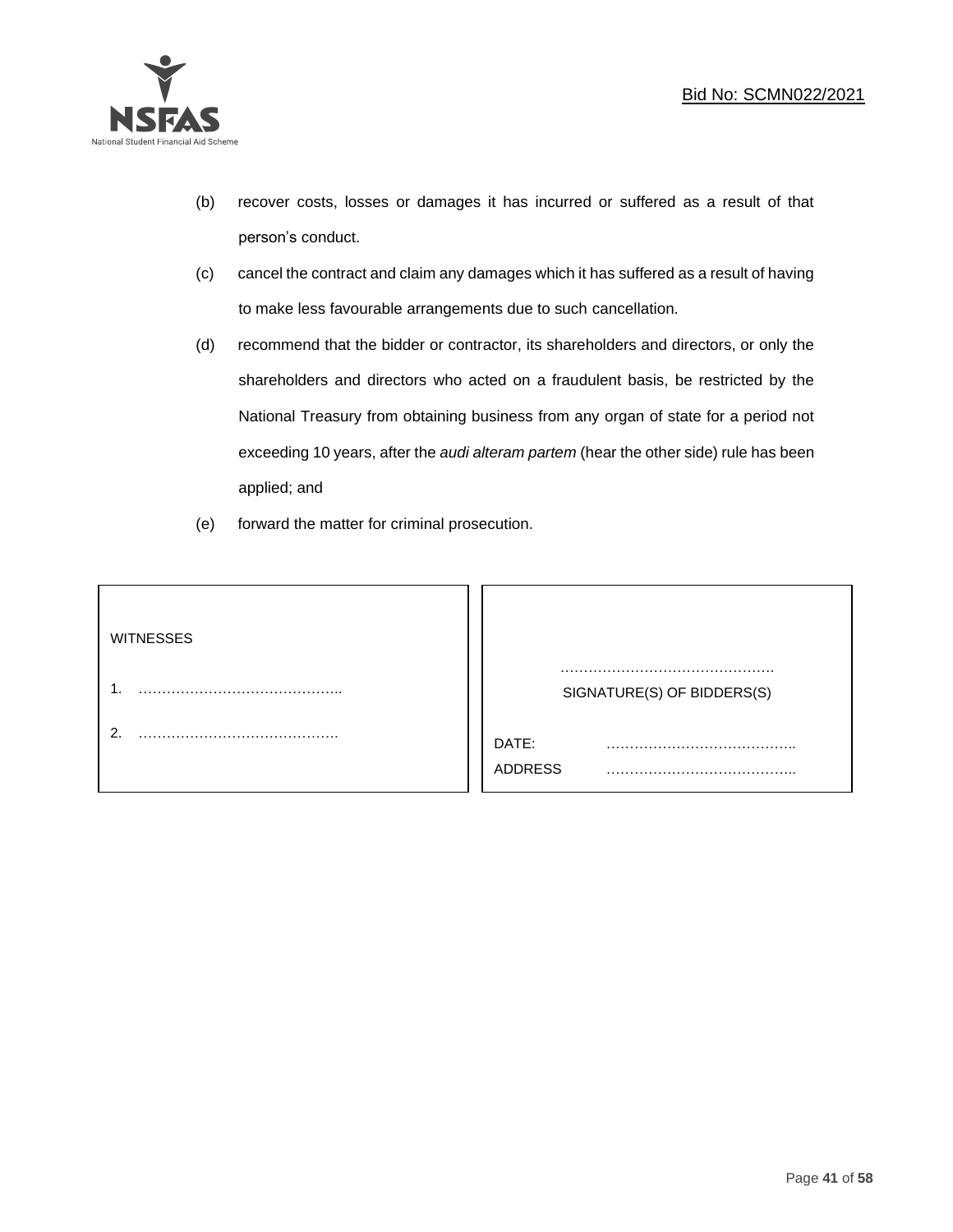

## GOVERNMENT PROCUREMENT

## **GENERAL CONDITIONS OF CONTRACT July 2010**

## **NOTES**

The purpose of this document is to:

(i) Draw special attention to certain general conditions applicable to government bids, contracts and orders; and

(ii) To ensure that clients be familiar with regard to the rights and obligations of all parties involved in doing business with government.

In this document words in the singular also mean in the plural and vice versa and words in the masculine also mean in the feminine and neuter.

• The General Conditions of Contract will form part of all bid documents and may not be amended.

Special Conditions of Contract (SCC) relevant to a specific bid, should be compiled separately for every bid (if applicable) and will supplement the General Conditions of Contract. Whenever there is a conflict, the provisions in the SCC shall prevail.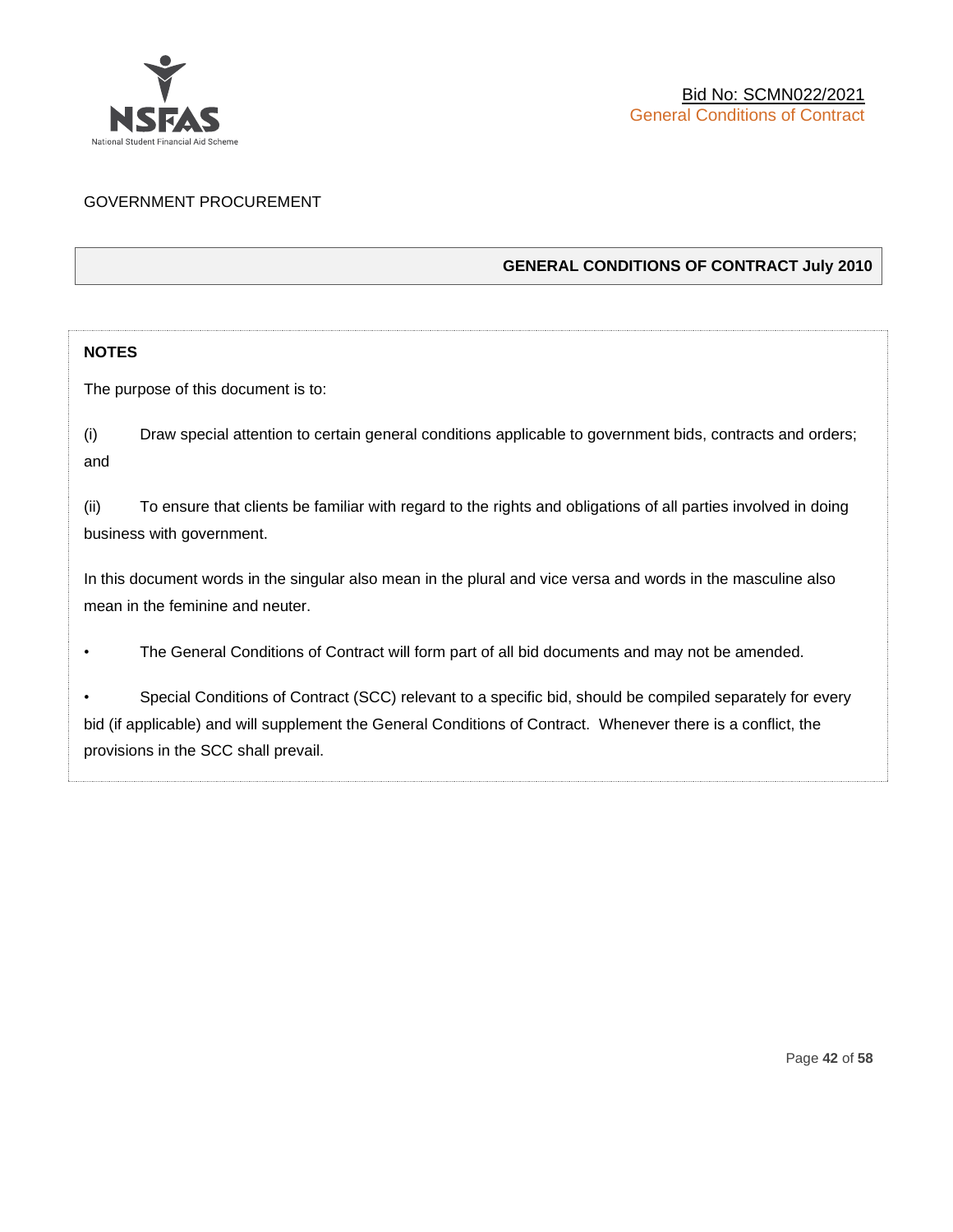

## TABLE OF CLAUSES

- 1. Definitions
- 2. Application
- 3. General
- 4. Standards
- 5. Use of contract documents and information; inspection
- 6. Patent rights
- 7. Performance security
- 8. Inspections, tests and analysis
- 9. Packing
- 10. Delivery and documents
- 11. Insurance
- 12. Transportation
- 13. Incidental services
- 14. Spare parts
- 15. Warranty
- 16. Payment
- 17. Prices
- 18. Contract amendments
- 19. Assignment
- 20. Subcontracts
- 21. Delays in the supplier's performance
- 22. Penalties
- 23. Termination for default
- 24. Dumping and countervailing duties
- 25. Force Majeure
- 26. Termination for insolvency
- 27. Settlement of disputes
- 28. Limitation of liability
- 29. Governing language
- 30. Applicable law
- 31. Notices
- 32. Taxes and duties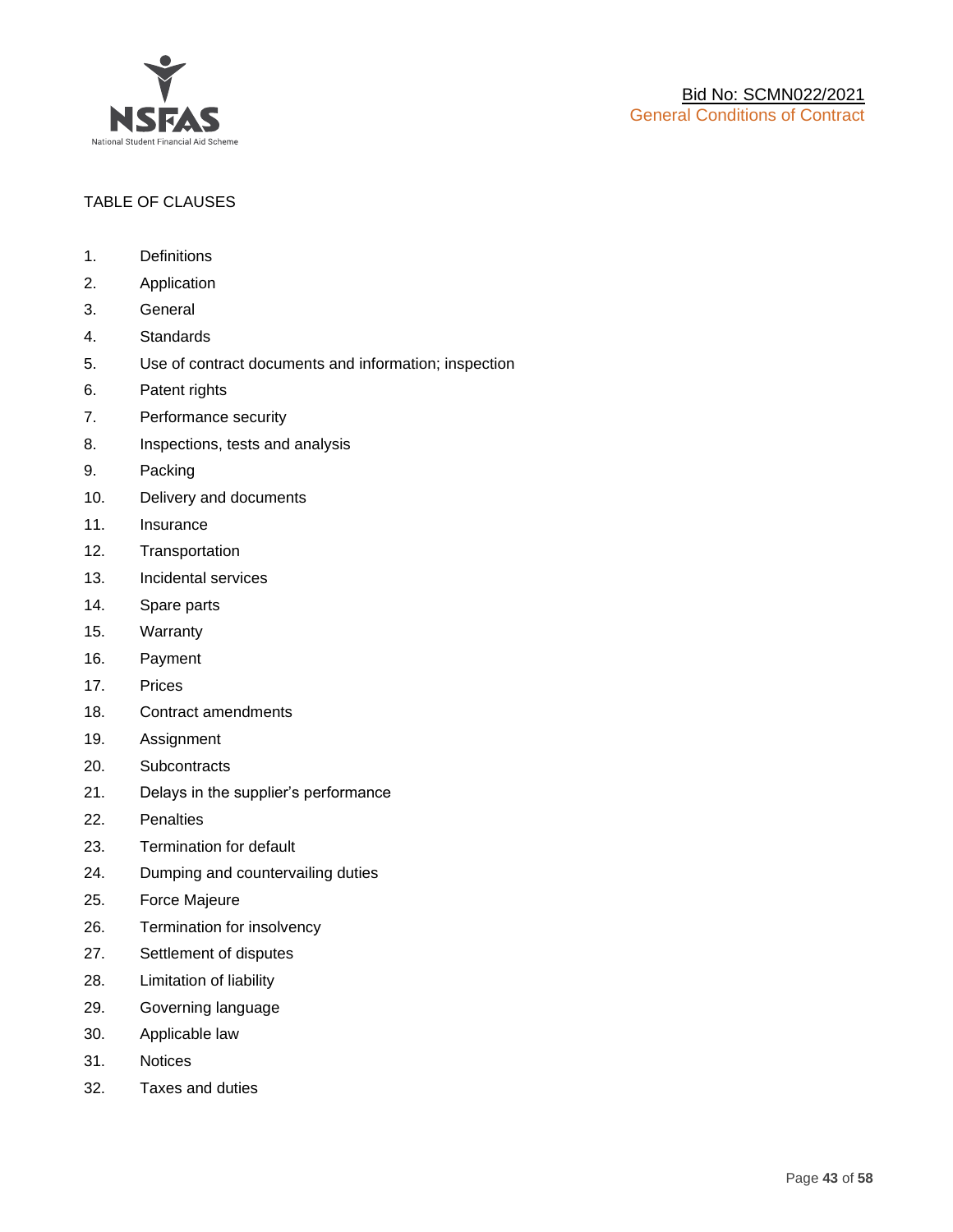

- 33. National Industrial Participation Programme (NIPP)
- 34. Prohibition of restrictive practices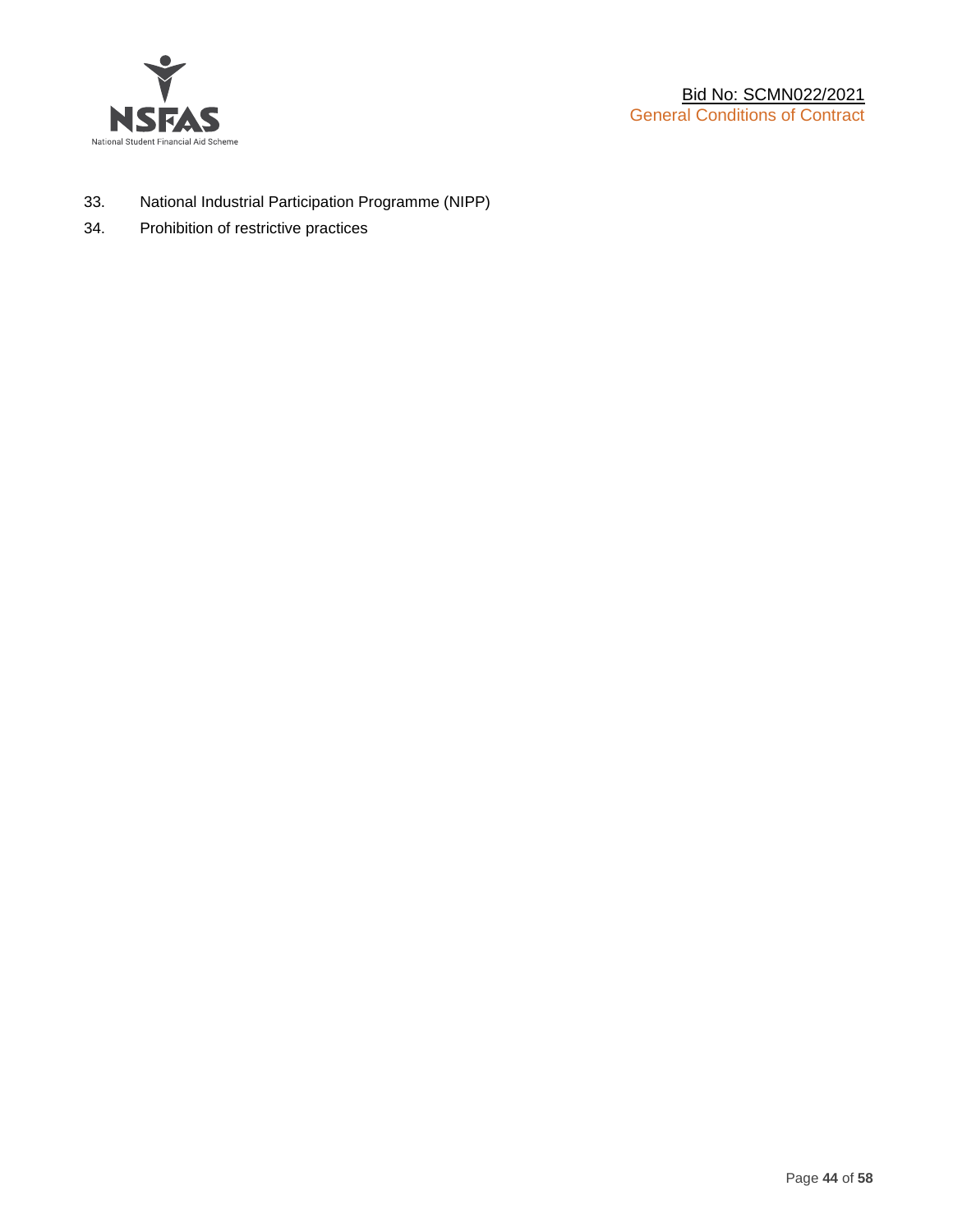

#### **General Conditions of Contract**

#### **1. Definitions**

- 1. The following terms shall be interpreted as indicated:
- 1.1 "Closing time" means the date and hour specified in the bidding documents for the receipt of bids.
- 1.2 "Contract" means the written agreement entered into between the purchaser and the supplier, as recorded in the contract form signed by the parties, including all attachments and appendices thereto and all documents incorporated by reference therein.
- 1.3 "Contract price" means the price payable to the supplier under the contract for the full and proper performance of his contractual obligations.
- 1.4 "Corrupt practice" means the offering, giving, receiving, or soliciting of anything of value to influence the action of a public official in the procurement process or in contract execution.
- 1.5 "Countervailing duties" are imposed in cases where an enterprise abroad is subsidized by its government and encouraged to market its products internationally.
- 1.6 "Country of origin" means the place where the goods were mined, grown or produced or from which the services are supplied. Goods are produced when, through manufacturing, processing or substantial and major assembly of components, a commercially recognized new product results that is substantially different in basic characteristics or in purpose or utility from its components.
- 1.7 "Day" means calendar day.
- 1.8 "Delivery" means delivery in compliance of the conditions of the contract or order.
- 1.9 "Delivery ex stock" means immediate delivery directly from stock actually on hand.
- 1.10 "Delivery into consignees store or to his site" means delivered and unloaded in the specified store or depot or on the specified site in compliance with the conditions of the contract or order, the supplier bearing all risks and charges involved until the supplies are so delivered and a valid receipt is obtained.
- 1.11 "Dumping" occurs when a private enterprise abroad market its goods on own initiative in the RSA at lower prices than that of the country of origin and which have the potential to harm the local industries in the RSA.
- 1.12 " Force majeure" means an event beyond the control of the supplier and not involving the supplier's fault or negligence and not foreseeable. Such events may include, but is not restricted to, acts of the purchaser in its sovereign capacity, wars or revolutions, fires, floods, epidemics, quarantine restrictions and freight embargoes.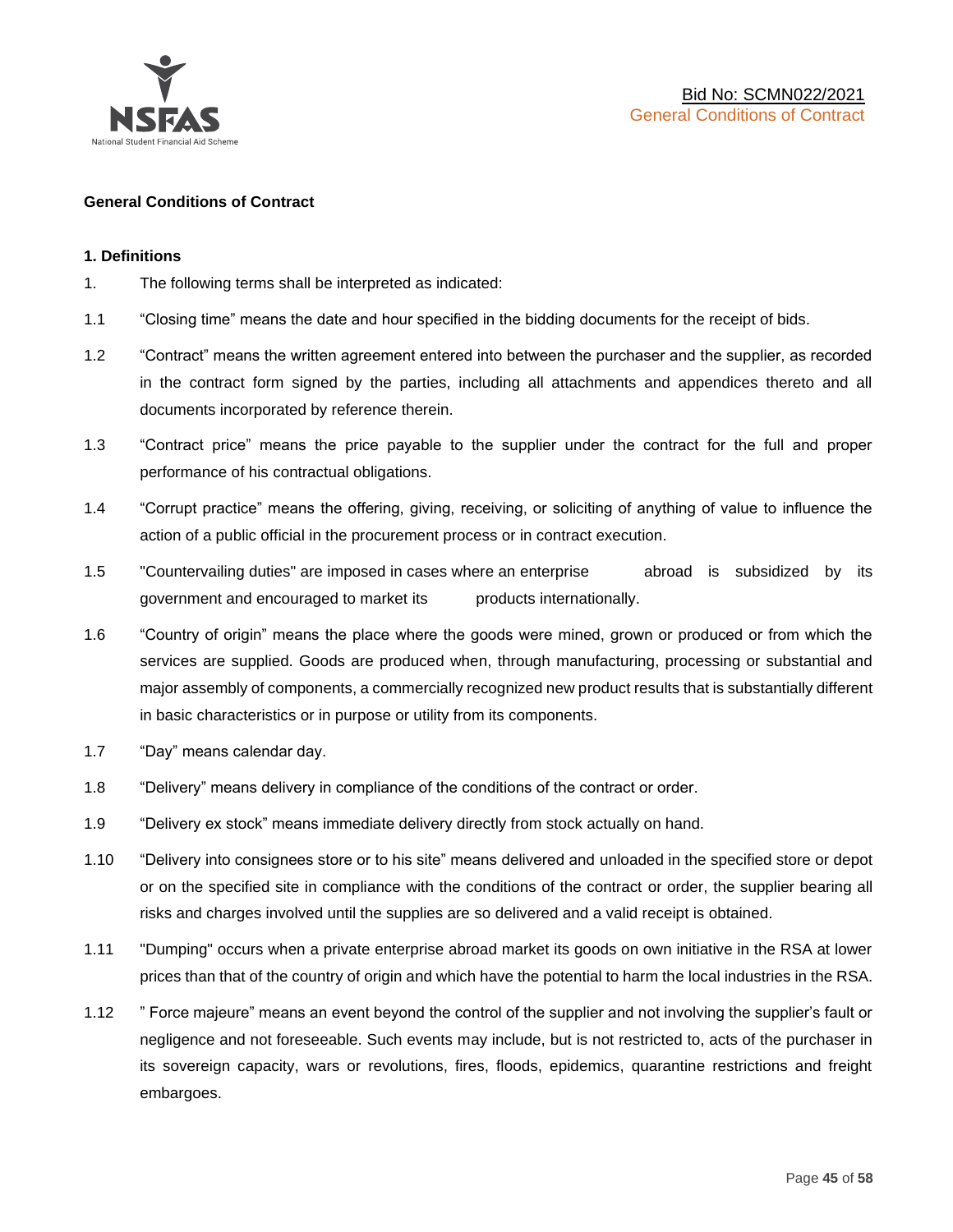

- 1.13 "Fraudulent practice" means a misrepresentation of facts in order to influence a procurement process or the execution of a contract to the detriment of any bidder and includes collusive practice among bidders (prior to or after bid submission) designed to establish bid prices at artificial non-competitive levels and to deprive the bidder of the benefits of free and open competition.
- 1.14 "GCC" means the General Conditions of Contract.
- 1.15 "Goods" means all of the equipment, machinery, and/or other materials that the supplier is required to supply to the purchaser under the contract.
- 1.16 "Imported content" means that portion of the bidding price represented by the cost of components, parts or materials which have been or are still to be imported (whether by the supplier or his subcontractors) and which costs are inclusive of the costs abroad, plus freight and other direct importation costs such as landing costs, dock dues, import duty, sales duty or other similar tax or duty at the South African place of entry as well as transportation and handling charges to the factory in the Republic where the supplies covered by the bid will be manufactured.
- 1.17 "Local content" means that portion of the bidding price which is not included in the imported content provided that local manufacture does take place.
- 1.18 "Manufacture" means the production of products in a factory using labour, materials, components and machinery and includes other related value-adding activities.
- 1.19 "Order" means an official written order issued for the supply of goods or works or the rendering of a service.
- 1.20 "Project site," where applicable, means the place indicated in bidding documents.
- 1.21 "Purchaser" means the organization purchasing the goods.
- 1.22 "Republic" means the Republic of South Africa.
- 1.23 "SCC" means the Special Conditions of Contract.
- 1.24 "Services" means those functional services ancillaries to the supply of the goods, such as transportation and any other incidental services, such as installation, commissioning, provision of technical assistance, training, catering, gardening, security, maintenance and other such obligations of the supplier covered under the contract.
- 1.25 "Written" or "in writing" means handwritten in ink or any form of electronic or mechanical writing.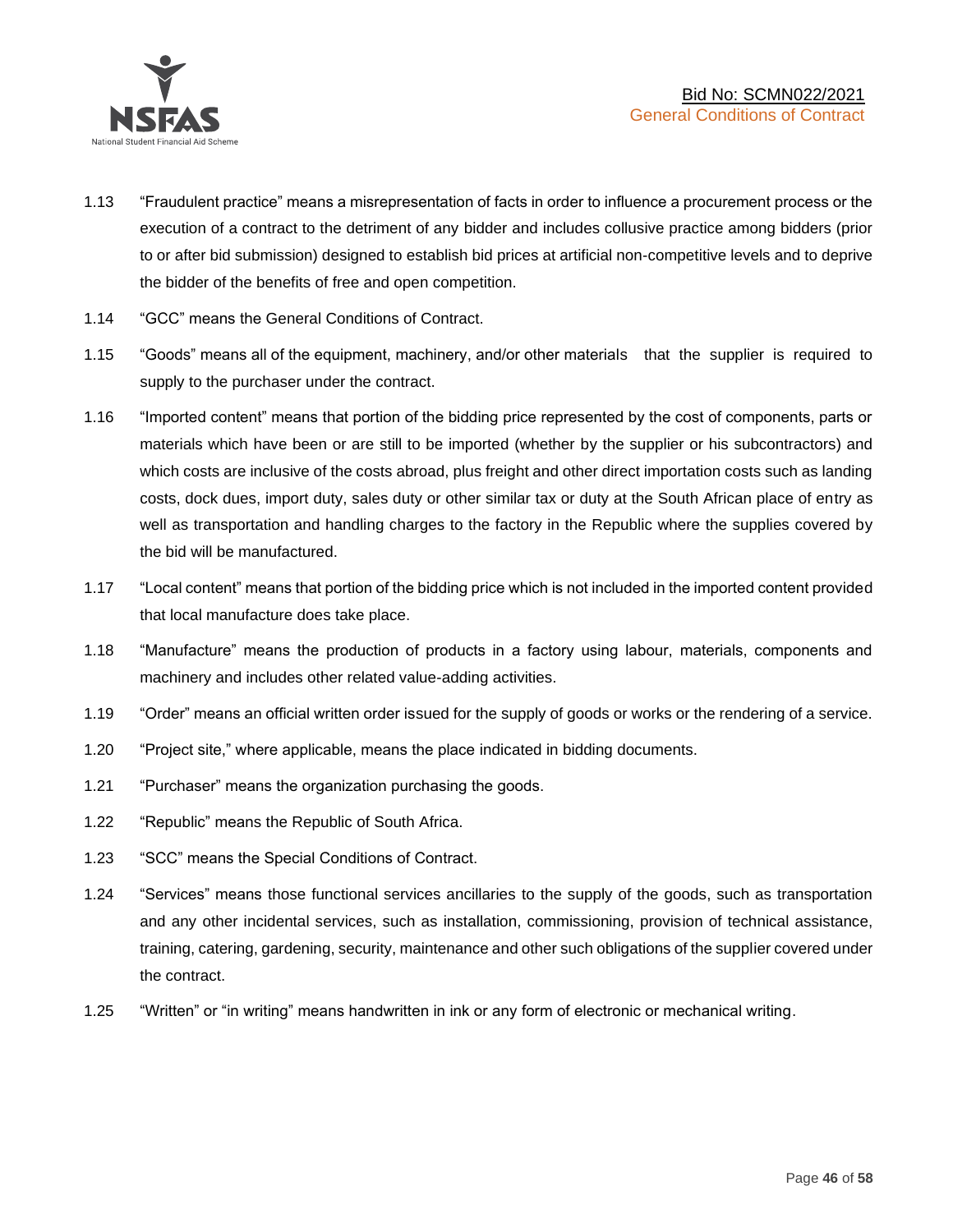

## **2. Application**

- 2.1 These general conditions are applicable to all bids, contracts and orders including bids for functional and professional services, sales, hiring, letting and the granting or acquiring of rights, but excluding immovable property, unless otherwise indicated in the bidding documents.
- 2.2 Where applicable, special conditions of contract are also laid down to cover specific supplies, services or works.
- 2.3 Where such special conditions of contract are in conflict with these general conditions, the special conditions shall apply.

#### **3 General**

- 3.1 Unless otherwise indicated in the bidding documents, the purchaser shall not be liable for any expense incurred in the preparation and submission of a bid. Where applicable a non-refundable fee for documents may be charged.
- 3.2 With certain exceptions, invitations to bid are only published in the Government Tender Bulletin. The Government Tender Bulletin may be obtained directly from the Government Printer, Private Bag X85, Pretoria 0001, or accessed electronically from [www.treasury.gov.za](http://www.treasury.gov.za/)

#### **4. Standards**

4.1 The goods supplied shall conform to the standards mentioned in the bidding documents and specifications.

#### **5. Use of contract documents and information; inspection**.

- 5.1 The supplier shall not, without the purchaser's prior written consent, disclose the contract, or any provision thereof, or any specification, plan, drawing, pattern, sample, or information furnished by or on behalf of the purchaser in connection therewith, to any person other than a person employed by the supplier in the performance of the contract. Disclosure to any such employed person shall be made in confidence and shall extend only so far as may be necessary for purposes of such performance.
- 5.2 The supplier shall not, without the purchaser's prior written consent, make use of any document or information mentioned in GCC clause 5.1 except for purposes of performing the contract.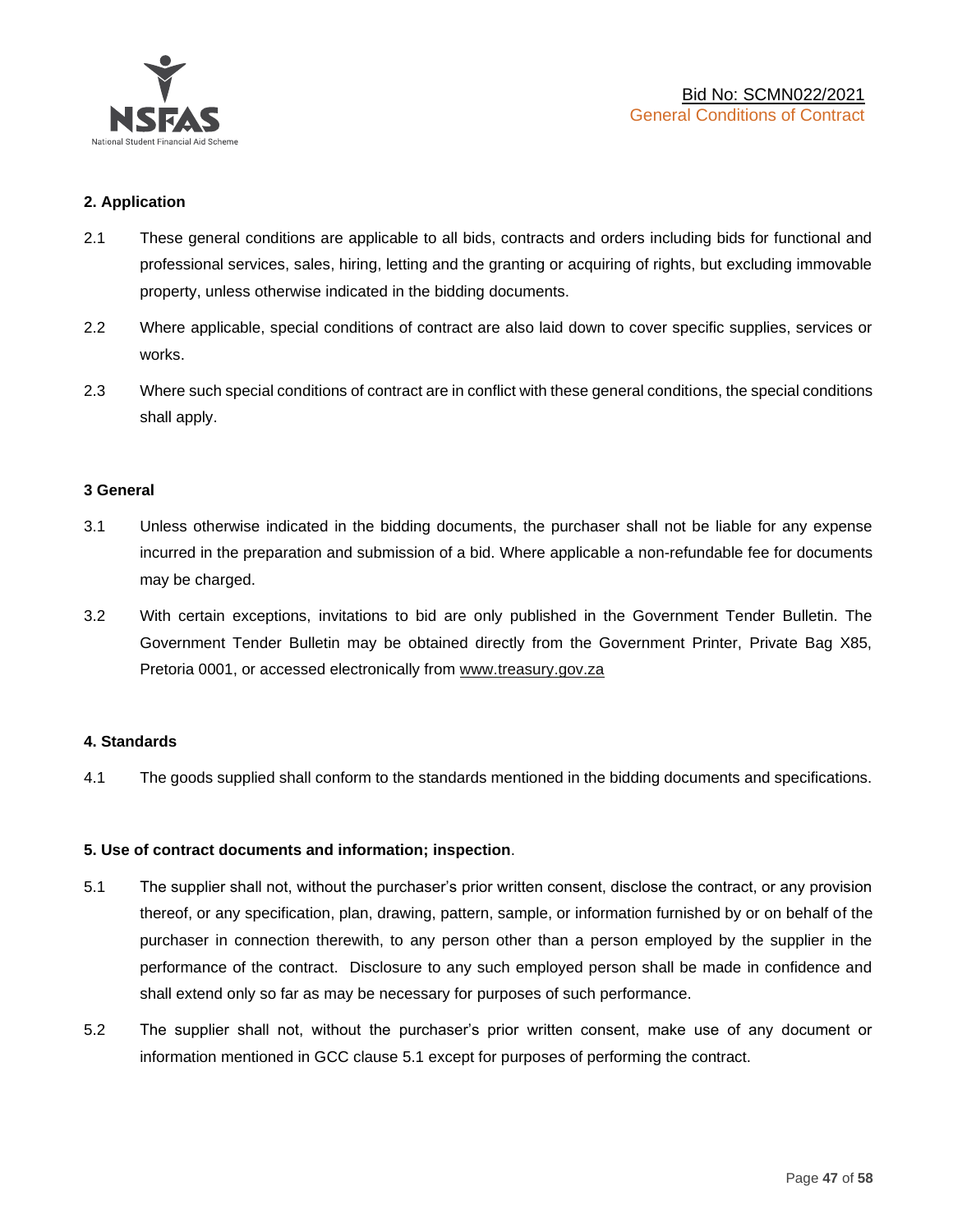

- 5.3 Any document, other than the contract itself mentioned in GCC clause 5.1 shall remain the property of the purchaser and shall be returned (all copies) to the purchaser on completion of the supplier's performance under the contract if so, required by the purchaser.
- 5.4 The supplier shall permit the purchaser to inspect the supplier's records relating to the performance of the supplier and to have them audited by auditors appointed by the purchaser, if so, required by the purchaser.

#### **6. Patent rights**

6.1 The supplier shall indemnify the purchaser against all third-party claims of infringement of patent, trademark, or industrial design rights arising from use of the goods or any part thereof by the purchaser.

## **7. Performance security**

- 7.1 Within thirty (30) days of receipt of the notification of contract award, the successful bidder shall furnish to the purchaser the performance security of the amount specified in SCC.
- 7.2 The proceeds of the performance security shall be payable to the purchaser as compensation for any loss resulting from the supplier's failure to complete his obligations under the contract.
- 7.3 The performance security shall be denominated in the currency of the contract, or in a freely convertible currency acceptable to the purchaser and shall be in one of the following forms:
	- (a) a bank guarantee or an irrevocable letter of credit issued by a reputable bank located in the purchaser's country or abroad, acceptable to the purchaser, in the form provided in the bidding documents or another form acceptable to the purchaser; or
	- (b) a cashier's or certified cheque
- 7.4 The performance security will be discharged by the purchaser and returned to the supplier not later than thirty (30) days following the date of completion of the supplier's performance obligations under the contract, including any warranty obligations, unless otherwise specified in SCC.

#### **8. Inspections, tests and analyses**

- 8.1 All pre-bidding testing will be for the account of the bidder.
- 8.2 If it is a bid condition that supplies to be produced or services to be rendered should at any stage during production or execution or on completion be subject to inspection, the premises of the bidder or contractor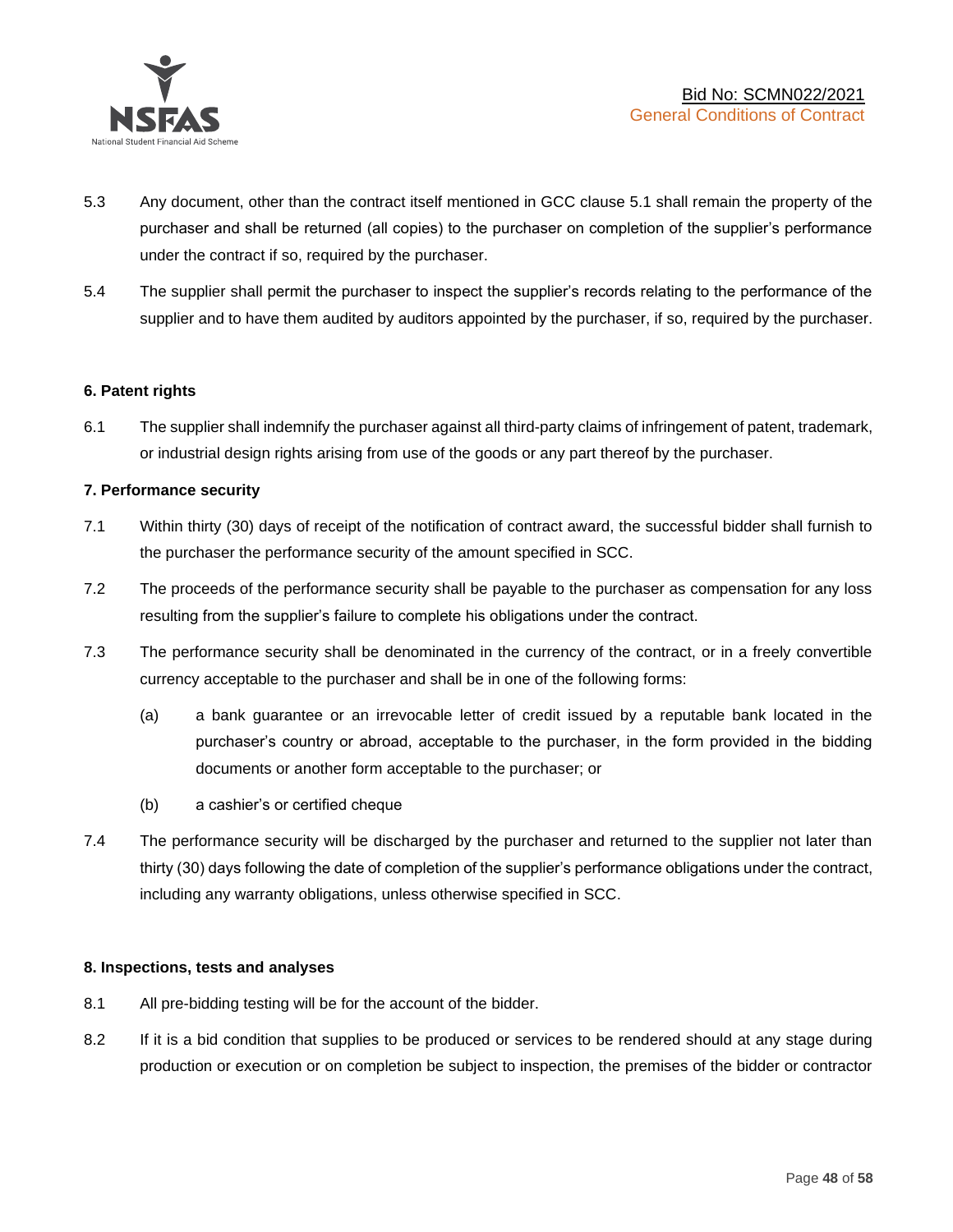shall be open, at all reasonable hours, for inspection by a representative of the Department or an organization acting on behalf of the Department.

- 8.3 If there are no inspection requirements indicated in the bidding documents and no mention is made in the contract, but during the contract period it is decided that inspections shall be carried out, the purchaser shall itself make the necessary arrangements, including payment arrangements with the testing authority concerned.
- 8.4 If the inspections, tests and analyses referred to in clauses 8.2 and 8.3 show the supplies to be in accordance with the contract requirements, the cost of the inspections, tests and analyses shall be defrayed by the purchaser.
- 8.5 Where the supplies or services referred to in clauses 8.2 and 8.3 do not comply with the contract requirements, irrespective of whether such supplies or services are accepted or not, the cost in connection with these inspections, tests or analyses shall be defrayed by the supplier.
- 8.6 Supplies and services which are referred to in clauses 8.2 and 8.3 and which do not comply with the contract requirements may be rejected.
- 8.7 Any contract supplies may on or after delivery be inspected, tested or analysed and may be rejected if found not to comply with the requirements of the contract. Such rejected supplies shall be held at the cost and risk of the supplier who shall, when called upon, remove them immediately at his own cost and forthwith substitute them with supplies which do comply with the requirements of the contract. Failing such removal, the rejected supplies shall be returned at the supplier's cost and risk. Should the supplier fail to provide the substitute supplies forthwith, the purchaser may, without giving the supplier further opportunity to substitute the rejected supplies, purchase such supplies as may be necessary at the expense of the supplier.
- 8.8 The provisions of clauses 8.4 to 8.7 shall not prejudice the right of the purchaser to cancel the contract on account of a breach of the conditions thereof, or to act in terms of Clause 23 of GCC.

## **9. Packing**

9.1 The supplier shall provide such packing of the goods as is required to prevent their damage or deterioration during transit to their final destination, as indicated in the contract. The packing shall be sufficient to withstand, without limitation, rough handling during transit and exposure to extreme temperatures, salt and precipitation during transit, and open storage. Packing, case size and weights shall take into consideration, where appropriate, the remoteness of the goods' final destination and the absence of heavy handling facilities at all points in transit.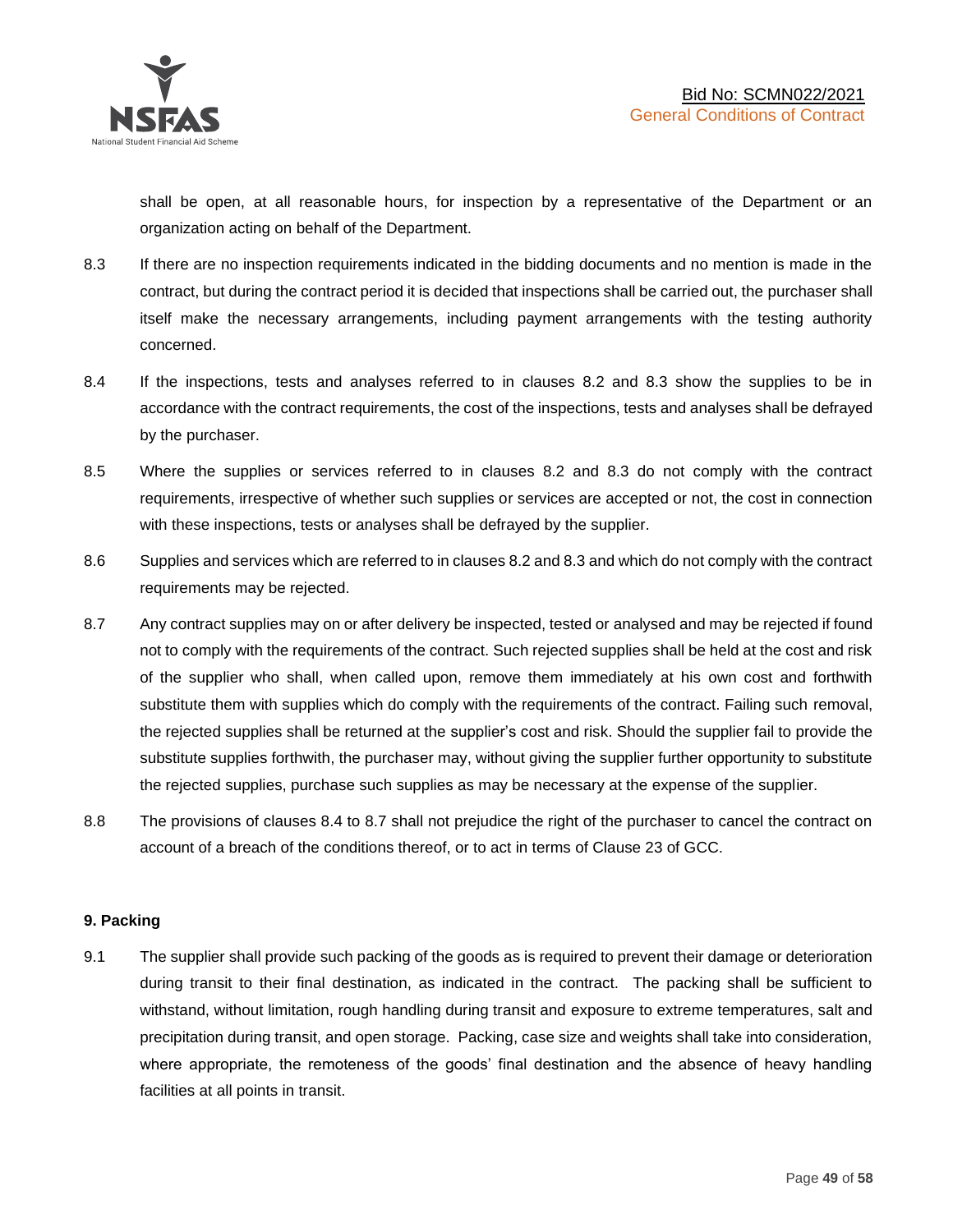

9.2 The packing, marking, and documentation within and outside the packages shall comply strictly with such special requirements as shall be expressly provided for in the contract, including additional requirements, if any, specified in SCC, and in any subsequent instructions ordered by the purchaser.

#### **10. Delivery and documents**

- 10.1 Delivery of the goods shall be made by the supplier in accordance with the terms specified in the contract. The details of shipping and/or other documents to be furnished by the supplier are specified in SCC.
- 10.2 Documents to be submitted by the supplier are specified in SCC.

#### **11. Insurance**

11.1 The goods supplied under the contract shall be fully insured in a freely convertible currency against loss or damage incidental to manufacture or acquisition, transportation, storage and delivery in the manner specified in the SCC.

#### **12. Transportation**

12.1 Should a price other than an all-inclusive delivered price be required, this shall be specified in the SCC.

#### **13. Incidental services**

13.1 The supplier may be required to provide any or all of the following services, including additional services, if any, specified in SCC:

(a) performance or supervision of on-site assembly and/or commissioning of the supplied ` goods;

- (b) furnishing of tools required for assembly and/or maintenance of the supplied goods;
- (c) furnishing of a detailed operations and maintenance manual for each appropriate unit of the supplied goods;
- (d) performance or supervision or maintenance and/or repair of the supplied goods, for a period of time agreed by the parties, provided that this service shall not relieve the supplier of any warranty obligations under this contract; and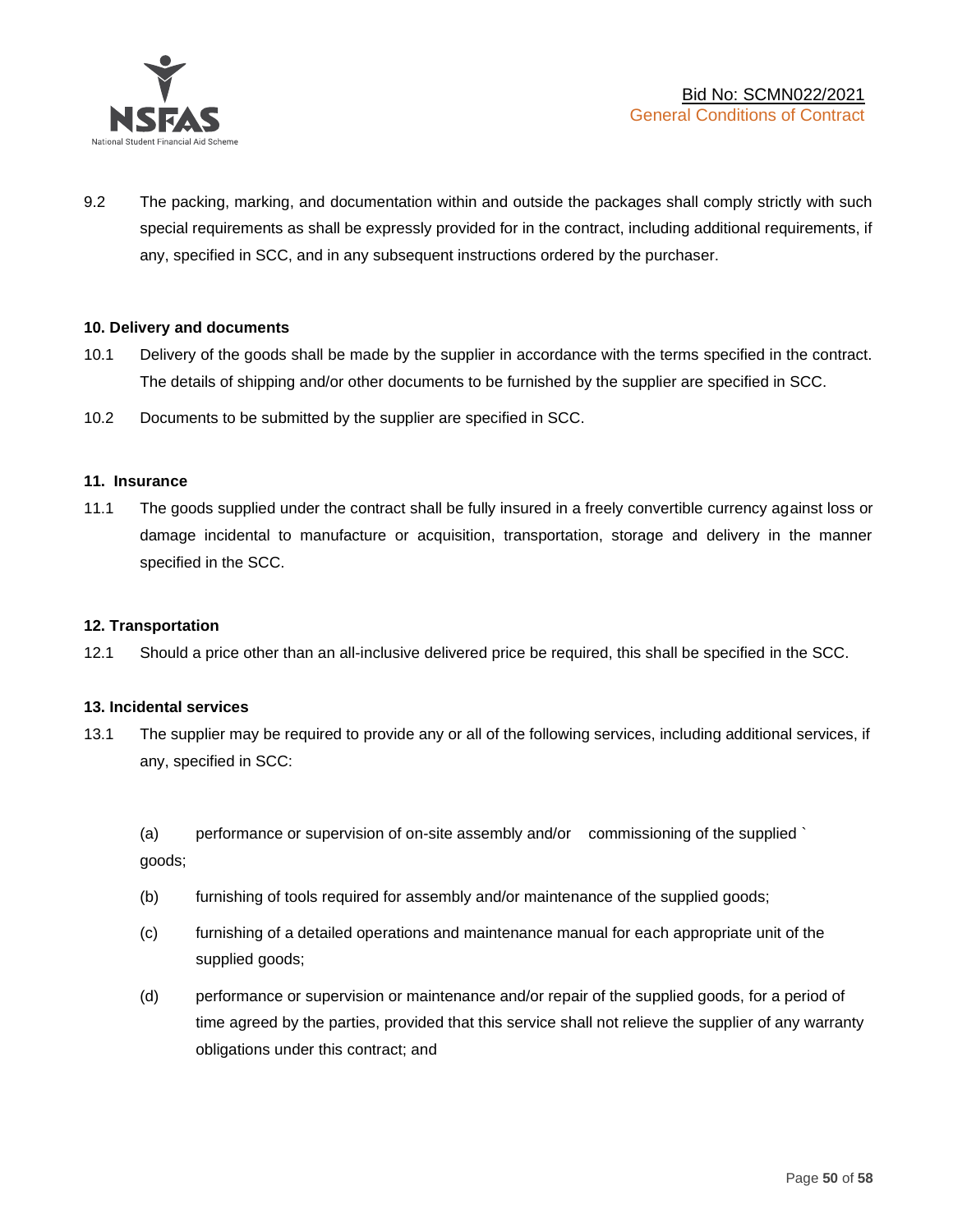

- (e) training of the purchaser's personnel, at the supplier's plant and/or on-site, in assembly, start-up, operation, maintenance, and/or repair of the supplied goods.
- 13.2 Prices charged by the supplier for incidental services, if not included in the contract price for the goods, shall be agreed upon in advance by the parties and shall not exceed the prevailing rates charged to other parties by the supplier for similar services.

## **14. Spare parts**

- 14.1 As specified in SCC, the supplier may be required to provide any or all of the following materials, notifications, and information pertaining to spare parts manufactured or distributed by the supplier:
	- (a) such spare parts as the purchaser may elect to purchase from the supplier, provided that this election shall not relieve the supplier of any warranty obligations under the contract; and
	- (b) in the event of termination of production of the spare parts:

(i) Advance notification to the purchaser of the pending termination, in sufficient time to permit the purchaser to procure needed requirements; and

(ii) following such termination, furnishing at no cost to the purchaser, the blueprints, drawings, and specifications of the spare parts, if requested.

#### **15. Warranty**

- 15.1 The supplier warrants that the goods supplied under the contract are new, unused, of the most recent or current models, and that they incorporate all recent improvements in design and materials unless provided otherwise in the contract. The supplier further warrants that all goods supplied under this contract shall have no defect, arising from design, materials, or workmanship (except when the design and/or material is required by the purchaser's specifications) or from any act or omission of the supplier, that may develop under normal use of the supplied goods in the conditions prevailing in the country of final destination.
- 15.2 This warranty shall remain valid for twelve (12) months after the goods, or any portion thereof as the case may be, have been delivered to and accepted at the final destination indicated in the contract, or for eighteen (18) months after the date of shipment from the port or place of loading in the source country, whichever period concludes earlier, unless specified otherwise in SCC.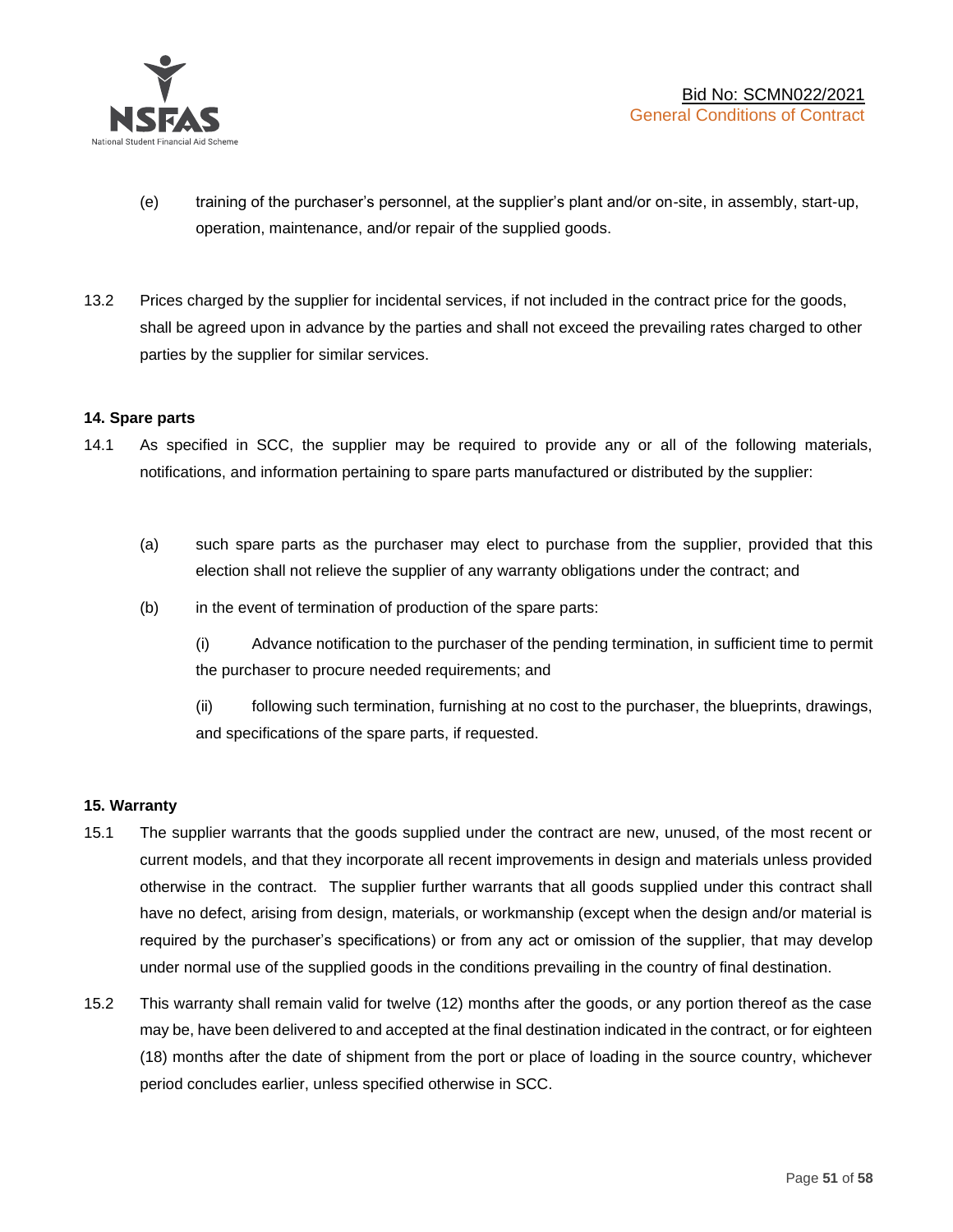

- 15.3 The purchaser shall promptly notify the supplier in writing of any claims arising under this warranty.
- 15.4 Upon receipt of such notice, the supplier shall, within the period specified in SCC and with all reasonable speed, repair or replace the defective goods or parts thereof, without costs to the purchaser.
- 15.5 If the supplier, having been notified, fails to remedy the defect(s) within the period specified in SCC, the purchaser may proceed to take such remedial action as may be necessary, at the supplier's risk and expense and without prejudice to any other rights which the purchaser may have against the supplier under the contract.

## **16. Payment**

- 16.1 The method and conditions of payment to be made to the supplier under this contract shall be specified in SCC.
- 16.2 The supplier shall furnish the purchaser with an invoice accompanied by a copy of the delivery note and upon fulfilment of other obligations stipulated in the contract.
- 16.3 Payments shall be made promptly by the purchaser, but in no case later than thirty (30) days after submission of an invoice or claim by the supplier.
- 16.4 Payment will be made in Rand unless otherwise stipulated in SCC.

#### **17. Prices**

17.1 Prices charged by the supplier for goods delivered and services performed under the contract shall not vary from the prices quoted by the supplier in his bid, with the exception of any price adjustments authorized in SCC or in the purchaser's request for bid validity extension, as the case may be.

#### **18. Contract amendments**

18.1 No variation in or modification of the terms of the contract shall be made except by written amendment signed by the parties concerned.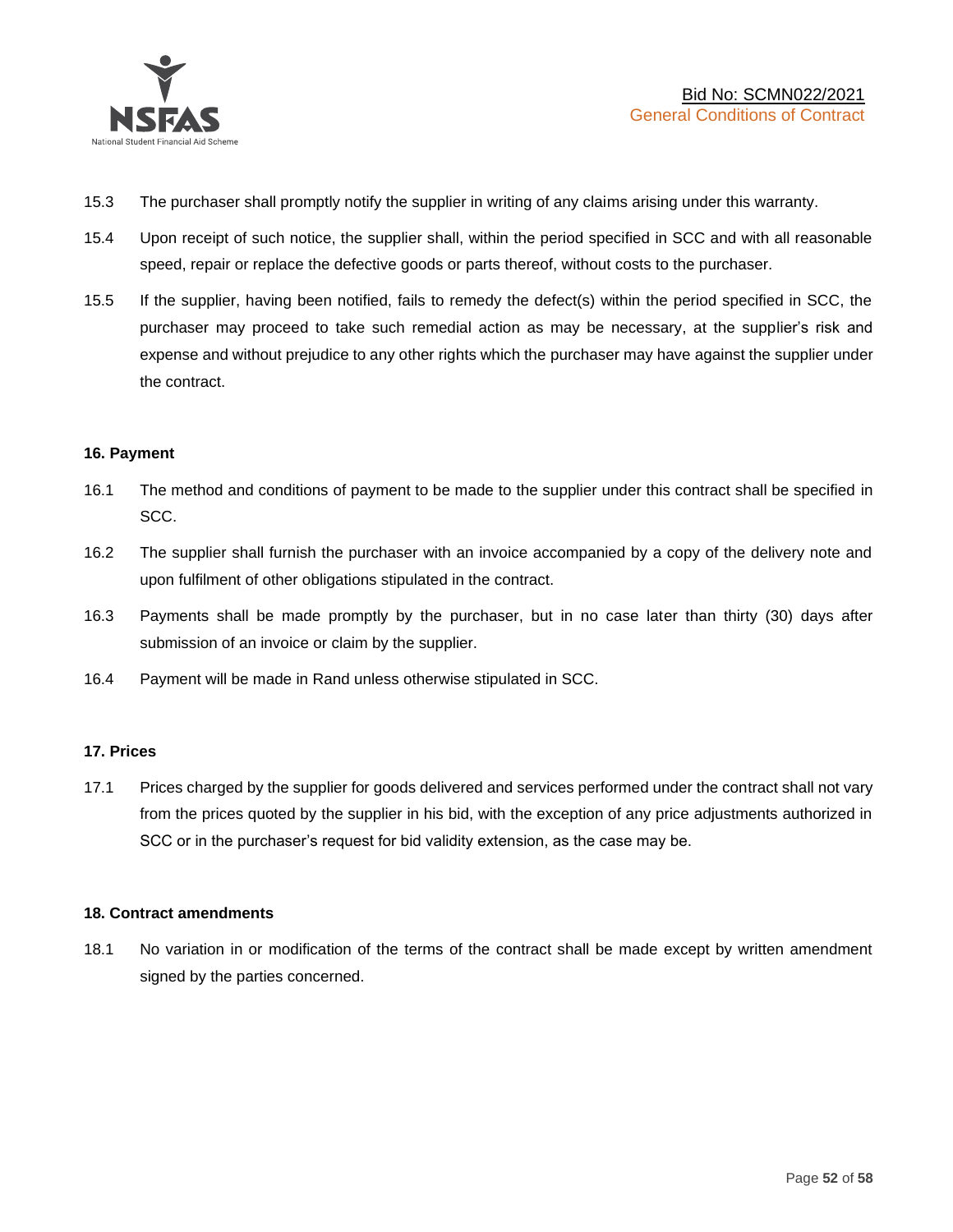

#### **19. Assignment**

19.1 The supplier shall not assign, in whole or in part, its obligations to perform under the contract, except with the purchaser's prior written consent.

#### **20. Subcontracts**

20.1 The supplier shall notify the purchaser in writing of all subcontracts awarded under this contract if not already specified in the bid. Such notification, in the original bid or later, shall not relieve the supplier from any liability or obligation under the contract.

#### **21. Delays in the supplier's performance**

- 21.1 Delivery of the goods and performance of services shall be made by the supplier in accordance with the time schedule prescribed by the purchaser in the contract.
- 21.2 If at any time during performance of the contract, the supplier or its subcontractor(s) should encounter conditions impeding timely delivery of the goods and performance of services, the supplier shall promptly notify the purchaser in writing of the fact of the delay, its likely duration and its cause(s). As soon as practicable after receipt of the supplier's notice, the purchaser shall evaluate the situation and may at his discretion extend the supplier's time for performance, with or without the imposition of penalties, in which case the extension shall be ratified by the parties by amendment of contract.
- 21.3 No provision in a contract shall be deemed to prohibit the obtaining of supplies or services from a national department, provincial department, or a local authority.
- 21.4 The right is reserved to procure outside of the contract small quantities or to have minor essential services executed if an emergency arises, the supplier's point of supply is not situated at or near the place where the supplies are required, or the supplier's services are not readily available.
- 21.5 Except as provided under GCC Clause 25, a delay by the supplier in the performance of its delivery obligations shall render the supplier liable to the imposition of penalties, pursuant to GCC Clause 22, unless an extension of time is agreed upon pursuant to GCC Clause 21.2 without the application of penalties.
- 21.6 Upon any delay beyond the delivery period in the case of a supplies contract, the purchaser shall, without cancelling the contract, be entitled to purchase supplies of a similar quality and up to the same quantity in substitution of the goods not supplied in conformity with the contract and to return any goods delivered later at the supplier's expense and risk, or to cancel the contract and buy such goods as may be required to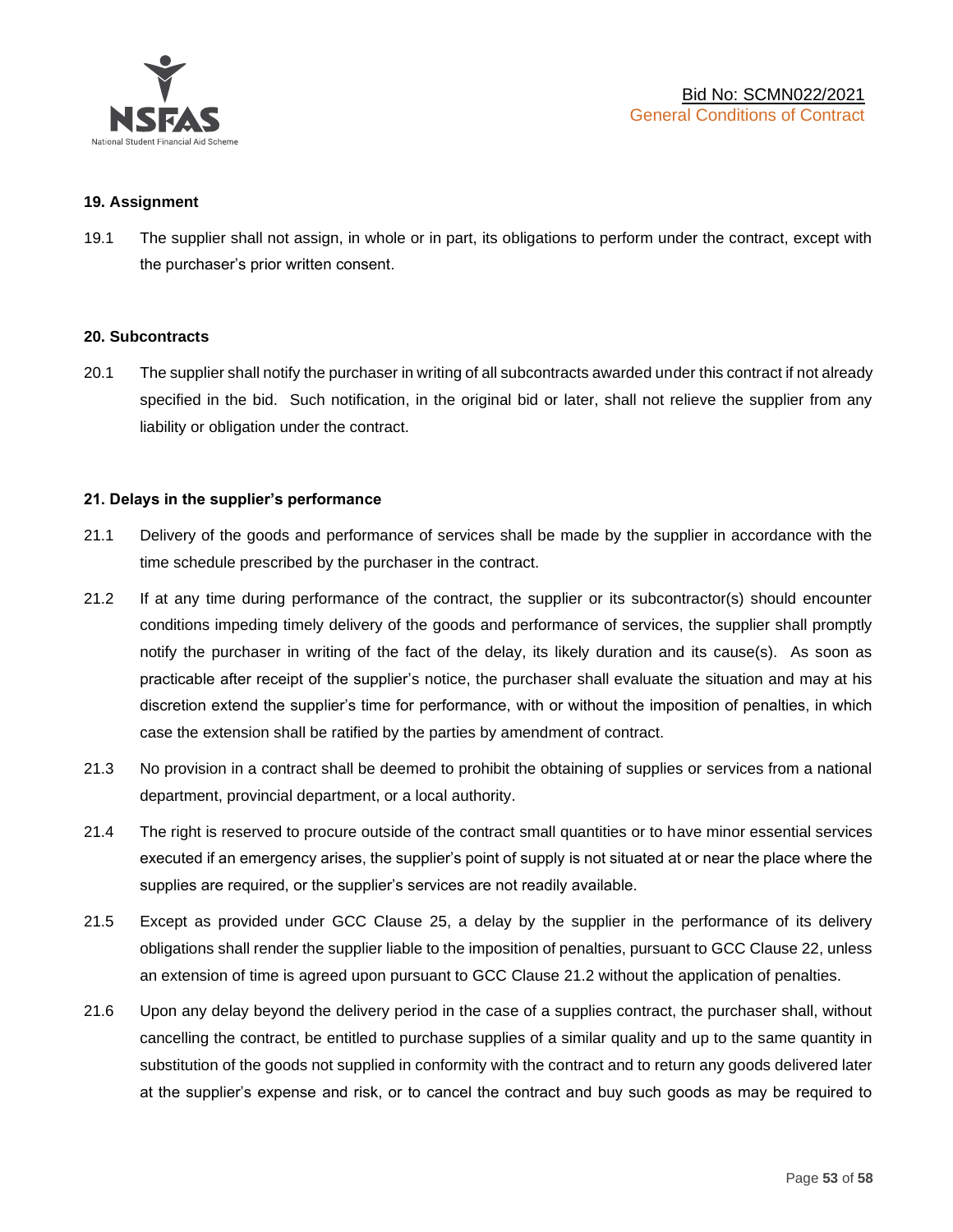

complete the contract and without prejudice to his other rights, be entitled to claim damages from the supplier.

#### **22. Penalties**

22.1 Subject to GCC Clause 25, if the supplier fails to deliver any or all of the goods or to perform the services within the period(s) specified in the contract, the purchaser shall, without prejudice to its other remedies under the contract, deduct from the contract price, as a penalty, a sum calculated on the delivered price of the delayed goods or unperformed services using the current prime interest rate calculated for each day of the delay until actual delivery or performance. The purchaser may also consider termination of the contract pursuant to GCC Clause 23.

## **23. Termination for default**

- 23.1 The purchaser, without prejudice to any other remedy for breach of contract, by written notice of default sent to the supplier, may terminate this contract in whole or in part:
	- (a) if the supplier fails to deliver any or all of the goods within the period(s) specified in the contract, or within any extension thereof granted by the purchaser pursuant to GCC Clause 21.2;
	- (b) if the Supplier fails to perform any other obligation(s) under the contract; or
	- (c) if the supplier, in the judgment of the purchaser, has engaged in corrupt or fraudulent practices in competing for or in executing the contract.
- 23.2 In the event the purchaser terminates the contract in whole or in part, the purchaser may procure, upon such terms and in such manner as it deems appropriate, goods, works or services similar to those undelivered, and the supplier shall be liable to the purchaser for any excess costs for such similar goods, works or services. However, the supplier shall continue performance of the contract to the extent not terminated.
- 23.3 Where the purchaser terminates the contract in whole or in part, the purchaser may decide to impose a restriction penalty on the supplier by prohibiting such supplier from doing business with the public sector for a period not exceeding 10 years.
- 23.4 If a purchaser intends imposing a restriction on a supplier or any person associated with the supplier, the supplier will be allowed a time period of not more than fourteen (14) days to provide reasons why the envisaged restriction should not be imposed. Should the supplier fail to respond within the stipulated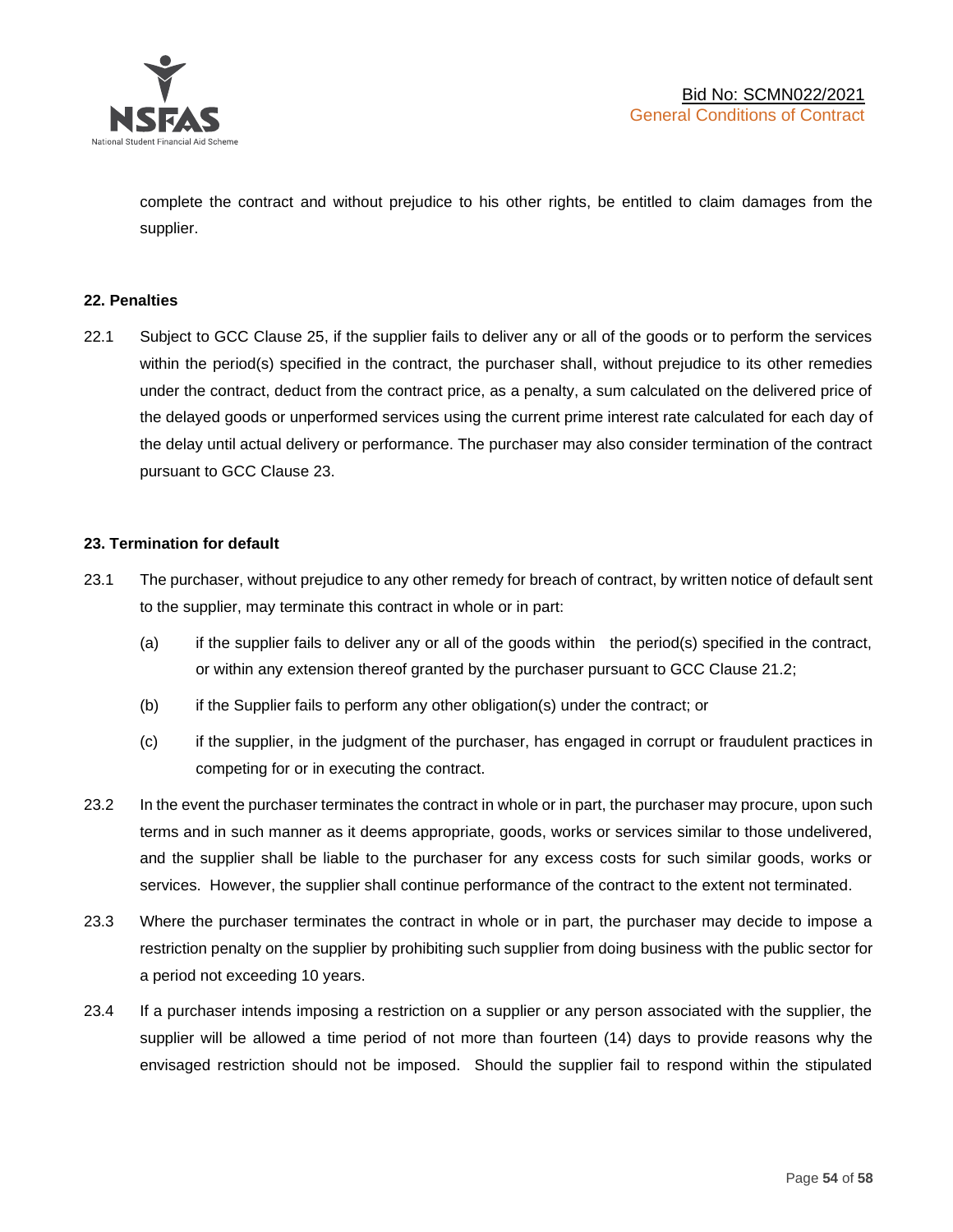

fourteen (14) days the purchaser may regard the intended penalty as not objected against and may impose it on the supplier.

- 23.5 Any restriction imposed on any person by the Accounting Officer / Authority will, at the discretion of the Accounting Officer / Authority, also be applicable to any other enterprise or any partner, manager, director or other person who wholly or partly exercises or exercised or may exercise control over the enterprise of the first-mentioned person, and with which enterprise or person the first-mentioned person, is or was in the opinion of the Accounting Officer / Authority actively associated.
- 23.6 If a restriction is imposed, the purchaser must, within five (5) working days of such imposition, furnish the National Treasury, with the following information:
	- (i) the name and address of the supplier and / or person restricted by the purchaser;
	- (ii) the date of commencement of the restriction
	- (iii) the period of restriction; and
	- (iv) the reasons for the restriction.

These details will be loaded in the National Treasury's central database of suppliers or persons prohibited from doing business with the public sector.

23.7 If a court of law convicts a person of an offence as contemplated in sections 12 or 13 of the Prevention and Combating of Corrupt Activities Act, No. 12 of 2004, the court may also rule that such person's name be endorsed on the Register for Tender Defaulters. When a person's name has been endorsed on the Register, the person will be prohibited from doing business with the public sector for a period not less than five years and not more than 10 years. The National Treasury is empowered to determine the period of restriction and each case will be dealt with on its own merits. According to section 32 of the Act the Register must be open to the public. The Register can be perused on the National Treasury website.

## **24. Anti- dumping and countervailing duties and rights**

24.1 When, after the date of bid, provisional payments are required, or anti-dumping or countervailing duties are imposed, or the amount of a provisional payment or anti-dumping or countervailing right is increased in respect of any dumped or subsidized import, the State is not liable for any amount so required or imposed, or for the amount of any such increase. When, after the said date, such a provisional payment is no longer required or any such anti-dumping or countervailing right is abolished, or where the amount of such provisional payment or any such right is reduced, any such favourable difference shall on demand be paid forthwith by the contractor to the State or the State may deduct such amounts from moneys (if any) which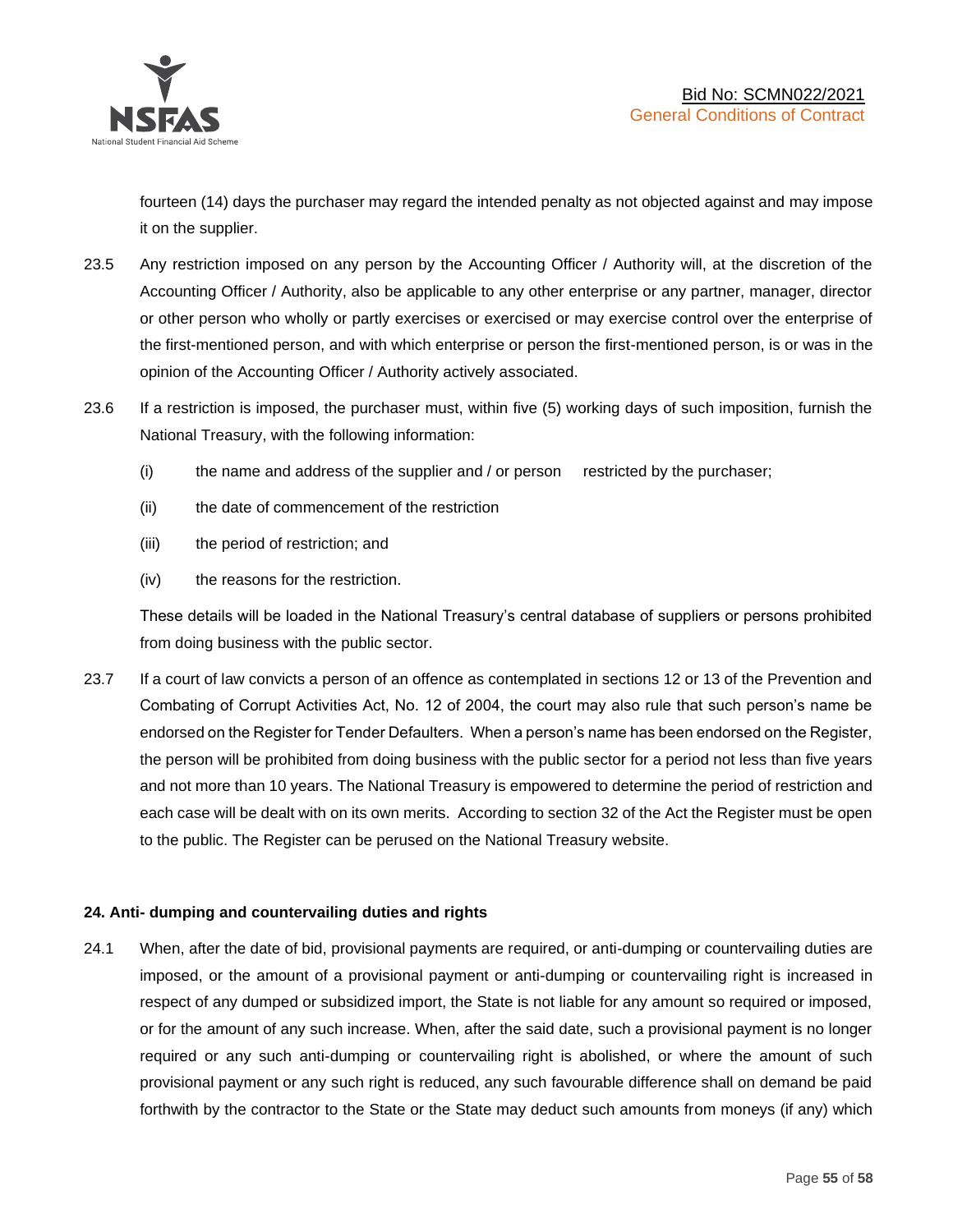

may otherwise be due to the contractor in regard to supplies or services which he delivered or rendered, or is to deliver or render in terms of the contract or any other contract or any other amount which may be due to him

## **25. Force Majeure**

- 25.1 Notwithstanding the provisions of GCC Clauses 22 and 23, the supplier shall not be liable for forfeiture of its performance security, damages, or termination for default if and to the extent that his delay in performance or other failure to perform his obligations under the contract is the result of an event of force majeure.
- 25.2 If a force majeure situation arises, the supplier shall promptly notify the purchaser in writing of such condition and the cause thereof. Unless otherwise directed by the purchaser in writing, the supplier shall continue to perform its obligations under the contract as far as is reasonably practical, and shall seek all reasonable alternative means for performance not prevented by the force majeure event.

#### **26. Termination for insolvency**

26.1 The purchaser may at any time terminate the contract by giving written notice to the supplier if the supplier becomes bankrupt or otherwise insolvent. In this event, termination will be without compensation to the supplier, provided that such termination will not prejudice or affect any right of action or remedy which has accrued or will accrue thereafter to the purchaser.

#### **27. Settlement of Disputes**

- 27.1 If any dispute or difference of any kind whatsoever arises between the purchaser and the supplier in connection with or arising out of the contract, the parties shall make every effort to resolve amicably such dispute or difference by mutual consultation.
- 27.2 If, after thirty (30) days, the parties have failed to resolve their dispute or difference by such mutual consultation, then either the purchaser or the supplier may give notice to the other party of his intention to commence with mediation. No mediation in respect of this matter may be commenced unless such notice is given to the other party.
- 27.3 Should it not be possible to settle a dispute by means of mediation, it may be settled in a South African court of law.
- 27.4 Mediation proceedings shall be conducted in accordance with the rules of procedure specified in the SCC.
- 27.5 Notwithstanding any reference to mediation and/or court proceedings herein,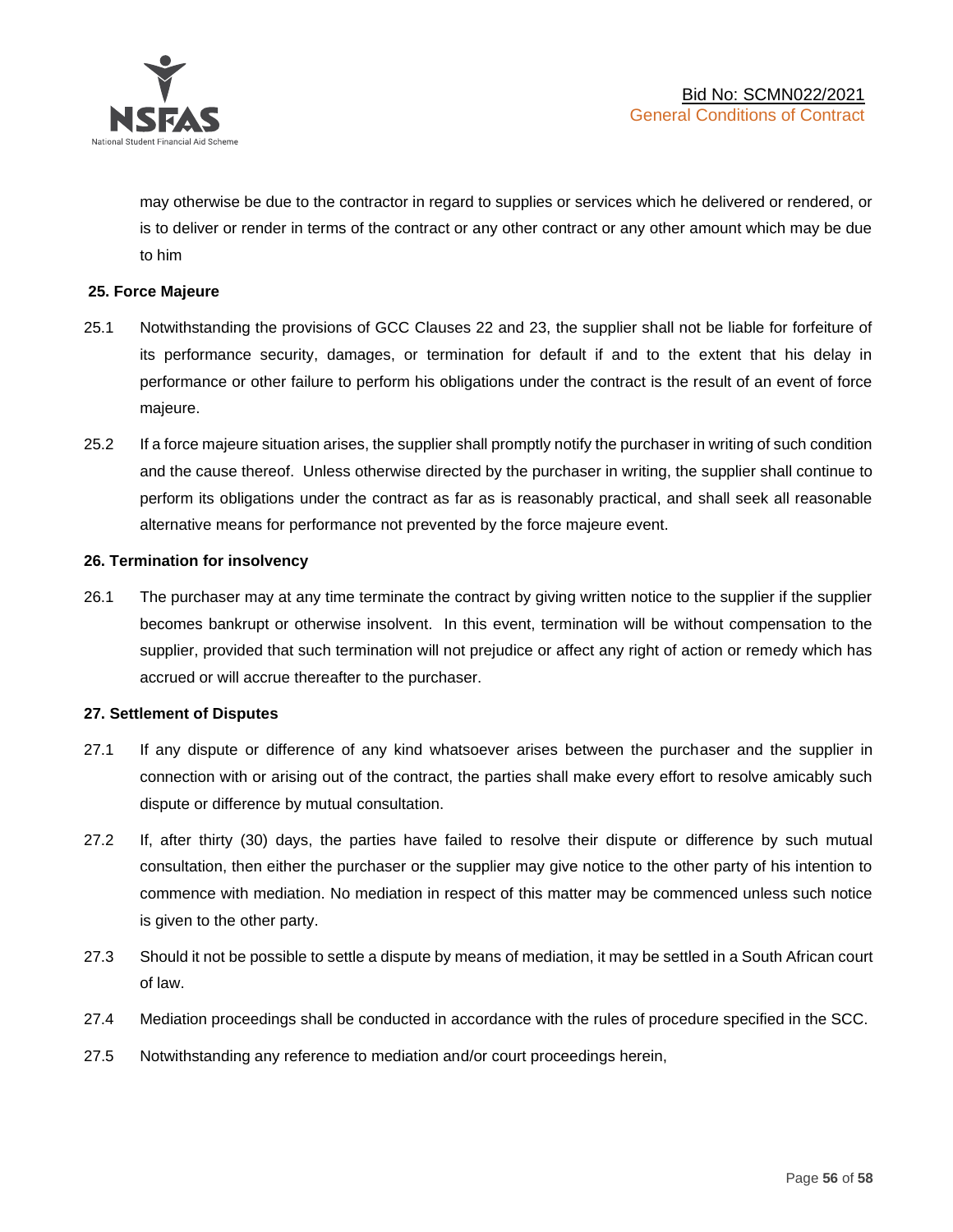

(a) the parties shall continue to perform their respective obligations under the contract unless they otherwise agree; and

(b) the purchaser shall pay the supplier any monies due the supplier.

## **28. Limitation of liability**

28.1 Except in cases of criminal negligence or wilful misconduct, and in the case of infringement pursuant to Clause 6;

(a) the supplier shall not be liable to the purchaser, whether in contract, tort, or otherwise, for any indirect or consequential loss or damage, loss of use, loss of production, or loss of profits or interest costs, provided that this exclusion shall not apply to any obligation of the supplier to pay penalties and/or damages to the purchaser; and

(b) the aggregate liability of the supplier to the purchaser, whether under the contract, in tort or otherwise, shall not exceed the total contract price, provided that this limitation shall not apply to the cost of repairing or replacing defective equipment.

#### **29. Governing language**

29.1 The contract shall be written in English. All correspondence and other documents pertaining to the contract that is exchanged by the parties shall also be written in English.

#### **30. Applicable Law**

30.1 The contract shall be interpreted in accordance with South African laws, unless otherwise specified in SCC.

#### **31. Notices**

31.1 Every written acceptance of a bid shall be posted to the supplier concerned by registered or certified mail and any other notice to him shall be posted by ordinary mail to the address furnished in his bid or to the address notified later by him in writing and such posting shall be deemed to be proper service of such notice

The time mentioned in the contract documents for performing any act after such aforesaid notice has been given, shall be reckoned from the date of posting of such notice.